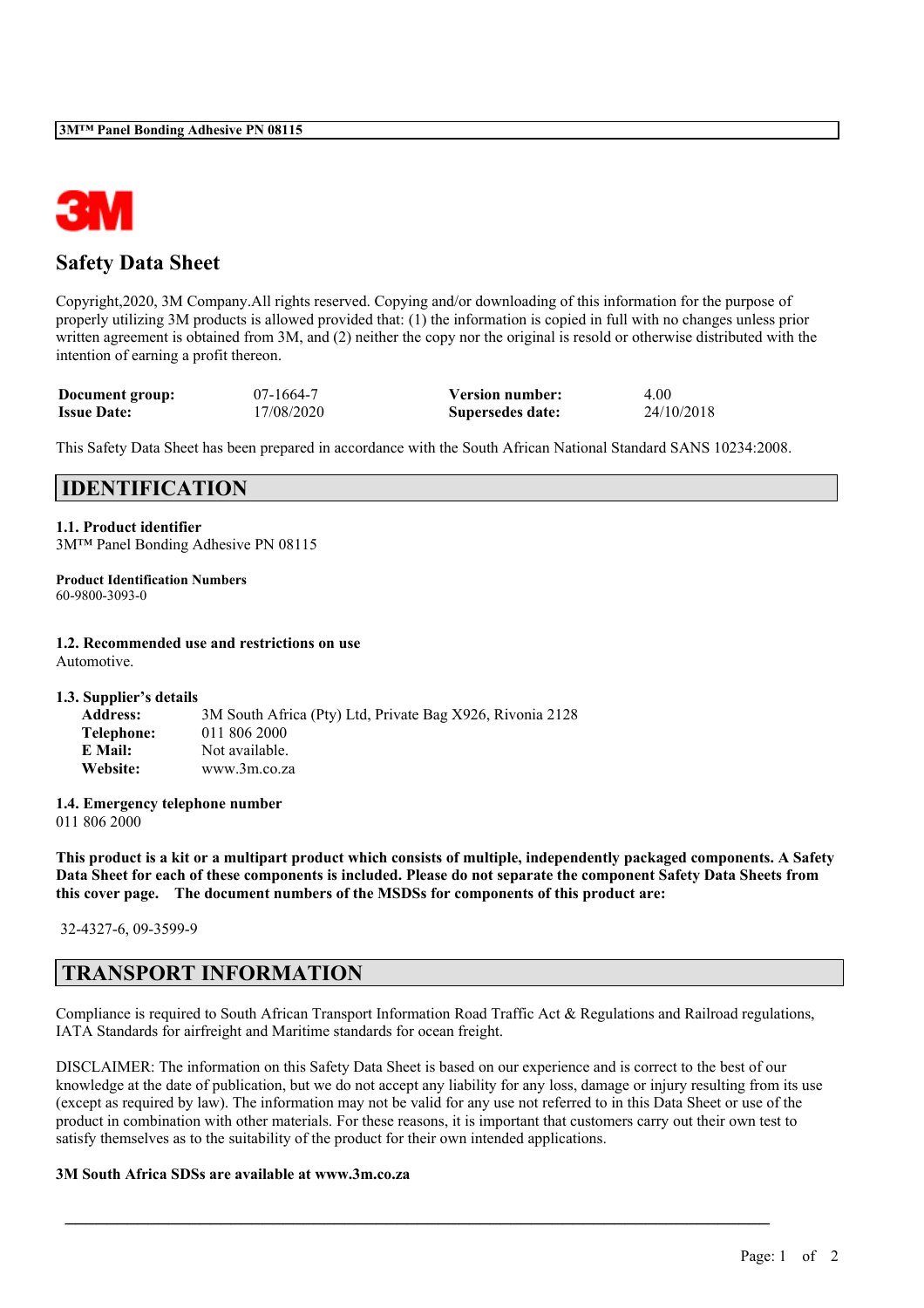**3M™ Panel Bonding Adhesive PN 08115**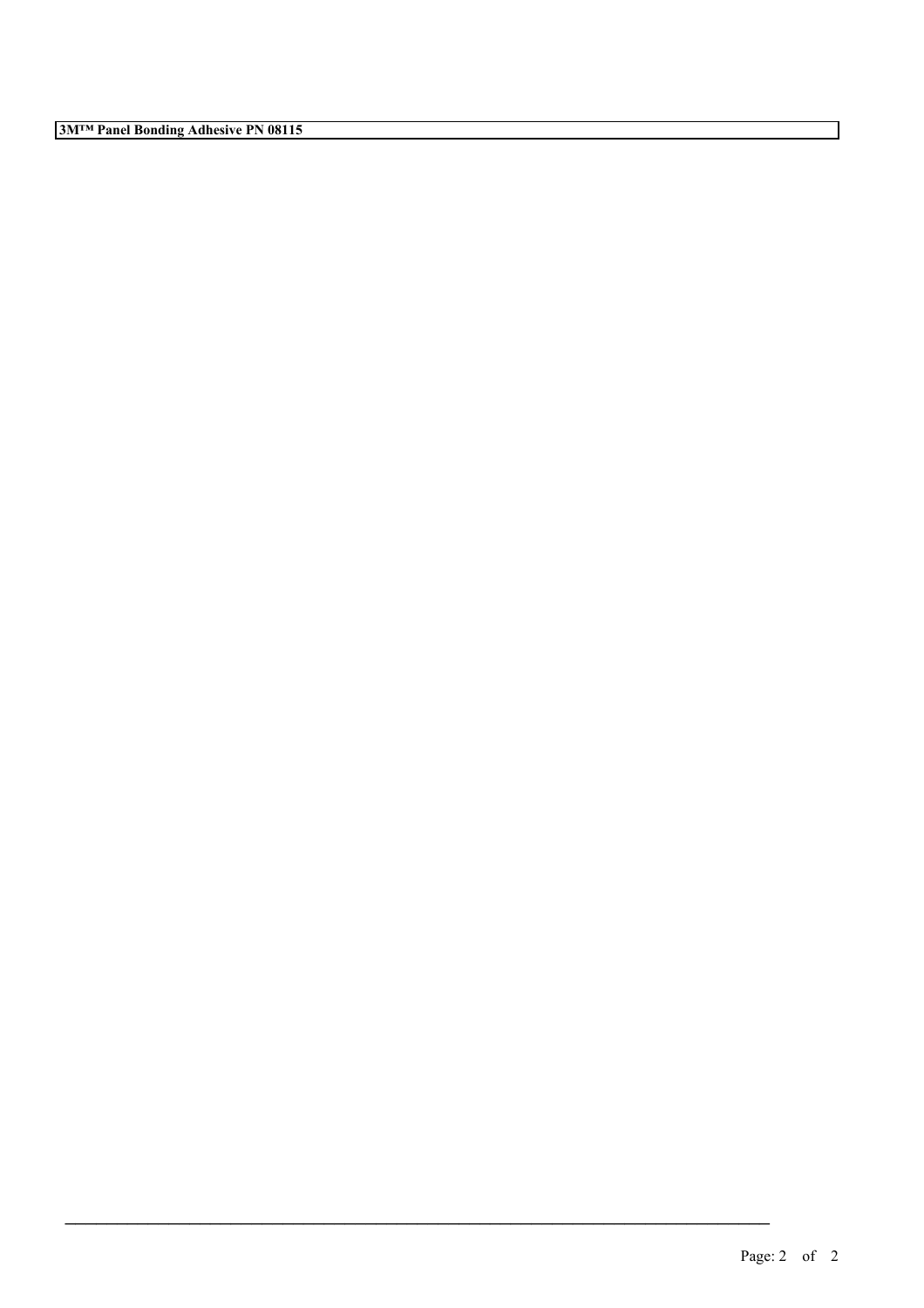

# **Safety Data Sheet**

Copyright,2020, 3M Company.All rights reserved. Copying and/or downloading of this information for the purpose of properly utilizing 3M products is allowed provided that: (1) the information is copied in full with no changes unless prior written agreement is obtained from 3M, and (2) neither the copy nor the original is resold or otherwise distributed with the intention of earning a profit thereon.

| Document group:    | 09-3599-9  | <b>Version number:</b> | 5.00       |
|--------------------|------------|------------------------|------------|
| <b>Issue Date:</b> | 13/08/2020 | Supersedes date:       | 08/03/2019 |

This Safety Data Sheet has been prepared in accordance with the South African National Standard SANS 10234:2008.

 $\mathcal{L}_\mathcal{L} = \mathcal{L}_\mathcal{L} = \mathcal{L}_\mathcal{L} = \mathcal{L}_\mathcal{L} = \mathcal{L}_\mathcal{L} = \mathcal{L}_\mathcal{L} = \mathcal{L}_\mathcal{L} = \mathcal{L}_\mathcal{L} = \mathcal{L}_\mathcal{L} = \mathcal{L}_\mathcal{L} = \mathcal{L}_\mathcal{L} = \mathcal{L}_\mathcal{L} = \mathcal{L}_\mathcal{L} = \mathcal{L}_\mathcal{L} = \mathcal{L}_\mathcal{L} = \mathcal{L}_\mathcal{L} = \mathcal{L}_\mathcal{L}$ 

# **SECTION 1: Identification**

#### **1.1. Product identifier**

3M™ Panel Bonding (90 Minutes) Adhesive Part A (Accelerator) PN 08115, 38315, 58115

#### **1.2. Recommended use and restrictions on use**

#### **Recommended use**

Automotive., Use with Part B, MSDS 32-4327-6

#### **1.3. Supplier's details**

| <b>Address:</b> | 3M South Africa (Pty) Ltd, Private Bag X926, Rivonia 2128 |
|-----------------|-----------------------------------------------------------|
| Telephone:      | 011 806 2000                                              |
| E Mail:         | Not available.                                            |
| Website:        | www.3m.co.za                                              |

### **1.4. Emergency telephone number**

011 806 2000

### **SECTION 2: Hazard identification**

#### **2.1. Classification of the substance or mixture**

Acute Toxicity (oral): Category 5. Acute Toxicity (dermal): Category 5. Acute Toxicity (inhalation): Category 5. Serious Eye Damage/Irritation: Category 1. Skin Corrosion/Irritation: Category 1B. Skin Sensitizer: Category 1. Reproductive Toxicity: Category 1B. Specific Target Organ Toxicity (single exposure): Category 1. Specific Target Organ Toxicity (single exposure): Category 3. Specific Target Organ Toxicity (repeated exposure): Category 1.

#### **2.2. Label elements**

**Signal word** DANGER!

**Symbols**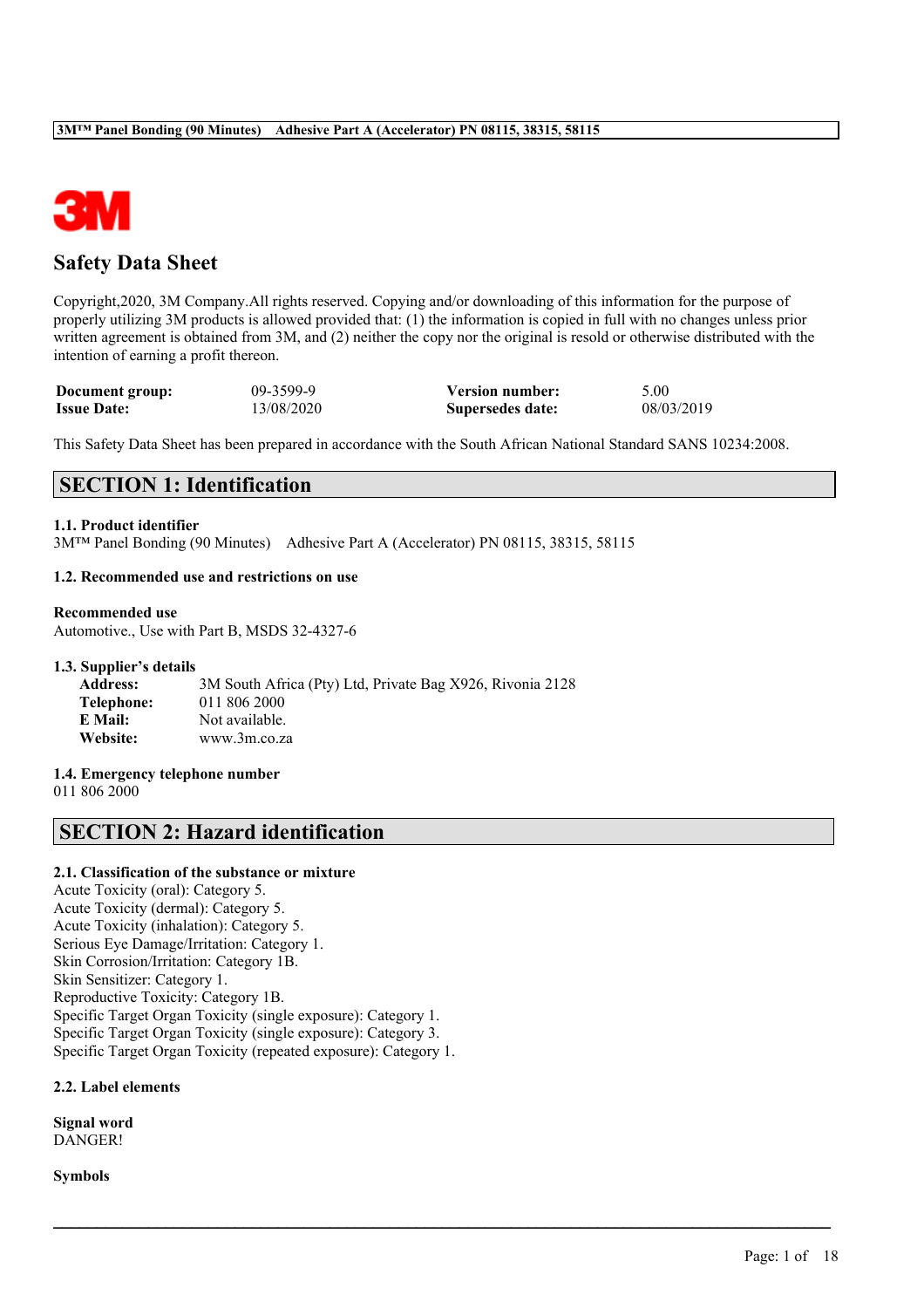Corrosion | Exclamation mark | Health Hazard |



| <b>HAZARD STATEMENTS:</b> |                                                                                                                   |  |  |
|---------------------------|-------------------------------------------------------------------------------------------------------------------|--|--|
| H <sub>30</sub> 3         | May be harmful if swallowed.                                                                                      |  |  |
| H313                      | May be harmful in contact with skin.                                                                              |  |  |
| H333                      | May be harmful if inhaled.                                                                                        |  |  |
| H314                      | Causes severe skin burns and eye damage.                                                                          |  |  |
| H317                      | May cause an allergic skin reaction.                                                                              |  |  |
| H336                      | May cause drowsiness or dizziness.                                                                                |  |  |
| H360                      | May damage fertility or the unborn child.                                                                         |  |  |
|                           |                                                                                                                   |  |  |
| H <sub>370</sub>          | Causes damage to organs:<br>blood or blood-forming organs                                                         |  |  |
| H372                      | Causes damage to organs through prolonged or repeated exposure:<br>respiratory system                             |  |  |
| PRECAUTIONARY STATEMENTS  |                                                                                                                   |  |  |
| <b>General:</b>           |                                                                                                                   |  |  |
| P <sub>102</sub>          | Keep out of reach of children.                                                                                    |  |  |
| P <sub>101</sub>          | If medical advice is needed, have product container or label at hand.                                             |  |  |
|                           |                                                                                                                   |  |  |
| <b>Prevention:</b>        |                                                                                                                   |  |  |
| P <sub>201</sub>          | Obtain special instructions before use.                                                                           |  |  |
| P <sub>260</sub>          | Do not breathe dust/fume/gas/mist/vapours/spray.                                                                  |  |  |
| P271                      | Use only outdoors or in a well-ventilated area.                                                                   |  |  |
| <b>P280D</b>              | Wear protective gloves, protective clothing, and eye/face protection.                                             |  |  |
| P <sub>264</sub>          | Wash thoroughly after handling.                                                                                   |  |  |
|                           |                                                                                                                   |  |  |
| <b>Response:</b>          |                                                                                                                   |  |  |
| $P304 + P312$             | IF INHALED: Call a POISON CENTER or doctor/physician if you feel unwell.                                          |  |  |
| $P303 + P361 + P353$      | IF ON SKIN (or hair): Take off immediately all contaminated clothing. Rinse skin                                  |  |  |
|                           | with water/shower.                                                                                                |  |  |
| $P305 + P351 + P338$      | IF IN EYES: Rinse cautiously with water for several minutes.<br>Remove contact                                    |  |  |
|                           | lenses, if present and easy to do. Continue rinsing.                                                              |  |  |
| P310                      | Immediately call a POISON CENTER or doctor/physician.                                                             |  |  |
| $P333 + P313$             | If skin irritation or rash occurs: Get medical advice/attention.                                                  |  |  |
| $P301 + P330 + P331$      | IF SWALLOWED: Rinse mouth. Do NOT induce vomiting.                                                                |  |  |
| $P308 + P313$             | IF exposed or concerned: Get medical advice/attention.                                                            |  |  |
| Storage:                  |                                                                                                                   |  |  |
| P <sub>405</sub>          | Store locked up.                                                                                                  |  |  |
| Disposal:<br>P501         | Dispose of contents/container in accordance with applicable<br>local/regional/national/international regulations. |  |  |

#### **2.3. Other hazards**

Persons previously sensitised to amines may develop a cross-sensitisation reaction to certain other amines. - May cause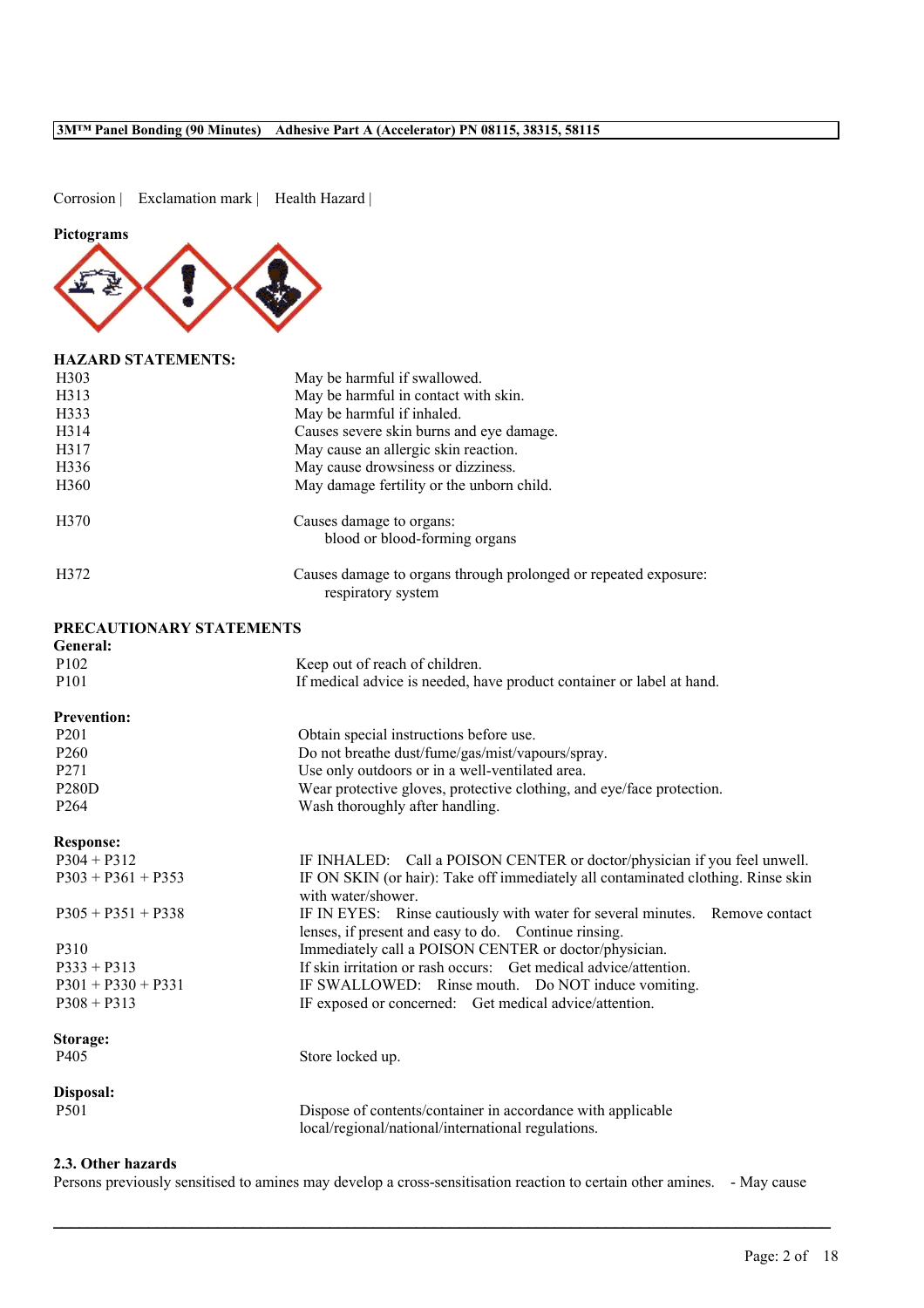chemical gastrointestinal burns. All or part of the classification is based on toxicity test data.

# **SECTION 3: Composition/information on ingredients**

This material is a mixture.

| Ingredient                                  | <b>CAS Nbr</b> | $%$ by Wt       |
|---------------------------------------------|----------------|-----------------|
| Fatty acids, C18-unsaturated, dimers,       | 68911-25-1     | $15 - 40$       |
| polymers with 3,3'-                         |                |                 |
| oxybis(ethyleneoxy)bis(propylamine)         |                |                 |
| 2-Propenenitrile, polymer with 1,3-         | 68683-29-4     | 30<br>$9 -$     |
| butadiene, 1-cyano-1-methyl-4-oxo-4-[[2-    |                |                 |
| (1-piperazinyl)ethyl]amino]butyl-terminated |                |                 |
| Silica, vitreous                            | 60676-86-0     | 30<br>$10 -$    |
| 3,3'-Oxybis(ethyleneoxy)bis(propylamine)    | 4246-51-9      | $3 -$<br>-13    |
| $Tris(2, 4, 6 -$                            | $90 - 72 - 2$  | -10<br>$5 -$    |
| dimethylaminomonomethyl)phenol              |                |                 |
| Imidazole                                   | 288-32-4       | $1 - 5$         |
| Siloxanes and Silicones, di-Me, reaction    | 67762-90-7     | 5<br>$1 -$      |
| products with silica                        |                |                 |
| Calcium Nitrate                             | 10124-37-5     | 2.5<br>1 -      |
| Bis[(dimethylamino)methyl]phenol            | 71074-89-0     | -1.5<br>$0.1 -$ |
| N-aminoethylpiperazine                      | 140-31-8       | 1.5<br>$0.1 -$  |
| Toluene                                     | 108-88-3       | ${}_{0.5}$      |

# **SECTION 4: First aid measures**

#### **4.1. Description of first aid measures**

#### **Inhalation**

Remove person to fresh air. If you feel unwell, get medical attention.

#### **Skin contact**

Immediately flush with large amounts of water for at least 15 minutes. Remove contaminated clothing. Get immediate medical attention. Wash clothing before reuse.

#### **Eye contact**

Immediately flush with large amounts of water for at least 15 minutes. Remove contact lenses if easy to do. Continue rinsing. Immediately get medical attention.

#### **If swallowed**

Rinse mouth. Do not induce vomiting. Get immediate medical attention.

#### **4.2. Most important symptoms and effects, both acute and delayed**

See Section 11.1 Information on toxicological effects

#### **4.3. Indication of any immediate medical attention and special treatment required**

Overexposure to this product may result in methemoglobinemia. Methemoglobinemia may be clinically suspected by the presence of clinical "cyanosis" in the presence of a normal PaO2 (as obtained by arterial blood gases). Routine pulse oximetry may be inaccurate for monitoring oxygen saturation in the presence of methemoglobinemia, and should not be used to make the diagnosis of this disorder. If the patient is symptomatic or if the methemoglobin level is  $>20\%$ , specific therapy with methylene blue should be considered as part of the medical management.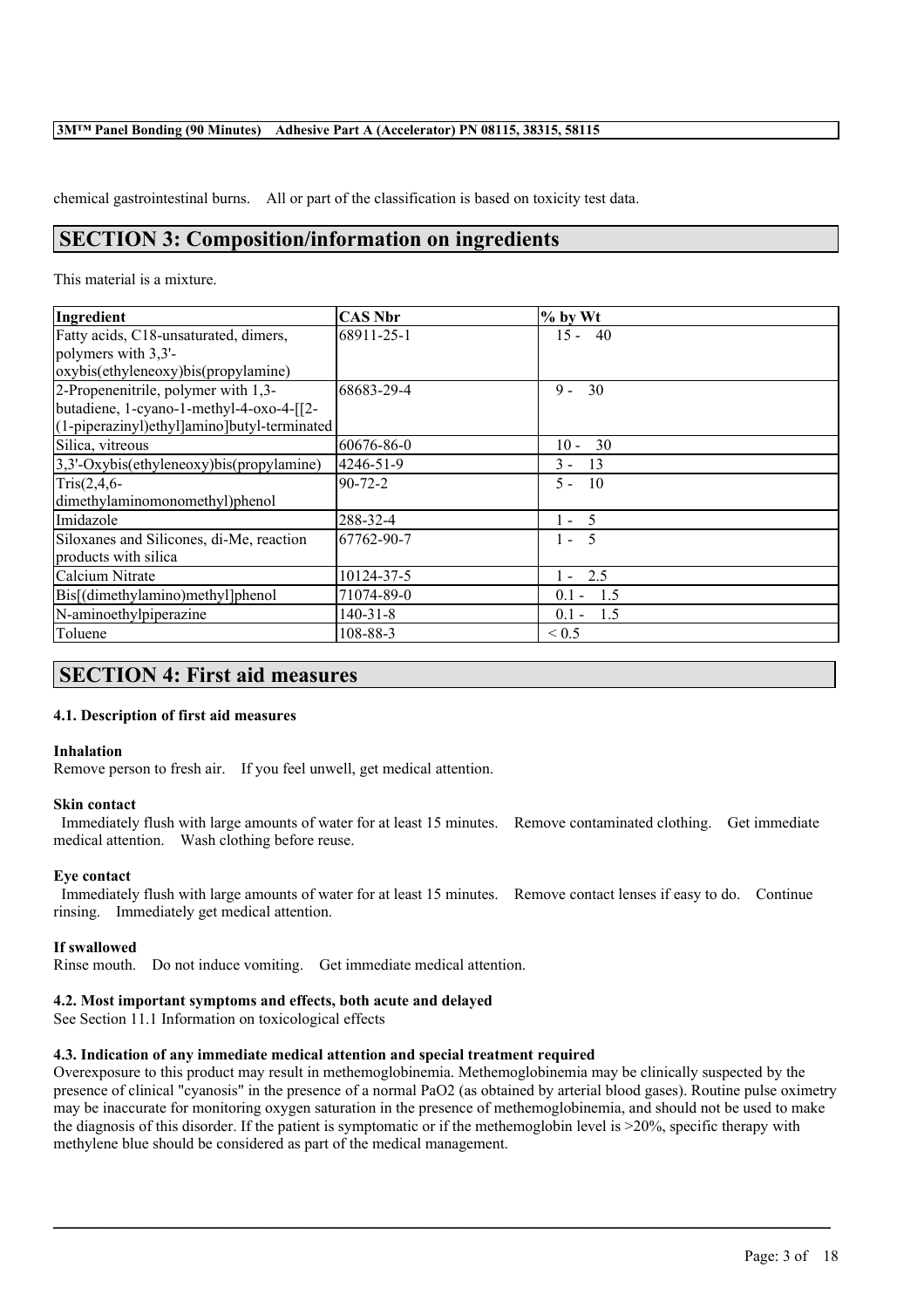# **SECTION 5: Fire-fighting measures**

#### **5.1. Suitable extinguishing media**

In case of fire: Use a fire fighting agent suitable for ordinary combustible material such as water or foam to extinguish.

# **5.2. Special hazards arising from the substance or mixture**

None inherent in this product.

#### **Hazardous Decomposition or By-Products**

**Substance Condition**

Carbon monoxide. During combustion. Carbon dioxide. During combustion.

#### **5.3. Special protective actions for fire-fighters**

Wear full protective clothing, including helmet, self-contained, positive pressure or pressure demand breathing apparatus, bunker coat and pants, bands around arms, waist and legs, face mask, and protective covering for exposed areas of the head.

### **SECTION 6: Accidental release measures**

### **6.1. Personal precautions, protective equipment and emergency procedures**

Evacuate area. Ventilate the area with fresh air. For large spill, or spills in confined spaces, provide mechanical ventilation to disperse or exhaust vapors, in accordance with good industrial hygiene practice. Refer to other sections of this SDS for information regarding physical and health hazards, respiratory protection, ventilation, and personal protective equipment.

#### **6.2. Environmental precautions**

Avoid release to the environment. For larger spills, cover drains and build dykes to prevent entry into sewer systems or bodies of water.

#### **6.3. Methods and material for containment and cleaning up**

Contain spill. Working from around the edges of the spill inward, cover with bentonite, vermiculite, or commercially available inorganic absorbent material. Mix in sufficient absorbent until it appears dry. Remember, adding an absorbent material does not remove a physical, health, or environmental hazard. Collect as much of the spilled material as possible. Place in a closed container approved for transportation by appropriate authorities. Clean up residue with an appropriate solvent selected by a qualified and authorised person. Ventilate the area with fresh air. Read and follow safety precautions on the solvent label and Safety Data Sheet. Seal the container. Dispose of collected material as soon as possible in accordance with applicable local/regional/national/international regulations.

### **SECTION 7: Handling and storage**

#### **7.1. Precautions for safe handling**

Do not use in a confined area with minimal air exchange. Keep out of reach of children. Do not handle until all safety precautions have been read and understood. Do not breathe dust/fume/gas/mist/vapours/spray. Do not get in eyes, on skin, or on clothing. Do not eat, drink or smoke when using this product. Wash thoroughly after handling. Contaminated work clothing should not be allowed out of the workplace. Avoid release to the environment. Wash contaminated clothing before reuse. Avoid contact with oxidising agents (eg. chlorine, chromic acid etc.) Use personal protective equipment (eg. gloves, respirators…) as required.

#### **7.2. Conditions for safe storage including any incompatibilities**

Store in a well-ventilated place. Keep container tightly closed. Store away from acids. Store away from oxidising agents.

 $\mathcal{L}_\mathcal{L} = \mathcal{L}_\mathcal{L} = \mathcal{L}_\mathcal{L} = \mathcal{L}_\mathcal{L} = \mathcal{L}_\mathcal{L} = \mathcal{L}_\mathcal{L} = \mathcal{L}_\mathcal{L} = \mathcal{L}_\mathcal{L} = \mathcal{L}_\mathcal{L} = \mathcal{L}_\mathcal{L} = \mathcal{L}_\mathcal{L} = \mathcal{L}_\mathcal{L} = \mathcal{L}_\mathcal{L} = \mathcal{L}_\mathcal{L} = \mathcal{L}_\mathcal{L} = \mathcal{L}_\mathcal{L} = \mathcal{L}_\mathcal{L}$ 

# **SECTION 8: Exposure controls/personal protection**

#### **8.1 Control parameters**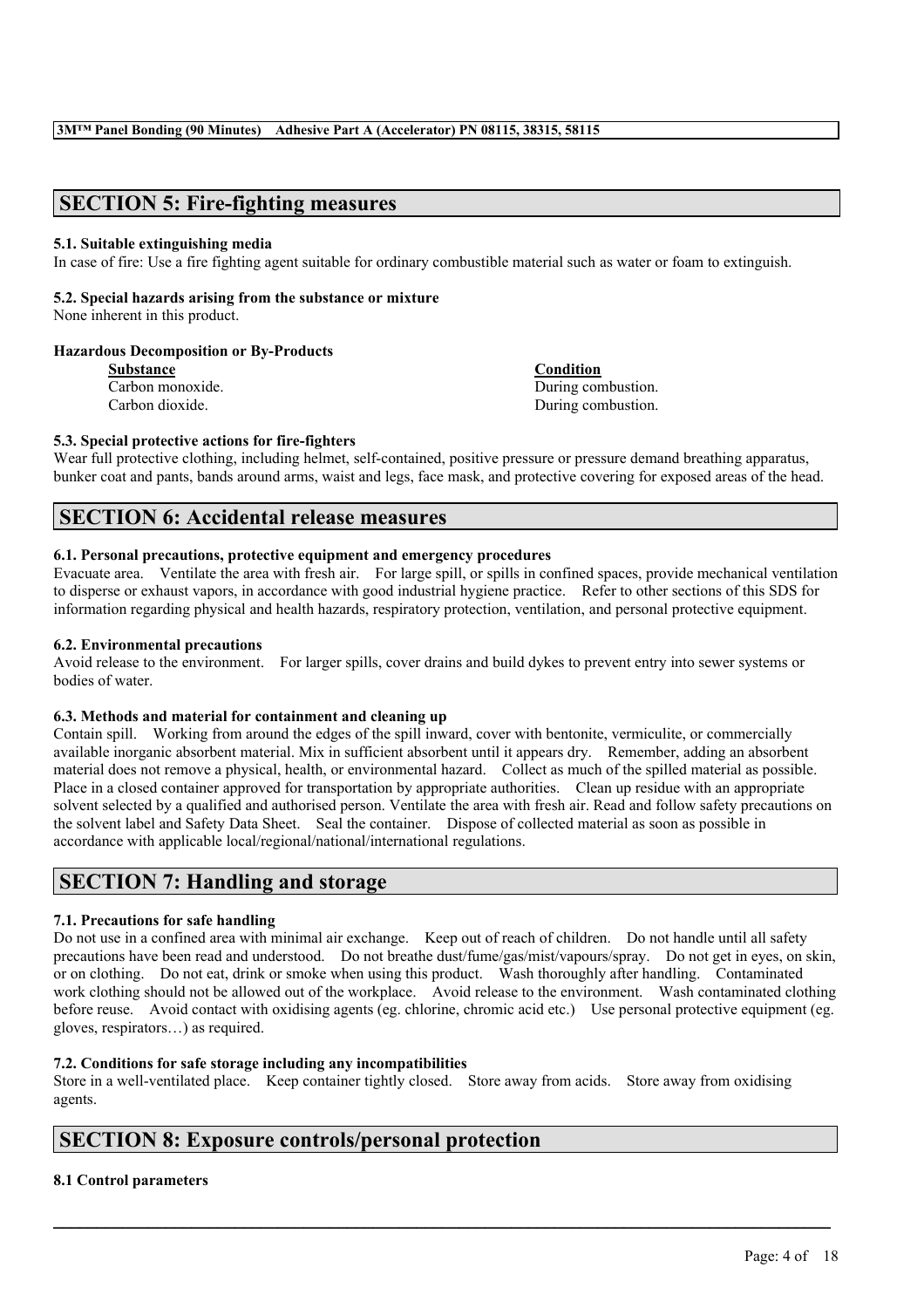#### **Occupational exposure limits**

If a component is disclosed in section 3 but does not appear in the table below, an occupational exposure limit is not available for the component.

| Ingredient       | <b>CAS Nbr</b>   | Agency              | Limit type                     | <b>Additional comments</b> |
|------------------|------------------|---------------------|--------------------------------|----------------------------|
| Toluene          | 108-88-3         | <b>ACGIH</b>        | $TWA:20$ ppm                   | A4: Not class, as human    |
|                  |                  |                     |                                | carcin                     |
| Toluene          | 108-88-3         | South Africa        | TWA(8 hours):188 mg/m3(50      | <b>SKIN</b>                |
|                  |                  | <b>RELS</b>         | $ppm$ ); STEL(15 minutes): 560 |                            |
|                  |                  |                     | mg/m3(150 ppm)                 |                            |
| Silica, vitreous | $60676 - 86 - 0$ | South Africa        | TWA(as respirable dust) $(8$   |                            |
|                  |                  | <b>RELS</b>         | hours): $0.1 \text{ mg/m}$ 3   |                            |
| Silicon dioxide  | 67762-90-7       | <b>South Africa</b> | TWA(Total inhalable dust)(8    |                            |
|                  |                  | <b>RELS</b>         | hours):6 $mg/m3$ ; TWA(as      |                            |
|                  |                  |                     | respirable dust)(8 hours):3    |                            |
|                  |                  |                     | mg/m3                          |                            |

ACGIH : American Conference of Governmental Industrial Hygienists

AIHA : American Industrial Hygiene Association

CMRG : Chemical Manufacturer's Recommended Guidelines

South Africa CLs : South Africa. Control Limits. Regulations for Hazardous Chemical Substances, Table 1

South Africa RELs : South Africa. Recommended Exposure Limits (RELs) Regulations for Hazardous Chemical Substances, Table 2

TWA: Time-Weighted-Average

STEL: Short Term Exposure Limit

CEIL: Ceiling

#### **8.2. Exposure controls**

#### **8.2.1. Engineering controls**

Use general dilution ventilation and/or local exhaust ventilation to control airborne exposures to below relevant Exposure Limits and/or control dust/fume/gas/mist/vapours/spray. If ventilation is not adequate, use respiratory protection equipment.

#### **8.2.2. Personal protective equipment (PPE)**

#### **Eye/face protection**

Select and use eye/face protection to prevent contact based on the results of an exposure assessment. The following eye/face protection(s) are recommended: Full face shield.

Indirect vented goggles.

#### **Skin/hand protection**

Select and use gloves and/or protective clothing approved to relevant local standards to prevent skin contact based on the results of an exposure assessment. Selection should be based on use factors such as exposure levels, concentration of the substance or mixture, frequency and duration, physical challenges such as temperature extremes, and other use conditions. Consult with your glove and/or protective clothing manufacturer for selection of appropriate compatible gloves/protective clothing. Note: Nitrile gloves may be worn over polymer laminate gloves to improve dexterity. Gloves made from the following material(s) are recommended: Polymer laminate

If this product is used in a manner that presents a higher potential for exposure (eg. spraying, high splash potential etc.), then use of protective coveralls may be necessary. Select and use body protection to prevent contact based on the results of an exposure assessment. The following protective clothing material(s) are recommended: Apron - polymer laminate

#### **Respiratory protection**

An exposure assessment may be needed to decide if a respirator is required. If a respirator is needed, use respirators as part of a full respiratory protection program. Based on the results of the exposure assessment, select from the following respirator type(s) to reduce inhalation exposure: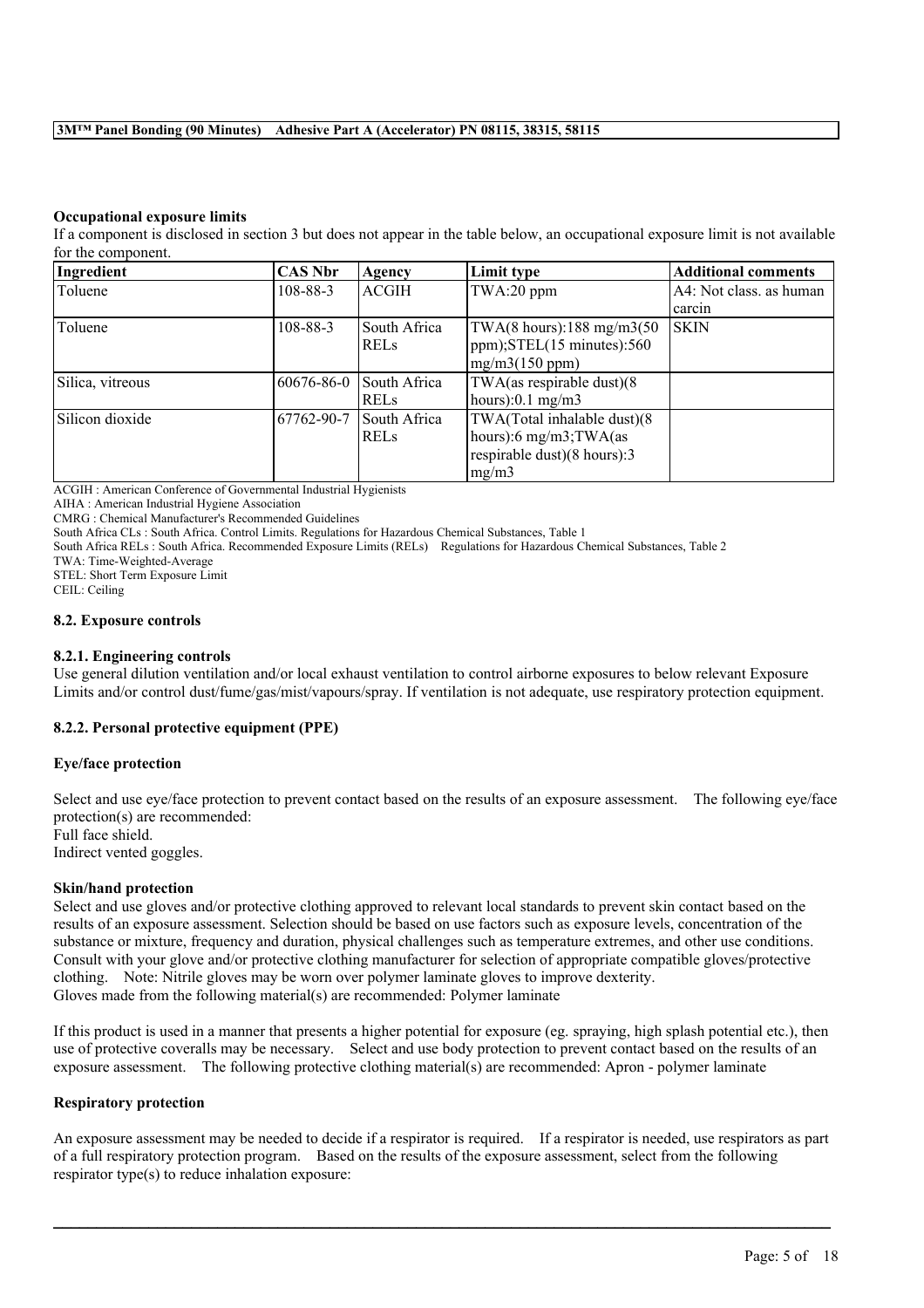Half facepiece or full facepiece air-purifying respirator suitable for organic vapours and particulates

For questions about suitability for a specific application, consult with your respirator manufacturer.

# **SECTION 9: Physical and chemical properties**

### **9.1. Information on basic physical and chemical properties**

| <b>Physical state</b>                              | Liquid.                                                    |  |
|----------------------------------------------------|------------------------------------------------------------|--|
| <b>Specific Physical Form:</b>                     | Viscous liquid                                             |  |
|                                                    |                                                            |  |
| Colour                                             | Tan                                                        |  |
| Odor                                               | <b>Slight Amine</b>                                        |  |
| <b>Odour threshold</b>                             | No data available.                                         |  |
| pH                                                 | Not applicable.                                            |  |
| <b>Melting point/Freezing point</b>                | Not applicable.                                            |  |
| Boiling point/Initial boiling point/Boiling range  | $>=110 °C$                                                 |  |
| <b>Flash point</b>                                 | 110 °C [Test Method: Closed Cup]                           |  |
| <b>Evaporation rate</b>                            | $[RefStd:BUOAC=1]$<br>$\leq$ =1                            |  |
| <b>Flammability (solid, gas)</b>                   | Not applicable.                                            |  |
| <b>Flammable Limits(LEL)</b>                       | No data available.                                         |  |
| <b>Flammable Limits(UEL)</b>                       | No data available.                                         |  |
| Vapour pressure                                    | $\leq$ =26 664,4 Pa [@, 20 °C ]                            |  |
| <b>Vapor Density and/or Relative Vapor Density</b> | No data available.                                         |  |
| <b>Density</b>                                     | $1,2$ g/ml                                                 |  |
| <b>Relative density</b>                            | 1.2<br>$[RefStd:WATER=1]$                                  |  |
| <b>Water solubility</b>                            | No data available.                                         |  |
| Solubility-non-water                               | No data available.                                         |  |
| Partition coefficient: n-octanol/water             | No data available.                                         |  |
| <b>Autoignition temperature</b>                    | No data available.                                         |  |
| <b>Decomposition temperature</b>                   | No data available.                                         |  |
| <b>Viscosity/Kinematic Viscosity</b>               | [Test Method: Brookfield]<br>100 000 mPa-s - 225 000 mPa-s |  |
| Volatile organic compounds (VOC)                   | 4 g/l [Test Method: calculated SCAQMD rule 443.1]          |  |
| Volatile organic compounds (VOC)                   | 0,4 % weight [Test Method: calculated per CARB title 2]    |  |
| <b>Percent volatile</b>                            | $0.4\%$ weight                                             |  |
| VOC less H2O & exempt solvents                     | 4 g/l [Test Method: calculated SCAQMD rule 443.1]          |  |
| Molecular weight                                   | No data available.                                         |  |

 $\mathcal{L}_\mathcal{L} = \mathcal{L}_\mathcal{L} = \mathcal{L}_\mathcal{L} = \mathcal{L}_\mathcal{L} = \mathcal{L}_\mathcal{L} = \mathcal{L}_\mathcal{L} = \mathcal{L}_\mathcal{L} = \mathcal{L}_\mathcal{L} = \mathcal{L}_\mathcal{L} = \mathcal{L}_\mathcal{L} = \mathcal{L}_\mathcal{L} = \mathcal{L}_\mathcal{L} = \mathcal{L}_\mathcal{L} = \mathcal{L}_\mathcal{L} = \mathcal{L}_\mathcal{L} = \mathcal{L}_\mathcal{L} = \mathcal{L}_\mathcal{L}$ 

#### **Nanoparticles**

This material contains nanoparticles.

# **SECTION 10: Stability and reactivity**

#### **10.1 Reactivity**

This material is considered to be non reactive under normal use conditions

#### **10.2 Chemical stability** Stable.

**10.3 Possibility of hazardous reactions**

Hazardous polymerisation will not occur.

#### **10.4 Conditions to avoid**

None known.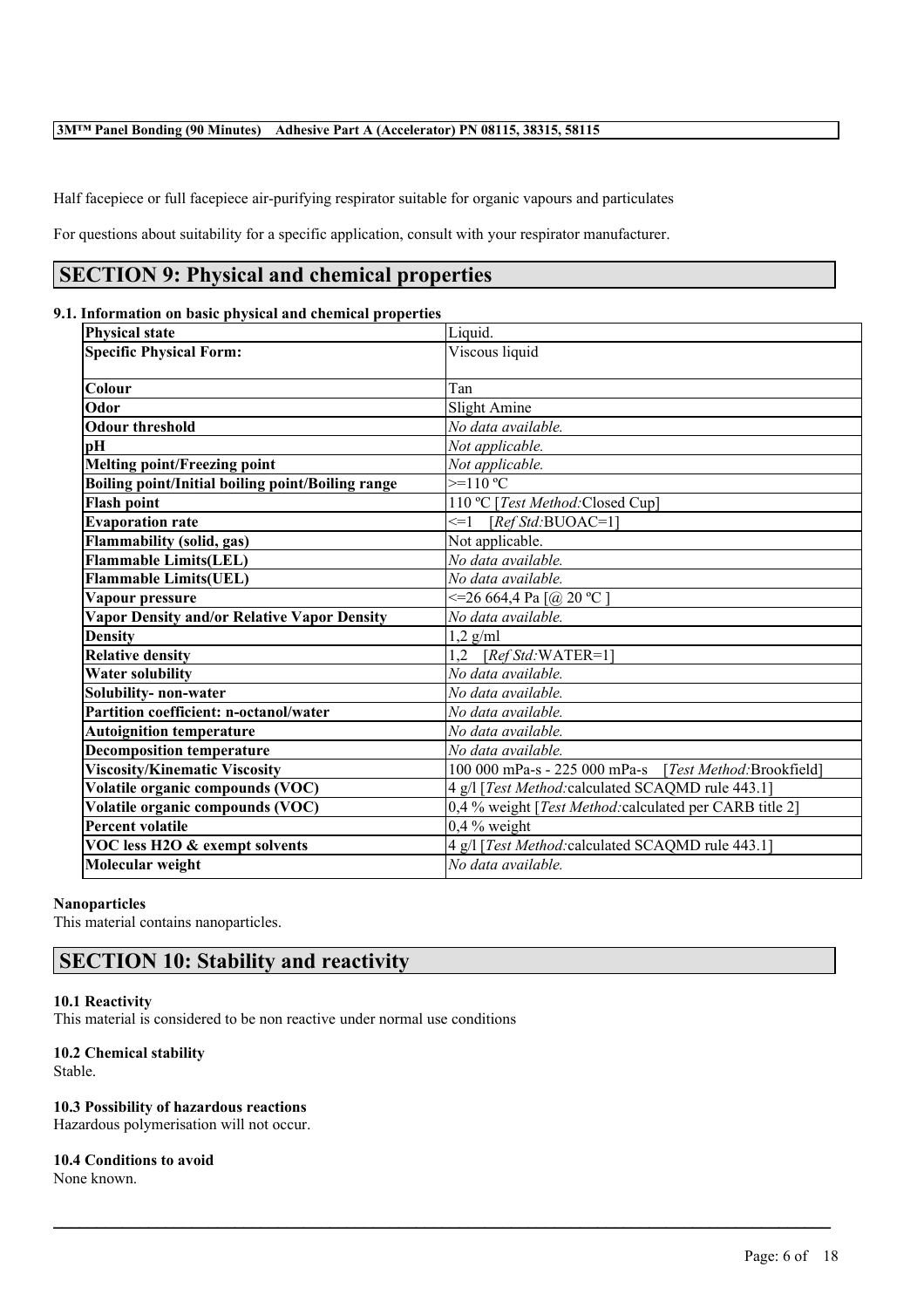**10.5 Incompatible materials** Strong oxidising agents.

#### **10.6 Hazardous decomposition products**

**Substance Condition**

None known.

Refer to section 5.2 for hazardous decomposition products during combustion.

### **SECTION 11: Toxicological information**

The information below may not be consistent with the material classification in Section 2 if specific ingredient **classifications are mandated by a competent authority. In addition, toxicological data on ingredients may not be** reflected in the material classification and/or the signs and symptoms of exposure, because an ingredient may be present below the threshold for labelling, an ingredient may not be available for exposure, or the data may not be **relevant to the material as a whole.**

**11.1 Information on Toxicological effects**

**Signs and Symptoms of Exposure**

#### Based on test data and/or information on the components, this material may produce the following health effects:

#### **Inhalation**

May be harmful if inhaled. Respiratory tract irritation: Signs/symptoms may include cough, sneezing, nasal discharge, headache, hoarseness, and nose and throat pain. May cause additional health effects (see below).

#### **Skin contact**

May be harmful in contact with skin. Corrosive (skin burns): Signs/symptoms may include localised redness, swelling, itching, intense pain, blistering, ulceration, and tissue destruction. Allergic skin reaction (non-photo induced): Signs/symptoms may include redness, swelling, blistering, and itching.

#### **Eye contact**

Corrosive (eye burns): Signs/symptoms may include cloudy appearance of the cornea, chemical burns, severe pain, tearing, ulcerations, significantly impaired vision or complete loss of vision.

#### **Ingestion**

May be harmful if swallowed.

Gastrointestinal corrosion: Signs/symptoms may include severe mouth, throat and abdominal pain, nausea, vomiting, and diarrhea; blood in the faeces and/or vomitus may also be seen. May cause additional health effects (see below).

#### **Additional Health Effects:**

#### **Single exposure may cause target organ effects:**

Methemoglobinemia: Signs/symptoms may include headache, dizziness, nausea, difficulty breathing, and generalised weakness. Central nervous system (CNS) depression: Signs/symptoms may include headache, dizziness, drowsiness, incoordination, nausea, slowed reaction time, slurred speech, giddiness, and unconsciousness.

#### **Prolonged or repeated exposure may cause target organ effects:**

Respiratory effects: Signs/symptoms may include cough, shortness of breath, chest tightness, wheezing, increased heart rate, bluish coloured skin (cyanosis), sputum production, changes in lung function tests, and respiratory failure.

 $\mathcal{L}_\mathcal{L} = \mathcal{L}_\mathcal{L} = \mathcal{L}_\mathcal{L} = \mathcal{L}_\mathcal{L} = \mathcal{L}_\mathcal{L} = \mathcal{L}_\mathcal{L} = \mathcal{L}_\mathcal{L} = \mathcal{L}_\mathcal{L} = \mathcal{L}_\mathcal{L} = \mathcal{L}_\mathcal{L} = \mathcal{L}_\mathcal{L} = \mathcal{L}_\mathcal{L} = \mathcal{L}_\mathcal{L} = \mathcal{L}_\mathcal{L} = \mathcal{L}_\mathcal{L} = \mathcal{L}_\mathcal{L} = \mathcal{L}_\mathcal{L}$ 

#### **Reproductive/Developmental Toxicity:**

Contains a chemical or chemicals which can cause birth defects or other reproductive harm.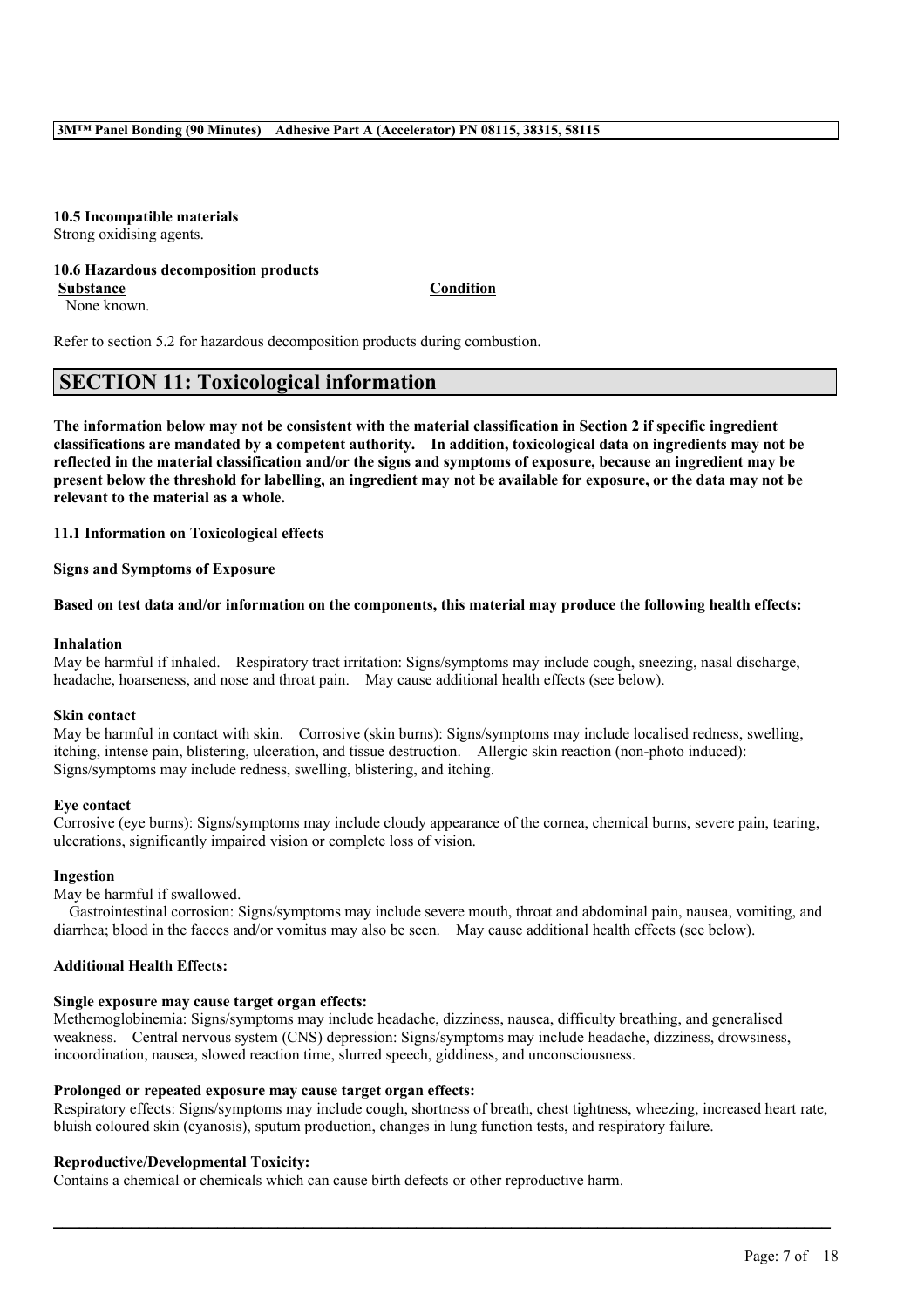#### **Additional information:**

Persons previously sensitised to amines may develop a cross-sensitisation reaction to certain other amines.

#### **Toxicological Data**

If a component is disclosed in section 3 but does not appear in a table below, either no data are available for that endpoint or the data are not sufficient for classification.

#### **Acute Toxicity**

| Name                                                                                                                       | Route                                 | <b>Species</b>                               | Value                                                |
|----------------------------------------------------------------------------------------------------------------------------|---------------------------------------|----------------------------------------------|------------------------------------------------------|
| Overall product                                                                                                            | Dermal                                |                                              | No data available; calculated ATE2 000 - 5 000 mg/kg |
| Overall product                                                                                                            | Inhalation-<br>Dust/Mist(4<br>hr)     |                                              | No data available; calculated ATE5 - 12,5 mg/l       |
| Overall product                                                                                                            | Ingestion                             |                                              | No data available; calculated ATE2 000 - 5 000 mg/kg |
| Fatty acids, C18-unsaturated, dimers, polymers with 3,3'-<br>oxybis(ethyleneoxy)bis(propylamine)                           | Dermal                                | Rat                                          | $LD50 > 2000$ mg/kg                                  |
| Fatty acids, C18-unsaturated, dimers, polymers with 3,3'-<br>oxybis(ethyleneoxy)bis(propylamine)                           | Ingestion                             | Rat                                          | $LD50 > 2000$ mg/kg                                  |
| Silica, vitreous                                                                                                           | Dermal                                | Rabbit                                       | $LD50 > 5000$ mg/kg                                  |
| Silica, vitreous                                                                                                           | Inhalation-<br>Dust/Mist<br>(4 hours) | Rat                                          | $LC50 > 0.691$ mg/l                                  |
| Silica, vitreous                                                                                                           | Ingestion                             | Rat                                          | $LD50 > 5110$ mg/kg                                  |
| 2-Propenenitrile, polymer with 1,3-butadiene, 1-cyano-1-methyl-<br>4-oxo-4-[[2-(1-piperazinyl)ethyl]amino]butyl-terminated | Dermal                                | Rabbit                                       | $LD50 > 3000$ mg/kg                                  |
| 2-Propenenitrile, polymer with 1,3-butadiene, 1-cyano-1-methyl-<br>4-oxo-4-[[2-(1-piperazinyl)ethyl]amino]butyl-terminated | Ingestion                             | Rat                                          | $LD50 > 15300$ mg/kg                                 |
| 3,3'-Oxybis(ethyleneoxy)bis(propylamine)                                                                                   | Dermal                                | Rabbit                                       | LD50 $2500$ mg/kg                                    |
| 3,3'-Oxybis(ethyleneoxy)bis(propylamine)                                                                                   | Ingestion                             | Rat                                          | LD50<br>$3160$ mg/kg                                 |
| Tris(2,4,6-dimethylaminomonomethyl)phenol                                                                                  | Dermal                                | Rat                                          | LD50<br>$1280$ mg/kg                                 |
| Tris(2,4,6-dimethylaminomonomethyl)phenol                                                                                  | Ingestion                             | Rat                                          | LD50 $1000$ mg/kg                                    |
| Siloxanes and Silicones, di-Me, reaction products with silica                                                              | Dermal                                | Rabbit                                       | $LD50 > 5000$ mg/kg                                  |
| Siloxanes and Silicones, di-Me, reaction products with silica                                                              | Inhalation-<br>Dust/Mist<br>(4 hours) | Rat                                          | $LC50 > 0,691$ mg/l                                  |
| Siloxanes and Silicones, di-Me, reaction products with silica                                                              | Ingestion                             | Rat                                          | $LD50 > 5110$ mg/kg                                  |
| Imidazole                                                                                                                  | Ingestion                             | Rat                                          | LD50 970 mg/kg                                       |
| Imidazole                                                                                                                  | Dermal                                | similar<br>compoun<br>$\mathrm{d}\mathrm{s}$ | $\sqrt{400 \text{ mg/kg}}$<br>LD50                   |
| Calcium Nitrate                                                                                                            | Ingestion                             | Rat                                          | LD50 $>300$ , <2000 mg/kg                            |
| Calcium Nitrate                                                                                                            | Dermal                                | similar<br>compoun<br>$\mathrm{d}\mathrm{s}$ | $LD50 > 2000$ mg/kg                                  |
| Bis[(dimethylamino)methyl]phenol                                                                                           | Ingestion                             |                                              | LD50 estimated to be 300 - 2 000 mg/kg               |
| N-aminoethylpiperazine                                                                                                     | Dermal                                | Rabbit                                       | LD50<br>$865$ mg/kg                                  |
| N-aminoethylpiperazine                                                                                                     | Ingestion                             | Rat                                          | 1 470 mg/kg<br>LD50                                  |
| Toluene                                                                                                                    | Dermal                                | Rat                                          | LD50<br>12 000 mg/kg                                 |
| Toluene                                                                                                                    | Inhalation-<br>Vapor (4<br>hours)     | Rat                                          | $30 \text{ mg/l}$<br>LC50                            |
| Toluene                                                                                                                    | Ingestion                             | Rat                                          | LD50 5 550 mg/kg                                     |

 $\overline{ATE}$  = acute toxicity estimate

### **Skin Corrosion/Irritation**

| Name<br><b>Species</b>                                    |        | Value                     |
|-----------------------------------------------------------|--------|---------------------------|
|                                                           |        |                           |
| Overall product                                           | Rabbit | Corrosive                 |
| Fatty acids, C18-unsaturated, dimers, polymers with 3.3'- | Rat    | Irritant                  |
| oxybis(ethyleneoxy)bis(propylamine)                       |        |                           |
| Silica, vitreous                                          | Rabbit | No significant irritation |
| 3,3'-Oxybis(ethyleneoxy)bis(propylamine)                  | Rabbit | Corrosive                 |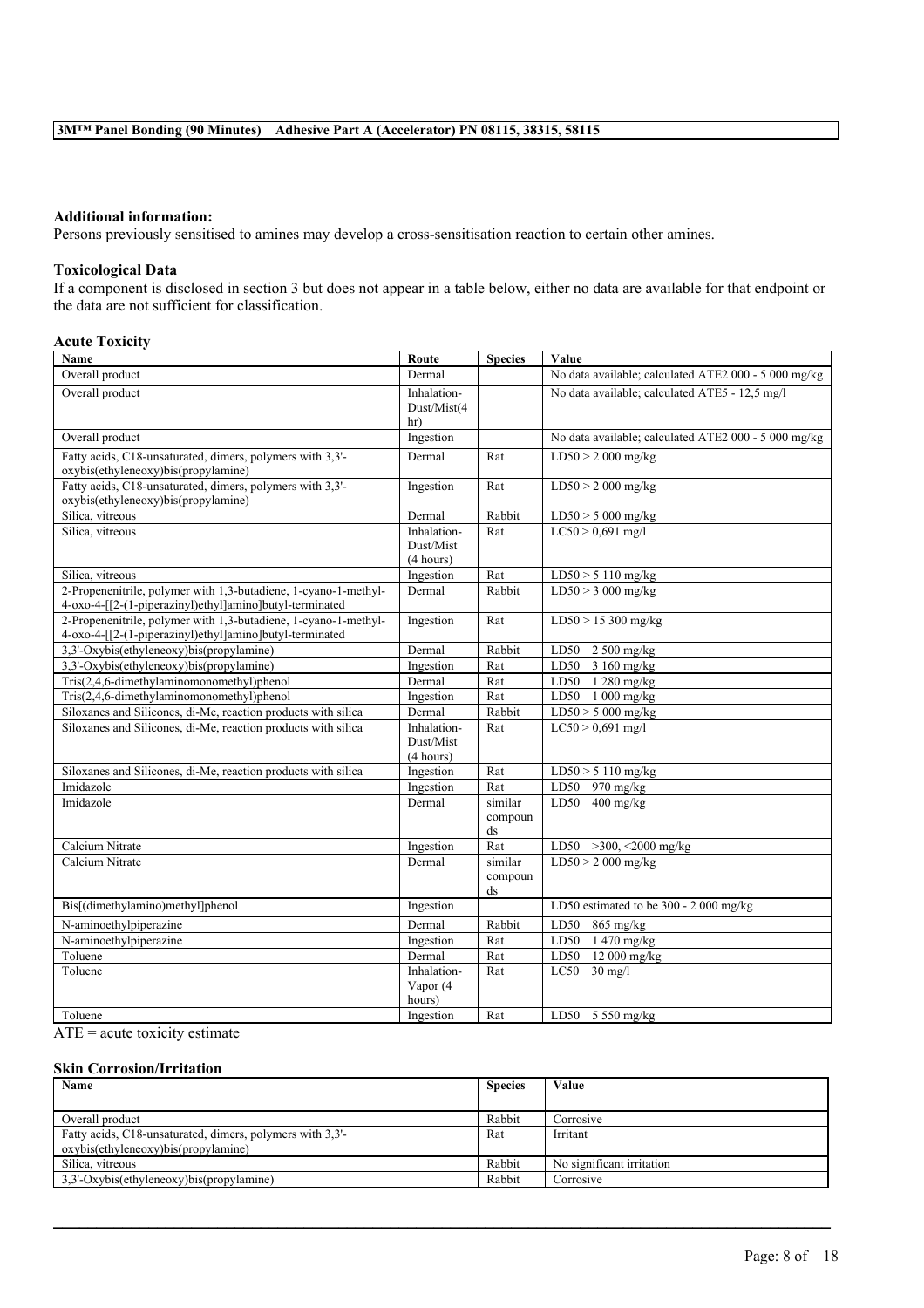| $Tris(2,4,6$ -dimethylaminomonomethyl)phenol                  | Rabbit  | Corrosive                 |
|---------------------------------------------------------------|---------|---------------------------|
| Siloxanes and Silicones, di-Me, reaction products with silica | Rabbit  | No significant irritation |
| Imidazole                                                     | Rabbit  | Corrosive                 |
| Calcium Nitrate                                               | similar | No significant irritation |
|                                                               | compoun |                           |
|                                                               | ds      |                           |
| Bis[(dimethylamino)methyl]phenol                              | similar | Corrosive                 |
|                                                               | compoun |                           |
|                                                               | ds      |                           |
| N-aminoethylpiperazine                                        | Rabbit  | Corrosive                 |
| Toluene                                                       | Rabbit  | Irritant                  |

### **Serious Eye Damage/Irritation**

| Name                                                          | <b>Species</b>         | Value                     |
|---------------------------------------------------------------|------------------------|---------------------------|
|                                                               |                        |                           |
| Overall product                                               | similar                | Corrosive                 |
|                                                               | health                 |                           |
|                                                               | hazards                |                           |
| Fatty acids, C18-unsaturated, dimers, polymers with 3,3'-     | In vitro               | Severe irritant           |
| oxybis(ethyleneoxy)bis(propylamine)                           | data                   |                           |
| Silica, vitreous                                              | Rabbit                 | No significant irritation |
| 3,3'-Oxybis(ethyleneoxy)bis(propylamine)                      | similar                | Corrosive                 |
|                                                               | health                 |                           |
|                                                               | hazards                |                           |
| Tris(2,4,6-dimethylaminomonomethyl)phenol                     | Rabbit                 | Corrosive                 |
| Siloxanes and Silicones, di-Me, reaction products with silica | Rabbit                 | No significant irritation |
| Imidazole                                                     | Rabbit                 | Corrosive                 |
| Calcium Nitrate                                               | Rabbit                 | Corrosive                 |
| Bis[(dimethylamino)methyl]phenol                              | similar                | Corrosive                 |
|                                                               | compoun                |                           |
|                                                               | $\mathrm{d}\mathbf{s}$ |                           |
| N-aminoethylpiperazine                                        | Rabbit                 | Corrosive                 |
| Toluene                                                       | Rabbit                 | Moderate irritant         |

#### **Sensitization:**

#### **Skin Sensitisation**

| Name                                                                           | <b>Species</b> | Value          |
|--------------------------------------------------------------------------------|----------------|----------------|
|                                                                                |                |                |
| Overall product                                                                | Guinea         | Sensitising    |
|                                                                                | pig            |                |
| Fatty acids, C18-unsaturated, dimers, polymers with 3,3'-                      | Guinea         | Sensitising    |
| oxybis(ethyleneoxy)bis(propylamine)                                            | pig            |                |
| Silica, vitreous                                                               | Human          | Not classified |
|                                                                                | and            |                |
|                                                                                | animal         |                |
| 2-Propenenitrile, polymer with 1,3-butadiene, 1-cyano-1-methyl-4-oxo-4-[[2-(1- | Guinea         | Not classified |
| piperazinyl)ethyl]amino]butyl-terminated                                       | pig            |                |
| Tris(2,4,6-dimethylaminomonomethyl)phenol                                      | Guinea         | Not classified |
|                                                                                | pig            |                |
| Siloxanes and Silicones, di-Me, reaction products with silica                  | Human          | Not classified |
|                                                                                | and            |                |
|                                                                                | animal         |                |
| Calcium Nitrate                                                                | similar        | Not classified |
|                                                                                | compoun        |                |
|                                                                                | ds             |                |
| N-aminoethylpiperazine                                                         | Guinea         | Sensitising    |
|                                                                                | pig            |                |
| Toluene                                                                        | Guinea         | Not classified |
|                                                                                | pig            |                |

### **Respiratory Sensitisation**

For the component/components, either no data are currently available or the data are not sufficient for classification.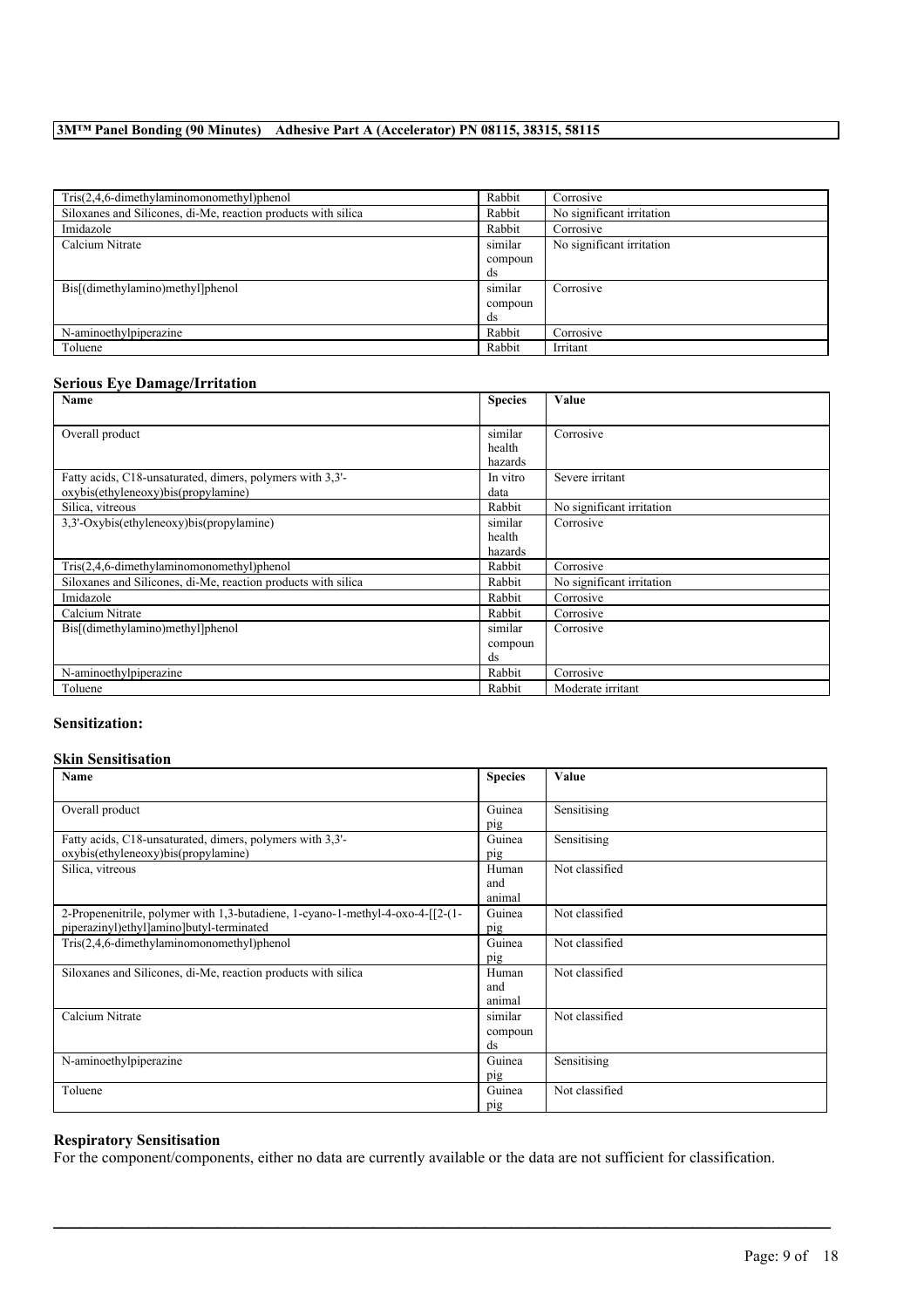# **Germ Cell Mutagenicity**

| Name                                                          | Route    | Value                                          |
|---------------------------------------------------------------|----------|------------------------------------------------|
|                                                               |          |                                                |
| Fatty acids, C18-unsaturated, dimers, polymers with 3,3'-     | In Vitro | Not mutagenic                                  |
| oxybis(ethyleneoxy)bis(propylamine)                           |          |                                                |
| Silica, vitreous                                              | In Vitro | Not mutagenic                                  |
| Tris(2,4,6-dimethylaminomonomethyl)phenol                     | In Vitro | Not mutagenic                                  |
| Siloxanes and Silicones, di-Me, reaction products with silica | In Vitro | Not mutagenic                                  |
| Imidazole                                                     | In Vitro | Not mutagenic                                  |
| Imidazole                                                     | In vivo  | Not mutagenic                                  |
| Calcium Nitrate                                               | In Vitro | Not mutagenic                                  |
| N-aminoethylpiperazine                                        | In vivo  | Not mutagenic                                  |
| N-aminoethylpiperazine                                        | In Vitro | Some positive data exist, but the data are not |
|                                                               |          | sufficient for classification                  |
| Toluene                                                       | In Vitro | Not mutagenic                                  |
| Toluene                                                       | In vivo  | Not mutagenic                                  |

### **Carcinogenicity**

| <b>Name</b>                                                   | Route      | <b>Species</b> | Value                                          |
|---------------------------------------------------------------|------------|----------------|------------------------------------------------|
| Silica, vitreous                                              | Not        | Mouse          | Some positive data exist, but the data are not |
|                                                               | specified. |                | sufficient for classification                  |
| Siloxanes and Silicones, di-Me, reaction products with silica | Not        | Mouse          | Some positive data exist, but the data are not |
|                                                               | specified. |                | sufficient for classification                  |
| Toluene                                                       | Dermal     | Mouse          | Some positive data exist, but the data are not |
|                                                               |            |                | sufficient for classification                  |
| Toluene                                                       | Ingestion  | Rat            | Some positive data exist, but the data are not |
|                                                               |            |                | sufficient for classification                  |
| Toluene                                                       | Inhalation | Mouse          | Some positive data exist, but the data are not |
|                                                               |            |                | sufficient for classification                  |

### **Reproductive Toxicity**

### **Reproductive and/or Developmental Effects**

| Name                                                             | Route      | Value                                  | <b>Species</b>           | <b>Test result</b>                 | <b>Exposure</b><br><b>Duration</b>    |
|------------------------------------------------------------------|------------|----------------------------------------|--------------------------|------------------------------------|---------------------------------------|
| Silica, vitreous                                                 | Ingestion  | Not classified for female reproduction | Rat                      | <b>NOAEL 509</b><br>mg/kg/day      | 1 generation                          |
| Silica, vitreous                                                 | Inhalation | Not classified for male reproduction   | Rat                      | <b>NOAEL 497</b><br>mg/kg/day      | 1 generation                          |
| Silica, vitreous                                                 | Ingestion  | Not classified for development         | Rat                      | NOAEL<br>1 3 5 0<br>mg/kg/day      | during<br>organogenesis               |
| Siloxanes and Silicones, di-Me, reaction<br>products with silica | Ingestion  | Not classified for female reproduction | Rat                      | <b>NOAEL 509</b><br>mg/kg/day      | 1 generation                          |
| Siloxanes and Silicones, di-Me, reaction<br>products with silica | Ingestion  | Not classified for male reproduction   | Rat                      | <b>NOAEL 497</b><br>mg/kg/day      | 1 generation                          |
| Siloxanes and Silicones, di-Me, reaction<br>products with silica | Ingestion  | Not classified for development         | Rat                      | NOAEL<br>1 3 5 0<br>mg/kg/day      | during<br>organogenesis               |
| Imidazole                                                        | Ingestion  | Toxic to development                   | Rat                      | <b>NOAEL 60</b><br>mg/kg/day       | during<br>organogenesis               |
| Calcium Nitrate                                                  | Ingestion  | Not classified for female reproduction | similar<br>compoun<br>ds | <b>NOAEL</b><br>1.500<br>mg/kg/day | premating<br>into lactation           |
| Calcium Nitrate                                                  | Ingestion  | Not classified for male reproduction   | similar<br>compoun<br>ds | <b>NOAEL</b><br>1.500<br>mg/kg/day | 28 days                               |
| Calcium Nitrate                                                  | Ingestion  | Not classified for development         | similar<br>compoun<br>ds | <b>NOAEL</b><br>1.500<br>mg/kg/day | premating<br>into lactation           |
| N-aminoethylpiperazine                                           | Ingestion  | Not classified for female reproduction | Rat                      | <b>NOAEL 598</b><br>mg/kg/day      | premating $\&$<br>during<br>gestation |
| N-aminoethylpiperazine                                           | Ingestion  | Not classified for male reproduction   | Rat                      | <b>NOAEL 409</b><br>mg/kg/day      | 32 days                               |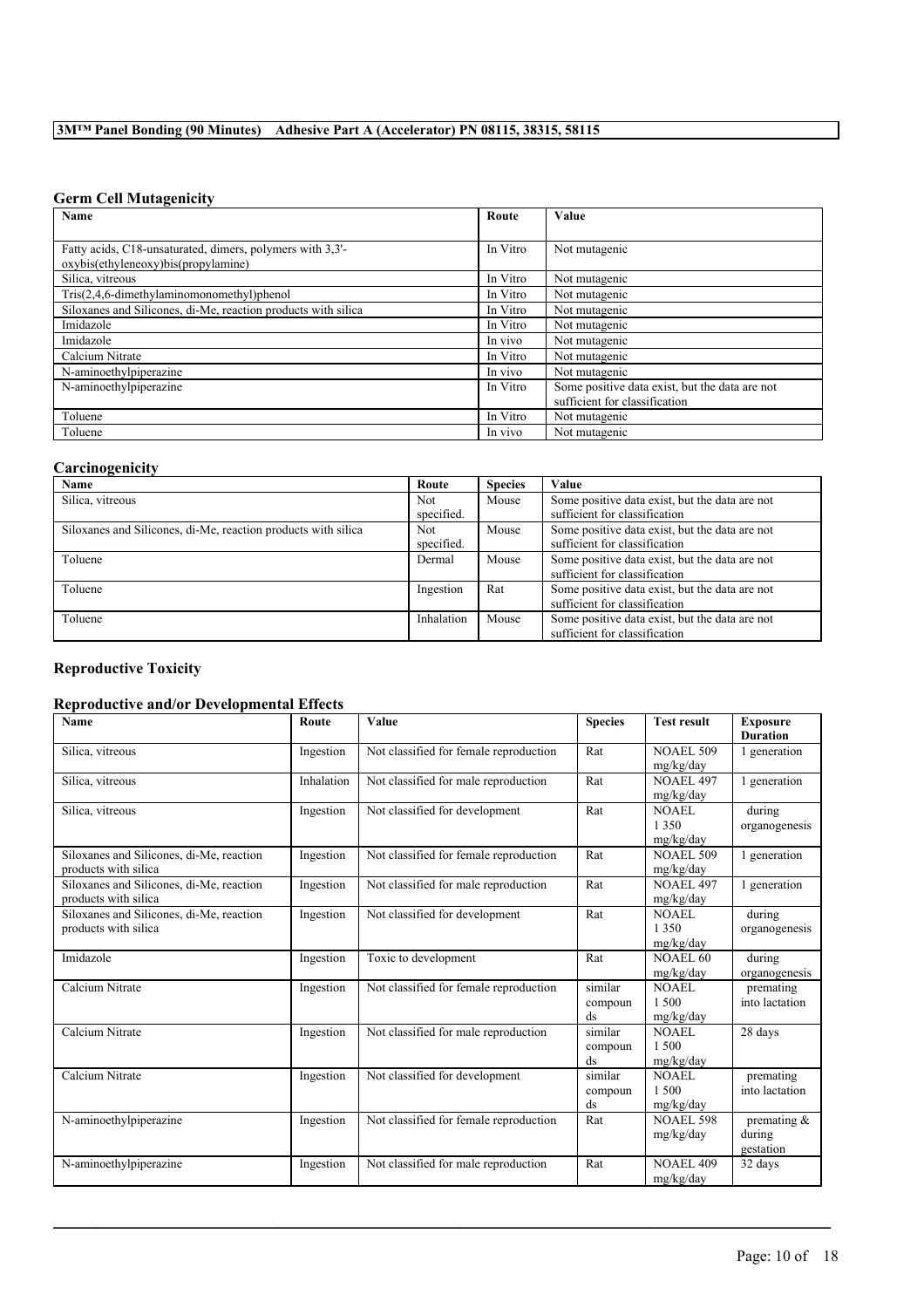| N-aminoethylpiperazine | Ingestion  | Toxic to development                   | Rabbit | NOAEL 75         | during       |
|------------------------|------------|----------------------------------------|--------|------------------|--------------|
|                        |            |                                        |        | mg/kg/day        | gestation    |
| Toluene                | Inhalation | Not classified for female reproduction | Human  | <b>NOAEL Not</b> | occupational |
|                        |            |                                        |        | available        | exposure     |
| Toluene                | Inhalation | Not classified for male reproduction   | Rat    | NOAEL 2.3        | generation   |
|                        |            |                                        |        | mg/l             |              |
| Toluene                | Ingestion  | Toxic to development                   | Rat    | <b>LOAEL 520</b> | during       |
|                        |            |                                        |        | mg/kg/day        | gestation    |
| Toluene                | Inhalation | Toxic to development                   | Human  | <b>NOAEL Not</b> | poisoning    |
|                        |            |                                        |        | available        | and/or abuse |

### **Target Organ(s)**

### **Specific Target Organ Toxicity - single exposure**

| Name                                                                                                        | Route      | <b>Target Organ(s)</b>               | Value                                                                              | <b>Species</b>               | <b>Test result</b>                   | <b>Exposure</b><br><b>Duration</b> |
|-------------------------------------------------------------------------------------------------------------|------------|--------------------------------------|------------------------------------------------------------------------------------|------------------------------|--------------------------------------|------------------------------------|
| Fatty acids, C18-<br>unsaturated, dimers,<br>polymers with 3.3'-<br>oxybis(ethyleneoxy)bis(pro<br>pylamine) | Inhalation | respiratory irritation               | Some positive data exist, but the<br>data are not sufficient for<br>classification | similar<br>health<br>hazards | Irritation<br>Positive               |                                    |
| Fatty acids, C18-<br>unsaturated, dimers,<br>polymers with 3,3'-<br>oxybis(ethyleneoxy)bis(pro<br>pylamine) | Ingestion  | central nervous<br>system depression | May cause drowsiness or<br>dizziness                                               | Rat                          | <b>NOAEL Not</b><br>available        |                                    |
| 3.3'<br>$Oxybis$ (ethyleneoxy) $bis$ (pr<br>opylamine)                                                      | Inhalation | respiratory irritation               | Some positive data exist, but the<br>data are not sufficient for<br>classification |                              | <b>NOAEL Not</b><br>available        |                                    |
| $Tris(2, 4, 6 -$<br>dimethylaminomonomethyl<br>)phenol                                                      | Inhalation | respiratory irritation               | Some positive data exist, but the<br>data are not sufficient for<br>classification |                              | <b>NOAEL Not</b><br>available        |                                    |
| Imidazole                                                                                                   | Inhalation | respiratory irritation               | Some positive data exist, but the<br>data are not sufficient for<br>classification | similar<br>health<br>hazards | NOAEL Not<br>available               |                                    |
| Calcium Nitrate                                                                                             | Inhalation | respiratory irritation               | Some positive data exist, but the<br>data are not sufficient for<br>classification | similar<br>health<br>hazards | NOAEL Not<br>available               |                                    |
| Calcium Nitrate                                                                                             | Ingestion  | methemoglobinemi<br>a                | Causes damage to organs                                                            | Human                        | <b>NOAEL Not</b><br>available        | environmental<br>exposure          |
| N-aminoethylpiperazine                                                                                      | Inhalation | respiratory irritation               | Some positive data exist, but the<br>data are not sufficient for<br>classification |                              | NOAEL Not<br>available               |                                    |
| Toluene                                                                                                     | Inhalation | central nervous<br>system depression | May cause drowsiness or<br>dizziness                                               | Human                        | <b>NOAEL Not</b><br>available        |                                    |
| Toluene                                                                                                     | Inhalation | respiratory irritation               | Some positive data exist, but the<br>data are not sufficient for<br>classification | Human                        | <b>NOAEL Not</b><br>available        |                                    |
| Toluene                                                                                                     | Inhalation | immune system                        | Not classified                                                                     | Mouse                        | <b>NOAEL</b><br>$0,004 \text{ mg/l}$ | 3 hours                            |
| Toluene                                                                                                     | Ingestion  | central nervous<br>system depression | May cause drowsiness or<br>dizziness                                               | Human                        | <b>NOAEL Not</b><br>available        | poisoning<br>and/or abuse          |

### **Specific Target Organ Toxicity - repeated exposure**

| Name                     | Route      | Target Organ(s)        | Value          | <b>Species</b> | <b>Test result</b> | Exposure        |
|--------------------------|------------|------------------------|----------------|----------------|--------------------|-----------------|
|                          |            |                        |                |                |                    | <b>Duration</b> |
| Silica, vitreous         | Inhalation | respiratory system     | Not classified | Human          | <b>NOAEL Not</b>   | occupational    |
|                          |            | silicosis              |                |                | available          | exposure        |
| $Tris(2, 4, 6 -$         | Dermal     | skin   liver   nervous | Not classified | Rat            | <b>NOAEL 125</b>   | 28 days         |
| dimethylaminomonomethy   |            | system   auditory      |                |                | mg/kg/day          |                 |
| l)phenol                 |            | system                 |                |                |                    |                 |
|                          |            | hematopoietic          |                |                |                    |                 |
|                          |            | system   eyes          |                |                |                    |                 |
| Siloxanes and Silicones. | Inhalation | respiratory system     | Not classified | Human          | <b>NOAEL Not</b>   | occupational    |
| di-Me, reaction products |            | silicosis              |                |                | available          | exposure        |
| with silica              |            |                        |                |                |                    |                 |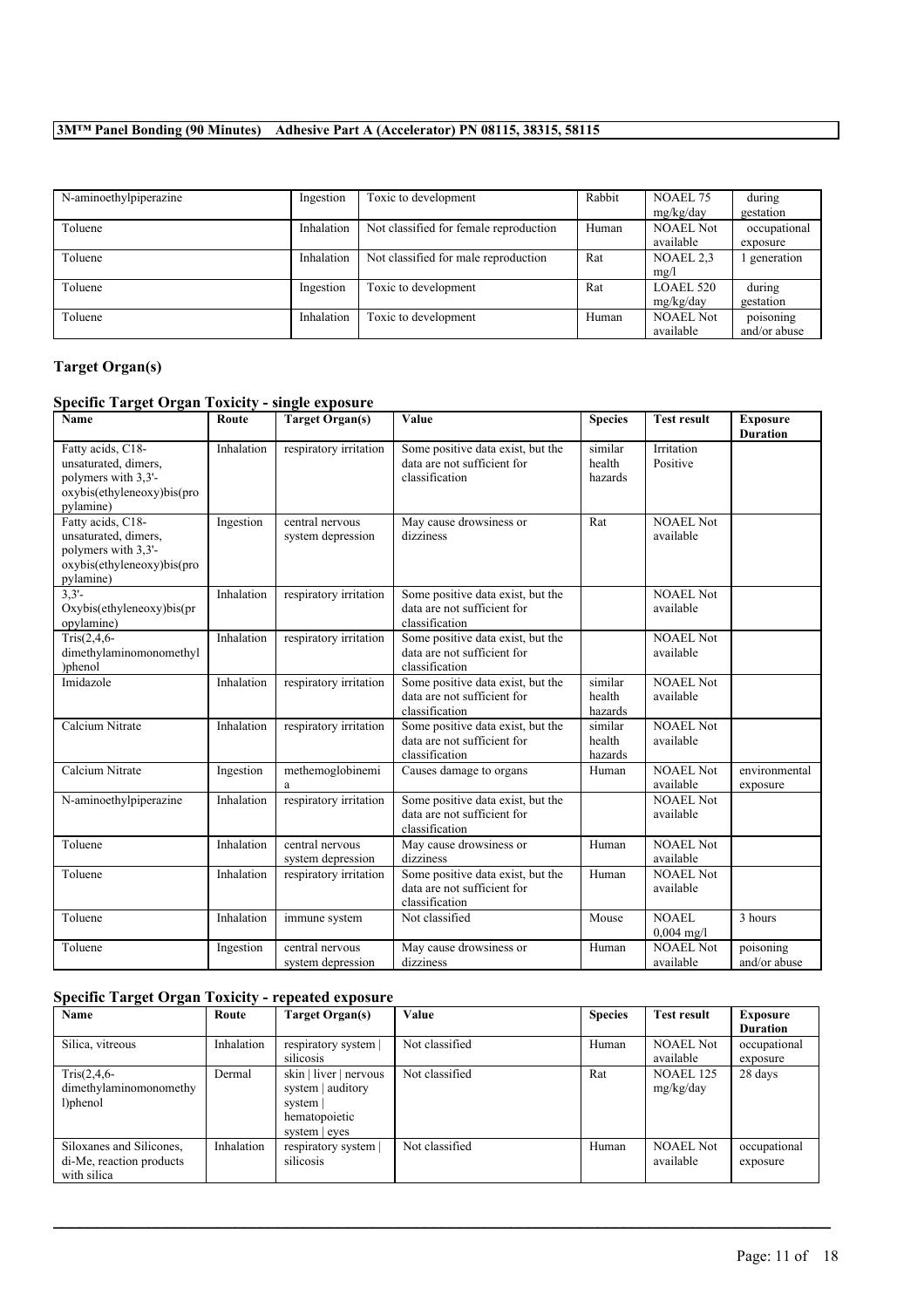| Imidazole              | Ingestion  | kidney and/or<br>bladder                                                                                                                                                                                                                   | Not classified                                                                     | Rat                           | <b>NOAEL 60</b><br>mg/kg/day             | 90 days                   |
|------------------------|------------|--------------------------------------------------------------------------------------------------------------------------------------------------------------------------------------------------------------------------------------------|------------------------------------------------------------------------------------|-------------------------------|------------------------------------------|---------------------------|
| Imidazole              | Ingestion  | heart   liver   blood  <br>nervous system  <br>eyes                                                                                                                                                                                        | Not classified                                                                     | Rat                           | NOAEL 180<br>mg/kg/day                   | 90 days                   |
| Calcium Nitrate        | Ingestion  | heart   skin  <br>endocrine system  <br>bone, teeth, nails,<br>and/or hair $ $<br>hematopoietic<br>system   liver  <br>immune system  <br>nervous system  <br>eyes   kidney and/or<br>bladder   respiratory<br>system   vascular<br>system | Not classified                                                                     | similar<br>compoun<br>ds      | <b>NOAEL</b><br>1500<br>mg/kg/day        | 28 days                   |
| N-aminoethylpiperazine | Dermal     | skin                                                                                                                                                                                                                                       | Not classified                                                                     | Rat                           | NOAEL 100<br>mg/kg/day                   | 29 days                   |
| N-aminoethylpiperazine | Dermal     | hematopoietic<br>system   nervous<br>system   kidney<br>and/or bladder                                                                                                                                                                     | Not classified                                                                     | Rat                           | <b>NOAEL</b><br>1 000<br>mg/kg/day       | 29 days                   |
| N-aminoethylpiperazine | Inhalation | respiratory system                                                                                                                                                                                                                         | Causes damage to organs through<br>prolonged or repeated exposure                  | Rat                           | NOAEL 0.2<br>mg/m3                       | 13 weeks                  |
| N-aminoethylpiperazine | Inhalation | hematopoietic<br>system   eyes  <br>kidney and/or<br>bladder                                                                                                                                                                               | Not classified                                                                     | Rat                           | $\overline{\text{NOAEL } 53,8}$<br>mg/m3 | 13 weeks                  |
| N-aminoethylpiperazine | Ingestion  | heart   endocrine<br>system $ $<br>hematopoietic<br>system   liver  <br>nervous system  <br>kidney and/or<br>bladder                                                                                                                       | Not classified                                                                     | Rat                           | <b>NOAEL 598</b><br>mg/kg/day            | 28 days                   |
| Toluene                | Inhalation | auditory system  <br>eyes   olfactory<br>system                                                                                                                                                                                            | Causes damage to organs through<br>prolonged or repeated exposure                  | Human                         | <b>NOAEL Not</b><br>available            | poisoning<br>and/or abuse |
| Toluene                | Inhalation | nervous system                                                                                                                                                                                                                             | May cause damage to organs<br>though prolonged or repeated<br>exposure             | Human                         | <b>NOAEL Not</b><br>available            | poisoning<br>and/or abuse |
| Toluene                | Inhalation | respiratory system                                                                                                                                                                                                                         | Some positive data exist, but the<br>data are not sufficient for<br>classification | Rat                           | LOAEL 2,3<br>mg/l                        | 15 months                 |
| Toluene                | Inhalation | heart   liver   kidney<br>and/or bladder                                                                                                                                                                                                   | Not classified                                                                     | Rat                           | <b>NOAEL 11,3</b><br>mg/l                | 15 weeks                  |
| Toluene                | Inhalation | endocrine system                                                                                                                                                                                                                           | Not classified                                                                     | $\operatorname{Rat}$          | NOAEL $1,1$<br>mg/l                      | 4 weeks                   |
| Toluene                | Inhalation | immune system                                                                                                                                                                                                                              | Not classified                                                                     | Mouse                         | <b>NOAEL Not</b><br>available            | 20 days                   |
| Toluene                | Inhalation | bone, teeth, nails,<br>and/or hair                                                                                                                                                                                                         | Not classified                                                                     | Mouse                         | NOAEL 1,1<br>mg/l                        | 8 weeks                   |
| Toluene                | Inhalation | hematopoietic<br>system   vascular<br>system                                                                                                                                                                                               | Not classified                                                                     | Human                         | <b>NOAEL Not</b><br>available            | occupational<br>exposure  |
| Toluene                | Inhalation | gastrointestinal tract                                                                                                                                                                                                                     | Not classified                                                                     | Multiple<br>animal<br>species | NOAEL 11,3<br>mg/l                       | 15 weeks                  |
| Toluene                | Ingestion  | nervous system                                                                                                                                                                                                                             | Some positive data exist, but the<br>data are not sufficient for<br>classification | Rat                           | NOAEL 625<br>mg/kg/day                   | 13 weeks                  |
| Toluene                | Ingestion  | heart                                                                                                                                                                                                                                      | Not classified                                                                     | Rat                           | <b>NOAEL</b><br>2 500<br>mg/kg/day       | 13 weeks                  |
| Toluene                | Ingestion  | liver   kidney and/or<br>bladder                                                                                                                                                                                                           | Not classified                                                                     | Multiple<br>animal<br>species | <b>NOAEL</b><br>2 500<br>mg/kg/day       | 13 weeks                  |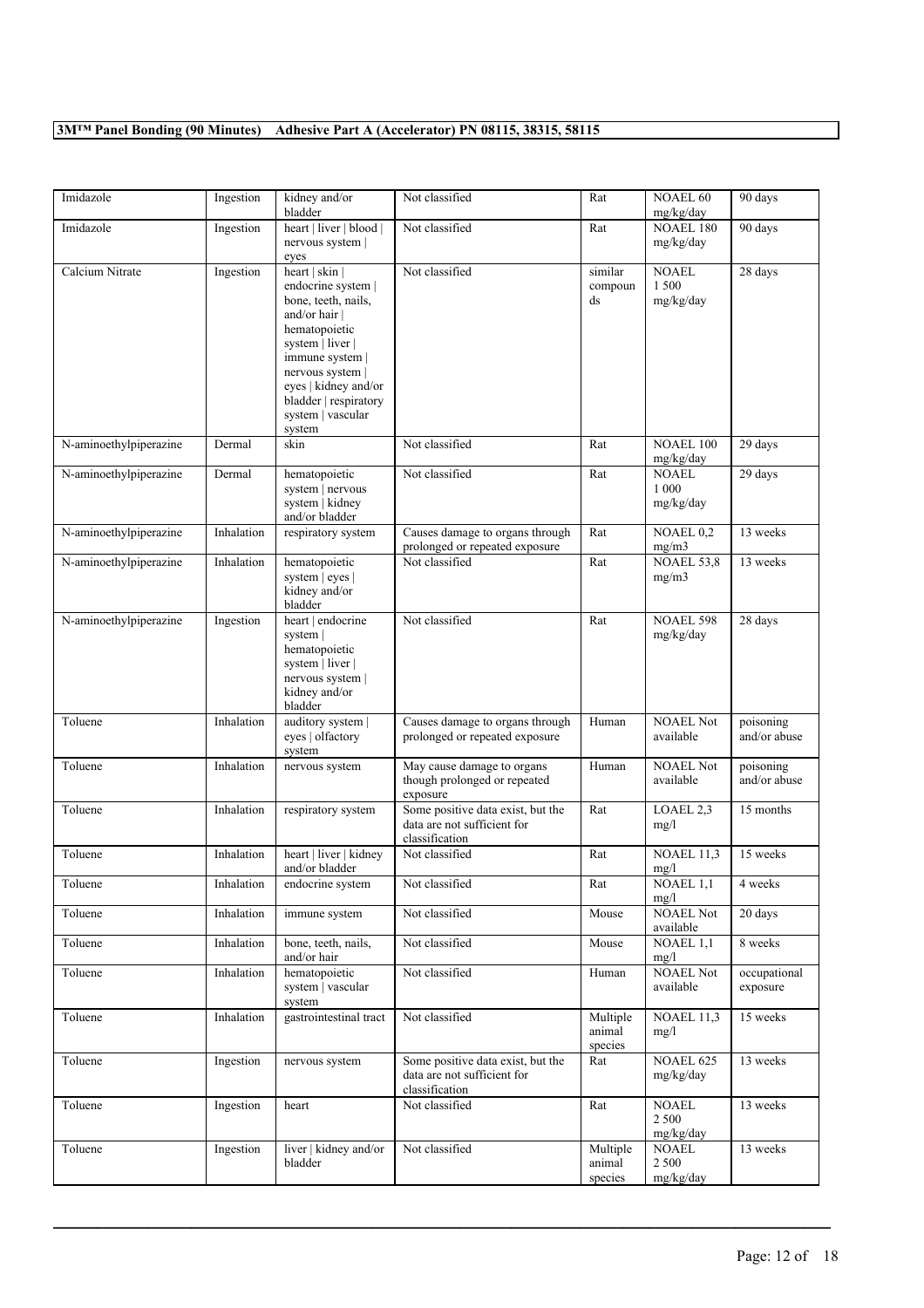| Toluene | Ingestion | hematopoietic    | Not classified | Mouse | NOAEL 600 | 14 days |
|---------|-----------|------------------|----------------|-------|-----------|---------|
|         |           | system           |                |       | mg/kg/day |         |
| Toluene | Ingestion | endocrine system | Not classified | Mouse | NOAEL 105 | 28 days |
|         |           |                  |                |       | mg/kg/day |         |
| Toluene | Ingestion | immune system    | Not classified | Mouse | NOAEL 105 | 4 weeks |
|         |           |                  |                |       | mg/kg/day |         |

#### **Aspiration Hazard**

| . — п            | $\sim$ 1 |
|------------------|----------|
| Name             | ∨alue    |
| <b>CONTINUES</b> | zaro     |
| oluene           | Пč       |
|                  |          |

Please contact the address or phone number listed on the first page of the SDS for additional toxicological information **on this material and/or its components.**

### **SECTION 12: Ecological information**

The information below may not be consistent with the material classification in Section 2 if specific ingredient **classifications are mandated by a competent authority. Additional information leading to material classification in** Section 2 is available upon request. In addition, environmental fate and effects data on ingredients may not be reflected in this section because an ingredient is present below the threshold for labelling, an ingredient is not expected to be available for exposure, or the data is considered not relevant to the material as a whole.

#### **12.1. Toxicity**

#### **Acute aquatic hazard:**

Not acutely toxic to aquatic life by GHS criteria.

#### **Chronic aquatic hazard:**

Not chronically toxic to aquatic life by GHS criteria.

No product test data available.

| <b>Material</b>                | <b>CAS Nbr</b> | Organism    | Type             | <b>Exposure</b> | <b>Test endpoint</b> | <b>Test result</b> |
|--------------------------------|----------------|-------------|------------------|-----------------|----------------------|--------------------|
| Fatty acids,                   | 68911-25-1     |             | Data not         |                 |                      |                    |
| $C18-$                         |                |             | available or     |                 |                      |                    |
| unsaturated,                   |                |             | insufficient for |                 |                      |                    |
| dimers,                        |                |             | classification   |                 |                      |                    |
| polymers with                  |                |             |                  |                 |                      |                    |
| $3,3'$ -                       |                |             |                  |                 |                      |                    |
| oxybis(ethylen                 |                |             |                  |                 |                      |                    |
| eoxy)bis(propy                 |                |             |                  |                 |                      |                    |
| lamine)                        |                |             |                  |                 |                      |                    |
| $2 -$                          | 68683-29-4     |             | Data not         |                 |                      |                    |
| Propenenitrile,                |                |             | available or     |                 |                      |                    |
| polymer with                   |                |             | insufficient for |                 |                      |                    |
| 1,3-butadiene,                 |                |             | classification   |                 |                      |                    |
| $1$ -cyano- $1$ -              |                |             |                  |                 |                      |                    |
| methyl-4-oxo-                  |                |             |                  |                 |                      |                    |
| $4-[2-(1-$                     |                |             |                  |                 |                      |                    |
| piperazinyl)eth                |                |             |                  |                 |                      |                    |
| yl]amino]butyl-                |                |             |                  |                 |                      |                    |
| terminated                     |                |             |                  |                 |                      |                    |
| Silica, vitreous $ 60676-86-0$ |                | Common Carp | Experimental     | 72 hours        | LC50                 | $>10000$ mg/l      |
| $3,3'$ -                       | 4246-51-9      | Water flea  | Experimental     | 48 hours        | EC50                 | 218,16 mg/l        |
| Oxybis(ethylen                 |                |             |                  |                 |                      |                    |
| eoxy)bis(propy                 |                |             |                  |                 |                      |                    |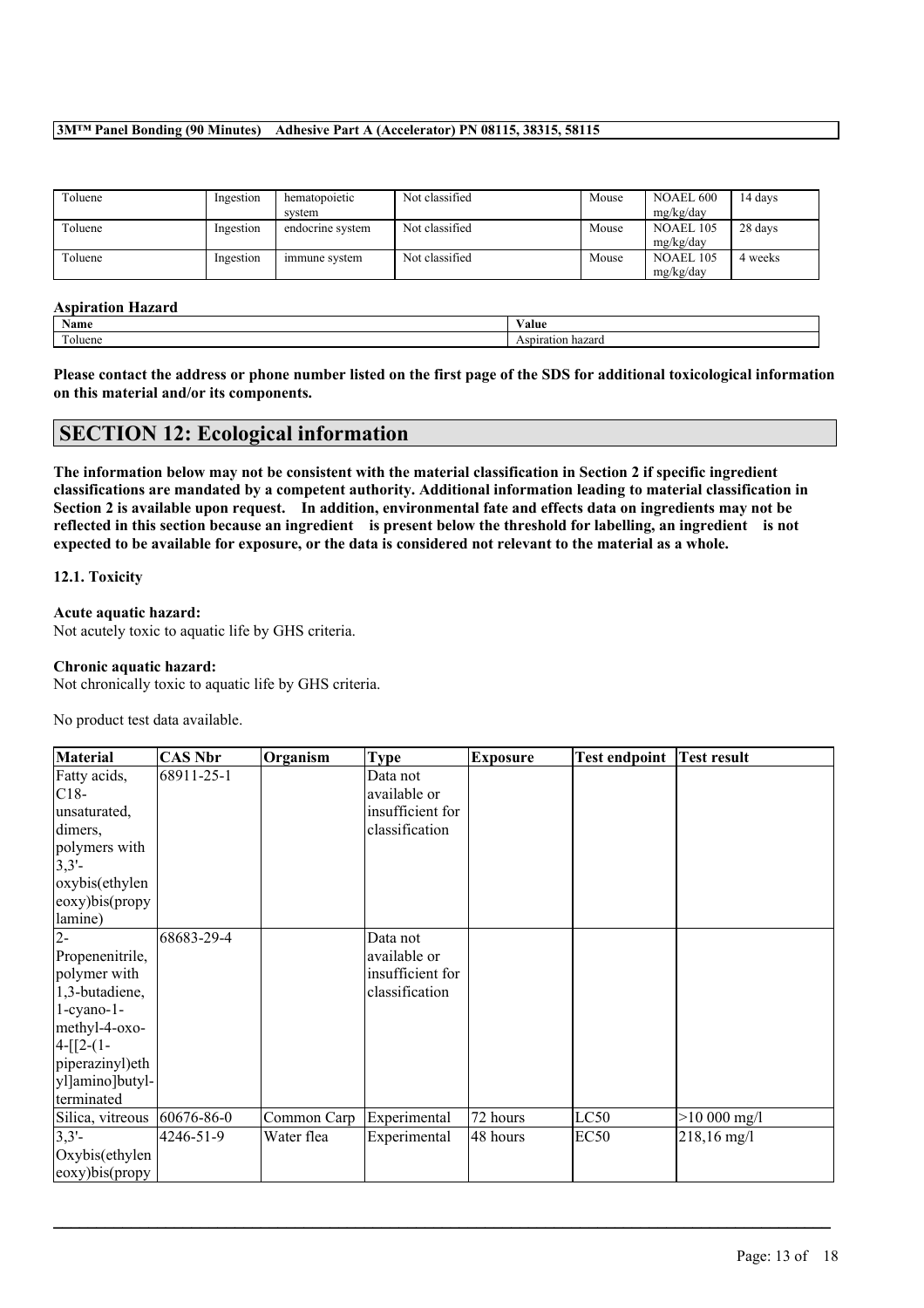| lamine)                           |                 |              |                  |                       |                  |                      |
|-----------------------------------|-----------------|--------------|------------------|-----------------------|------------------|----------------------|
| $3,3'$ -                          | $4246 - 51 - 9$ | Green algae  | Experimental     | 72 hours              | <b>EC50</b>      | $>500$ mg/l          |
| Oxybis(ethylen                    |                 |              |                  |                       |                  |                      |
| eoxy)bis(propy                    |                 |              |                  |                       |                  |                      |
| lamine)                           |                 |              |                  |                       |                  |                      |
| $3,3'$ -                          | 4246-51-9       | Golden Orfe  | Experimental     | 96 hours              | LC50             | $>1000$ mg/l         |
| Oxybis(ethylen                    |                 |              |                  |                       |                  |                      |
| eoxy)bis(propy                    |                 |              |                  |                       |                  |                      |
| lamine)                           |                 |              |                  |                       |                  |                      |
| $3,3'$ -                          | 4246-51-9       | Green algae  | Experimental     | 72 hours              | Effect           | $5,4$ mg/l           |
| Oxybis(ethylen                    |                 |              |                  |                       | Concentration    |                      |
| eoxy)bis(propy                    |                 |              |                  |                       | 10%              |                      |
| lamine)                           |                 |              |                  |                       |                  |                      |
| $Tris(2, 4, 6 -$                  | $90 - 72 - 2$   | Grass Shrimp | Experimental     | 96 hours              | LC50             | 718 mg/l             |
| dimethylamino                     |                 |              |                  |                       |                  |                      |
| monomethyl)p                      |                 |              |                  |                       |                  |                      |
| henol                             |                 |              |                  |                       |                  |                      |
| $Tris(2, 4, 6 -$                  | $90 - 72 - 2$   |              |                  | 96 hours              |                  |                      |
| dimethylamino                     |                 | Common Carp  | Experimental     |                       | LC50             | $175$ mg/l           |
|                                   |                 |              |                  |                       |                  |                      |
| monomethyl)p                      |                 |              |                  |                       |                  |                      |
| henol                             |                 |              |                  |                       |                  |                      |
| Tris $\overline{(2,4,6-)}$        | $90 - 72 - 2$   | Green algae  | Experimental     | 72 hours              | <b>EC50</b>      | 84 mg/l              |
| dimethylamino                     |                 |              |                  |                       |                  |                      |
| monomethyl)p                      |                 |              |                  |                       |                  |                      |
| henol                             |                 |              |                  |                       |                  |                      |
| $Tris(2, 4, 6 -$                  | $90 - 72 - 2$   | Green algae  | Experimental     | 72 hours              | <b>NOEC</b>      | $6,25$ mg/l          |
| dimethylamino                     |                 |              |                  |                       |                  |                      |
| monomethyl)p                      |                 |              |                  |                       |                  |                      |
| henol                             |                 |              |                  |                       |                  |                      |
| Imidazole                         | 288-32-4        | Green algae  | Experimental     | 72 hours              | <b>EC50</b>      | 133 mg/l             |
| Imidazole                         | 288-32-4        | Water flea   | Experimental     | 48 hours              | EC <sub>50</sub> | $\sqrt{341,5}$ mg/l  |
| Imidazole                         | 288-32-4        | Green algae  | Experimental     | $\overline{72}$ hours | <b>NOEC</b>      | $25$ mg/l            |
| Siloxanes and                     | 67762-90-7      |              | Data not         |                       |                  |                      |
| Silicones, di-                    |                 |              | available or     |                       |                  |                      |
| Me, reaction                      |                 |              | insufficient for |                       |                  |                      |
| products with                     |                 |              | classification   |                       |                  |                      |
| silica                            |                 |              |                  |                       |                  |                      |
| Calcium                           | 10124-37-5      | Guppy        | Estimated        | 96 hours              | LC50             | 1 378 mg/l           |
| Nitrate                           |                 |              |                  |                       |                  |                      |
| Calcium                           | 10124-37-5      | Fathead      | Estimated        | 30 days               | <b>NOEC</b>      | 58 mg/l              |
| Nitrate                           |                 | minnow       |                  |                       |                  |                      |
| Bis[(dimethyla                    | 71074-89-0      |              | Data not         |                       |                  |                      |
| mino)methyl]p                     |                 |              | available or     |                       |                  |                      |
| henol                             |                 |              | insufficient for |                       |                  |                      |
|                                   |                 |              | classification   |                       |                  |                      |
| $N -$                             | $140 - 31 - 8$  | Water flea   | Experimental     | 48 hours              | <b>EC50</b>      | 58 mg/l              |
| aminoethylpipe                    |                 |              |                  |                       |                  |                      |
| razine                            |                 |              |                  |                       |                  |                      |
| $N-$                              | $140 - 31 - 8$  | Green Algae  | Experimental     | 72 hours              | EC <sub>50</sub> | $>1000 \text{ mg}/1$ |
| aminoethylpipe                    |                 |              |                  |                       |                  |                      |
|                                   |                 |              |                  |                       |                  |                      |
| razine<br>$\overline{\text{N}}$ - |                 |              |                  |                       |                  |                      |
|                                   | $140 - 31 - 8$  | Golden Orfe  | Experimental     | 96 hours              | LC50             | 368 mg/l             |
| aminoethylpipe                    |                 |              |                  |                       |                  |                      |
| razine                            |                 |              |                  |                       |                  |                      |
| $N-$                              | $140 - 31 - 8$  | Green Algae  | Experimental     | 72 hours              | NOEC             | $31$ mg/l            |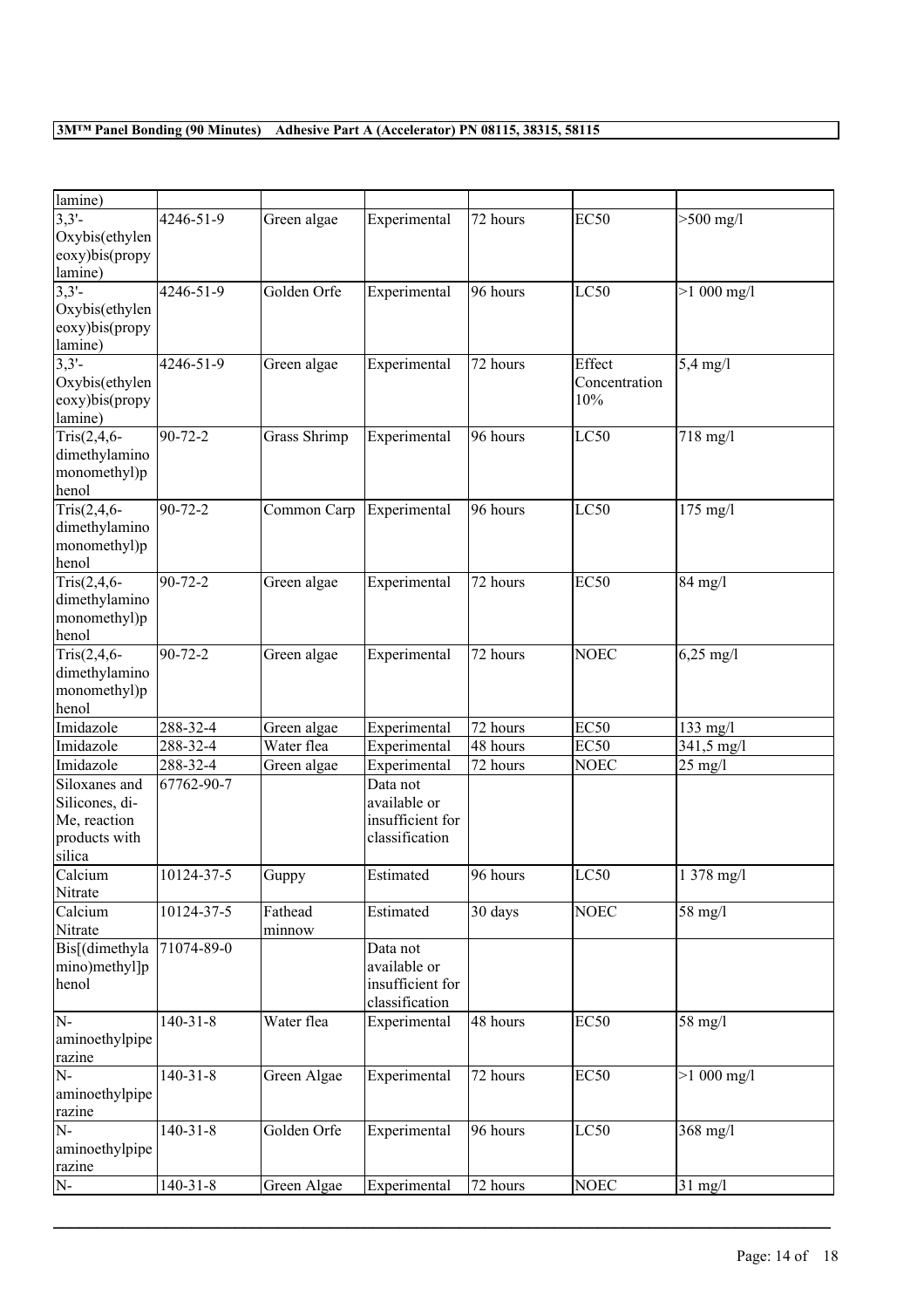| aminoethylpipe |                |              |              |           |             |                     |
|----------------|----------------|--------------|--------------|-----------|-------------|---------------------|
| razine         |                |              |              |           |             |                     |
| Toluene        | $108 - 88 - 3$ | Green Algae  | Experimental | 172 hours | IEC50       | $12,5 \text{ mg}/1$ |
| Toluene        | 108-88-3       | lCoho Salmon | Experimental | 196 hours | ILC50       | $5,5 \text{ mg}/1$  |
| Toluene        | 108-88-3       | Water flea   | Experimental | 148 hours | IEC50       | $3,78 \text{ mg}/1$ |
| Toluene        | 108-88-3       | Fish other   | Experimental | 196 hours | ILC50       | $6,41 \text{ mg}/1$ |
| Toluene        | 108-88-3       | Water flea   | Experimental | 7 days    | <b>NOEC</b> | $0,74 \text{ mg}/1$ |
| Toluene        | 108-88-3       | lCoho salmon | Experimental | 40 davs   | <b>NOEC</b> | $3,2 \text{ mg}/l$  |

# **12.2. Persistence and degradability**

| <b>Material</b>                | <b>CAS Nbr</b> | <b>Test type</b> | <b>Duration</b> | <b>Study Type</b>                      | <b>Test result</b> | Protocol                 |
|--------------------------------|----------------|------------------|-----------------|----------------------------------------|--------------------|--------------------------|
| Fatty acids,                   | 68911-25-1     | Data not         |                 |                                        | N/A                |                          |
| $C18-$                         |                | availbl-         |                 |                                        |                    |                          |
| unsaturated,                   |                | insufficient     |                 |                                        |                    |                          |
| dimers,                        |                |                  |                 |                                        |                    |                          |
| polymers with                  |                |                  |                 |                                        |                    |                          |
| 3,3'                           |                |                  |                 |                                        |                    |                          |
| oxybis(ethylen                 |                |                  |                 |                                        |                    |                          |
| eoxy)bis(propy                 |                |                  |                 |                                        |                    |                          |
| lamine)                        |                |                  |                 |                                        |                    |                          |
| $2-$                           | 68683-29-4     | Data not         |                 |                                        | N/A                |                          |
| Propenenitrile,                |                | availbl-         |                 |                                        |                    |                          |
| polymer with                   |                | insufficient     |                 |                                        |                    |                          |
| 1,3-butadiene,                 |                |                  |                 |                                        |                    |                          |
| $1$ -cyano- $1$ -              |                |                  |                 |                                        |                    |                          |
| methyl-4-oxo-                  |                |                  |                 |                                        |                    |                          |
| $4-[2-(1-$                     |                |                  |                 |                                        |                    |                          |
| piperazinyl)eth                |                |                  |                 |                                        |                    |                          |
| yl]amino]butyl-                |                |                  |                 |                                        |                    |                          |
| terminated                     |                |                  |                 |                                        |                    |                          |
| Silica, vitreous $ 60676-86-0$ |                | Data not         |                 |                                        | N/A                |                          |
|                                |                | availbl-         |                 |                                        |                    |                          |
| 3,3'                           | 4246-51-9      | insufficient     |                 |                                        |                    |                          |
|                                |                | Estimated        |                 | Photolytic half- $\vert$ 2.96 hours (t |                    | Other methods            |
| Oxybis(ethylen                 |                | Photolysis       |                 | life (in air)                          | 1/2)               |                          |
| eoxy)bis(propy<br>lamine)      |                |                  |                 |                                        |                    |                          |
| $3,3'$ -                       | 4246-51-9      | Experimental     | 25 days         | CO2 evolution                          | $-8\%CO2$          | OECD 301B - Modified     |
| Oxybis(ethylen                 |                | Biodegradation   |                 |                                        | evolution/THC      | sturm or CO <sub>2</sub> |
| eoxy)bis(propy                 |                |                  |                 |                                        | O2 evolution       |                          |
| lamine)                        |                |                  |                 |                                        |                    |                          |
| $Tris(2, 4, 6 -$               | 90-72-2        | Experimental     | 28 days         | <b>BOD</b>                             | 4 % weight         | OECD 301D - Closed       |
| dimethylamino                  |                | Biodegradation   |                 |                                        |                    | bottle test              |
| monomethyl)p                   |                |                  |                 |                                        |                    |                          |
| henol                          |                |                  |                 |                                        |                    |                          |
| Imidazole                      | 288-32-4       | Experimental     | 18 days         | Dissolv.                               | 98 % weight        | OECD 301A - DOC          |
|                                |                | Biodegradation   |                 | Organic                                |                    | Die Away Test            |
|                                |                |                  |                 | Carbon Deplet                          |                    |                          |
| Siloxanes and                  | 67762-90-7     | Data not         |                 |                                        | N/A                |                          |
| Silicones, di-                 |                | availbl-         |                 |                                        |                    |                          |
| Me, reaction                   |                | insufficient     |                 |                                        |                    |                          |
| products with                  |                |                  |                 |                                        |                    |                          |
| silica                         |                |                  |                 |                                        |                    |                          |
| Calcium                        | 10124-37-5     | Data not         |                 |                                        | N/A                |                          |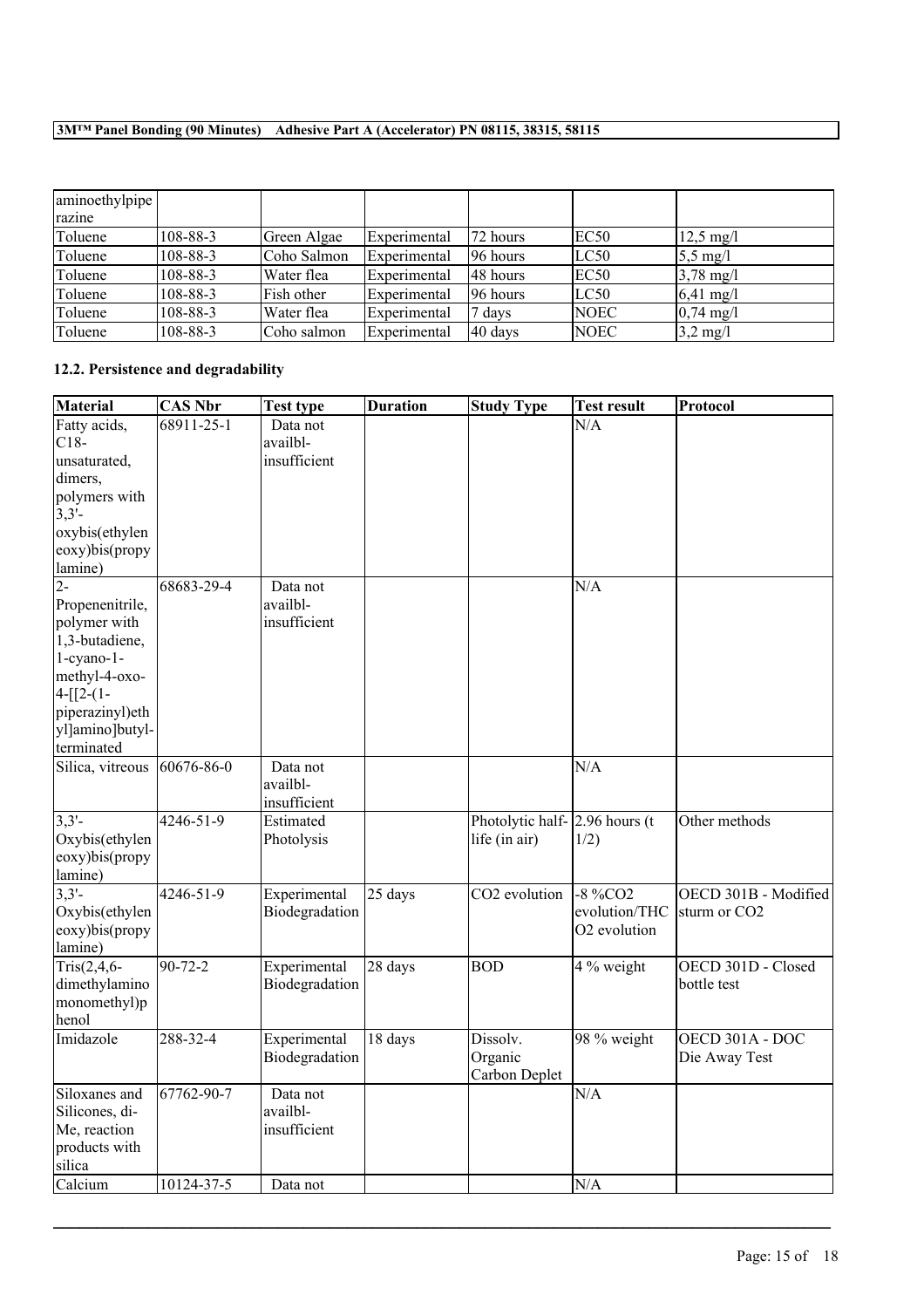| Nitrate                                                        |                | availbl-<br>insufficient       |         |                                                                                         |                            |                                       |
|----------------------------------------------------------------|----------------|--------------------------------|---------|-----------------------------------------------------------------------------------------|----------------------------|---------------------------------------|
| $\text{Bis}$ [(dimethyla  71074-89-0<br>mino)methyl]p<br>henol |                | Estimated<br>Biodegradation    | 28 days | BOD                                                                                     | $20\%$ weight              | <b>OECD 301C - MITI</b><br>test $(I)$ |
| N-<br>aminoethylpipe<br>razine                                 | $140 - 31 - 8$ | Experimental<br>Biodegradation | 28 days | BOD                                                                                     | $10\%$<br><b>BOD/ThBOD</b> | OECD 301C - MITI<br>test $(I)$        |
| Toluene                                                        | 108-88-3       | Experimental<br>Photolysis     |         | Photolytic half- $\vert 5.2 \vert$ days (t 1/2) Other methods<br>$\text{life}$ (in air) |                            |                                       |
| Toluene                                                        | 108-88-3       | Experimental<br>Biodegradation | 20 days | BOD                                                                                     | $80\%$ weight              |                                       |

# **12.3 : Bioaccumulative potential**

| Material                                                                                                                                                                    | <b>CAS Nbr</b> | <b>Test type</b>                                               | <b>Duration</b> | <b>Study Type</b> | <b>Test result</b> | Protocol      |
|-----------------------------------------------------------------------------------------------------------------------------------------------------------------------------|----------------|----------------------------------------------------------------|-----------------|-------------------|--------------------|---------------|
| Fatty acids,<br>$C18-$<br>unsaturated,<br>dimers,<br>polymers with<br>$3,3'$ -<br>oxybis(ethylen<br>eoxy)bis(propy<br>lamine)                                               | 68911-25-1     | Data not<br>available or<br>insufficient for<br>classification | N/A             | N/A               | N/A                | N/A           |
| $\overline{2}$<br>Propenenitrile,<br>polymer with<br>1,3-butadiene,<br>$1$ -cyano- $1$ -<br>methyl-4-oxo-<br>$4-[2-(1-$<br>piperazinyl)eth<br>yl]amino]butyl-<br>terminated | 68683-29-4     | Data not<br>available or<br>insufficient for<br>classification | N/A             | N/A               | N/A                | N/A           |
| Silica, vitreous                                                                                                                                                            | 60676-86-0     | Data not<br>available or<br>insufficient for<br>classification | N/A             | N/A               | N/A                | N/A           |
| $3,3'$ -<br>Oxybis(ethylen<br>eoxy)bis(propy<br>lamine)                                                                                                                     | 4246-51-9      | Experimental<br>Bioconcentrati<br>on                           |                 | Log Kow           | $-1.25$            | Other methods |
| $Tris(2, 4, 6 -$<br>dimethylamino<br>monomethyl)p<br>henol                                                                                                                  | $90 - 72 - 2$  | Experimental<br>Bioconcentrati<br>on                           |                 | Log Kow           | $-0.66$            | Other methods |
| Imidazole                                                                                                                                                                   | 288-32-4       | Experimental<br>Bioconcentrati<br>on                           |                 | Log Kow           | $-0.08$            | Other methods |
| Siloxanes and<br>Silicones, di-<br>Me, reaction<br>products with<br>silica                                                                                                  | 67762-90-7     | Data not<br>available or<br>insufficient for<br>classification | N/A             | N/A               | N/A                | N/A           |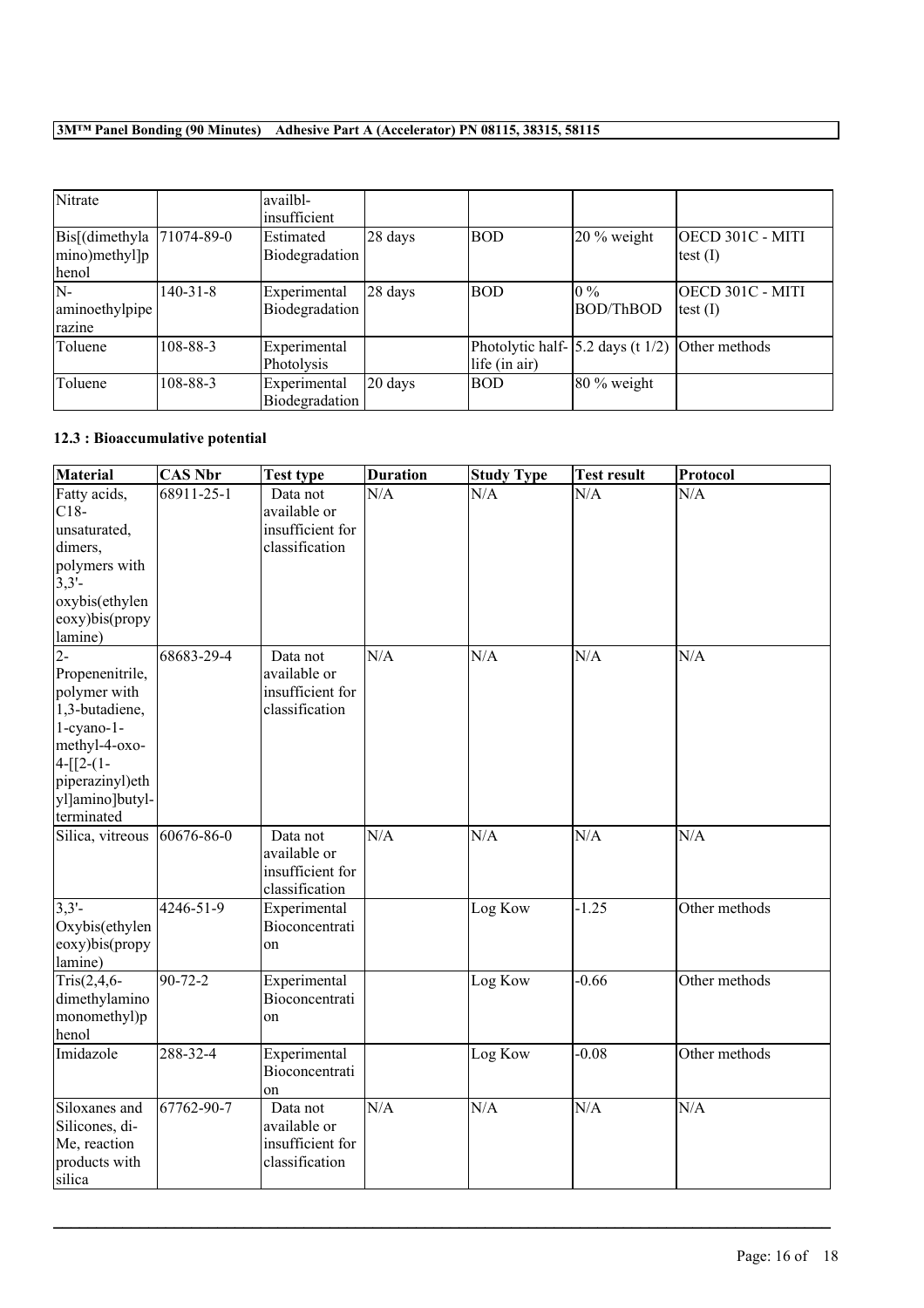| Calcium                              | 10124-37-5     | Data not         | N/A | N/A     | N/A     | N/A                        |
|--------------------------------------|----------------|------------------|-----|---------|---------|----------------------------|
| Nitrate                              |                | lavailable or    |     |         |         |                            |
|                                      |                | insufficient for |     |         |         |                            |
|                                      |                | classification   |     |         |         |                            |
| $\text{Bis}$ [(dimethyla  71074-89-0 |                | Estimated        |     | Log Kow | $-2.34$ | <b>Estimated: Octanol-</b> |
| mino)methyl]p                        |                | Bioconcentrati   |     |         |         | water partition            |
| henol                                |                | on               |     |         |         | coefficient                |
| $N-$                                 | $140 - 31 - 8$ | Experimental     |     | Log Kow | 0.3     | Other methods              |
| aminoethylpipe                       |                | Bioconcentrati   |     |         |         |                            |
| razine                               |                | lon              |     |         |         |                            |
| Toluene                              | 108-88-3       | Experimental     |     | Log Kow | 2.73    | Other methods              |
|                                      |                | Bioconcentrati   |     |         |         |                            |
|                                      |                | lon              |     |         |         |                            |

#### **12.4. Mobility in soil**

Please contact manufacturer for more details

#### **12.5 Other adverse effects**

No information available.

# **SECTION 13: Disposal considerations**

#### **13.1. Disposal methods**

Product must only be disposed of by an authorized/permitted waste disposal contractor or incinerated in an industrial or commercial facility in the presence of a combustible material.

# **SECTION 14: Transport Information**

Compliance is required to South African Transport Information Road Traffic Act & Regulations and Railroad regulations, IATA Standards for airfreight and Maritime standards for ocean freight.

# **SECTION 15: Regulatory information**

#### **15.1. Safety, health and environmental regulations/legislation specific for the substance or mixture**

#### **Global inventory status**

Contact 3M for more information. The components of this material are in compliance with the provisions of the Korea Chemical Control Act. Certain restrictions may apply. Contact the selling division for additional information. The components of this material are in compliance with the provisions of Philippines RA 6969 requirements. Certain restrictions may apply. Contact the selling division for additional information. The components of this product are in compliance with the new substance notification requirements of CEPA. This product complies with Measures on Environmental Management of New Chemical Substances. All ingredients are listed on or exempt from on China IECSC inventory. The components of this product are in compliance with the chemical notification requirements of TSCA. All required components of this product are listed on the active portion of the TSCA Inventory.

 $\mathcal{L}_\mathcal{L} = \mathcal{L}_\mathcal{L} = \mathcal{L}_\mathcal{L} = \mathcal{L}_\mathcal{L} = \mathcal{L}_\mathcal{L} = \mathcal{L}_\mathcal{L} = \mathcal{L}_\mathcal{L} = \mathcal{L}_\mathcal{L} = \mathcal{L}_\mathcal{L} = \mathcal{L}_\mathcal{L} = \mathcal{L}_\mathcal{L} = \mathcal{L}_\mathcal{L} = \mathcal{L}_\mathcal{L} = \mathcal{L}_\mathcal{L} = \mathcal{L}_\mathcal{L} = \mathcal{L}_\mathcal{L} = \mathcal{L}_\mathcal{L}$ 

# **SECTION 16: Other information**

#### **Revision information:**

Section 2: Hazard - Other information was modified. Label: GHS Classification information was modified. Label: GHS Precautionary - Prevention information was modified. Label: GHS Precautionary - Response information was modified. Label: GHS Target Organ Hazard Statement information was added.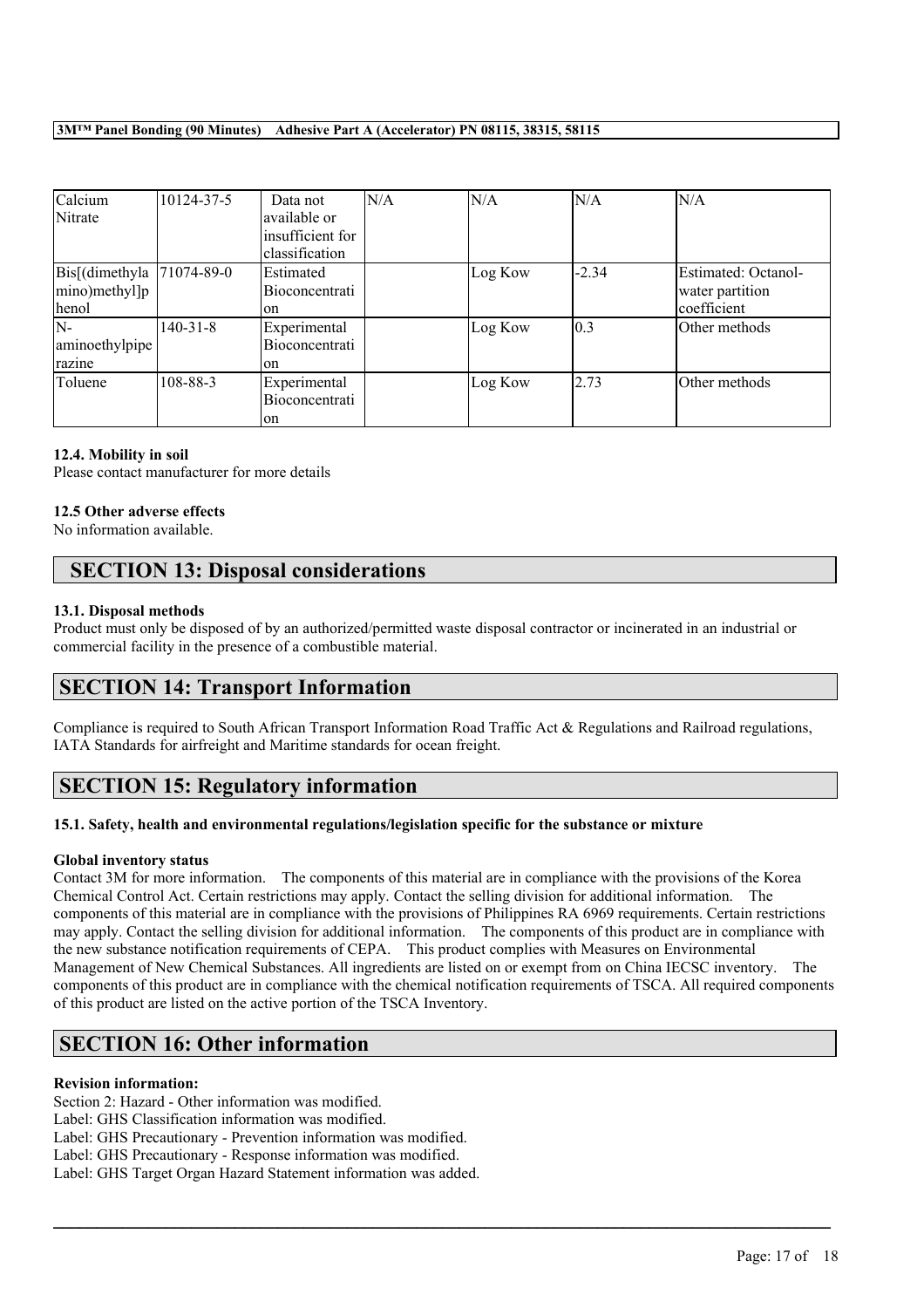Section 2: Ingredient table information was modified. Section 4: First Aid - notes to physician (REACH/GHS) information was modified. Section 7: Precautions safe handling information information was modified. Section 8: Occupational exposure limit table information was modified. Section 09: Color information was added. Section 09: Nanoparticle information was added. Section 09: Odor information was added. Sections 3 and 9: Odour, colour, grade information information was deleted. Section 09: Percent Volatile information was added. Section 9: Property description for optional properties information was added. Section 9: Property description for optional properties information was deleted. Section 09: Vapor Density Value information was added. Section 9: Vapour density value information was deleted. Section 9: Viscosity information information was deleted. Section 09: Viscosity information was added. Section 09: VOC Less H2O & Exempt Solvents information was added. Section 09: Volatile Organic Compounds information was added. Section 11: Acute Toxicity table information was modified. Section 11: Germ Cell Mutagenicity Table information was modified. Section 11: Prolonged or repeated exposure may cause standard phrases information was added. Section 11: Reproductive Toxicity Table information was modified. Section 11: Serious Eye Damage/Irritation Table information was modified. Section 11: Single exposure may cause standard phrases information was modified. Section 11: Skin Corrosion/Irritation Table information was modified. Section 11: Skin Sensitization Table information was modified. Section 11: Target Organs - Repeated Table information was modified. Section 11: Target Organs - Single Table information was modified. Section 12: Component ecotoxicity information information was modified. Section 12: Persistence and Degradability information information was modified. Section 12:Bioccumulative potential information information was modified.

Sectio 16: UK disclaimer information was deleted.

DISCLAIMER: The information on this Safety Data Sheet is based on our experience and is correct to the best of our knowledge at the date of publication, but we do not accept any liability for any loss, damage or injury resulting from its use (except as required by law). The information may not be valid for any use not referred to in this Data Sheet or use of the product in combination with other materials. For these reasons, it is important that customers carry out their own test to satisfy themselves as to the suitability of the product for their own intended applications.

 $\mathcal{L}_\mathcal{L} = \mathcal{L}_\mathcal{L} = \mathcal{L}_\mathcal{L} = \mathcal{L}_\mathcal{L} = \mathcal{L}_\mathcal{L} = \mathcal{L}_\mathcal{L} = \mathcal{L}_\mathcal{L} = \mathcal{L}_\mathcal{L} = \mathcal{L}_\mathcal{L} = \mathcal{L}_\mathcal{L} = \mathcal{L}_\mathcal{L} = \mathcal{L}_\mathcal{L} = \mathcal{L}_\mathcal{L} = \mathcal{L}_\mathcal{L} = \mathcal{L}_\mathcal{L} = \mathcal{L}_\mathcal{L} = \mathcal{L}_\mathcal{L}$ 

#### **3M South Africa SDSs are available at www.3m.co.za**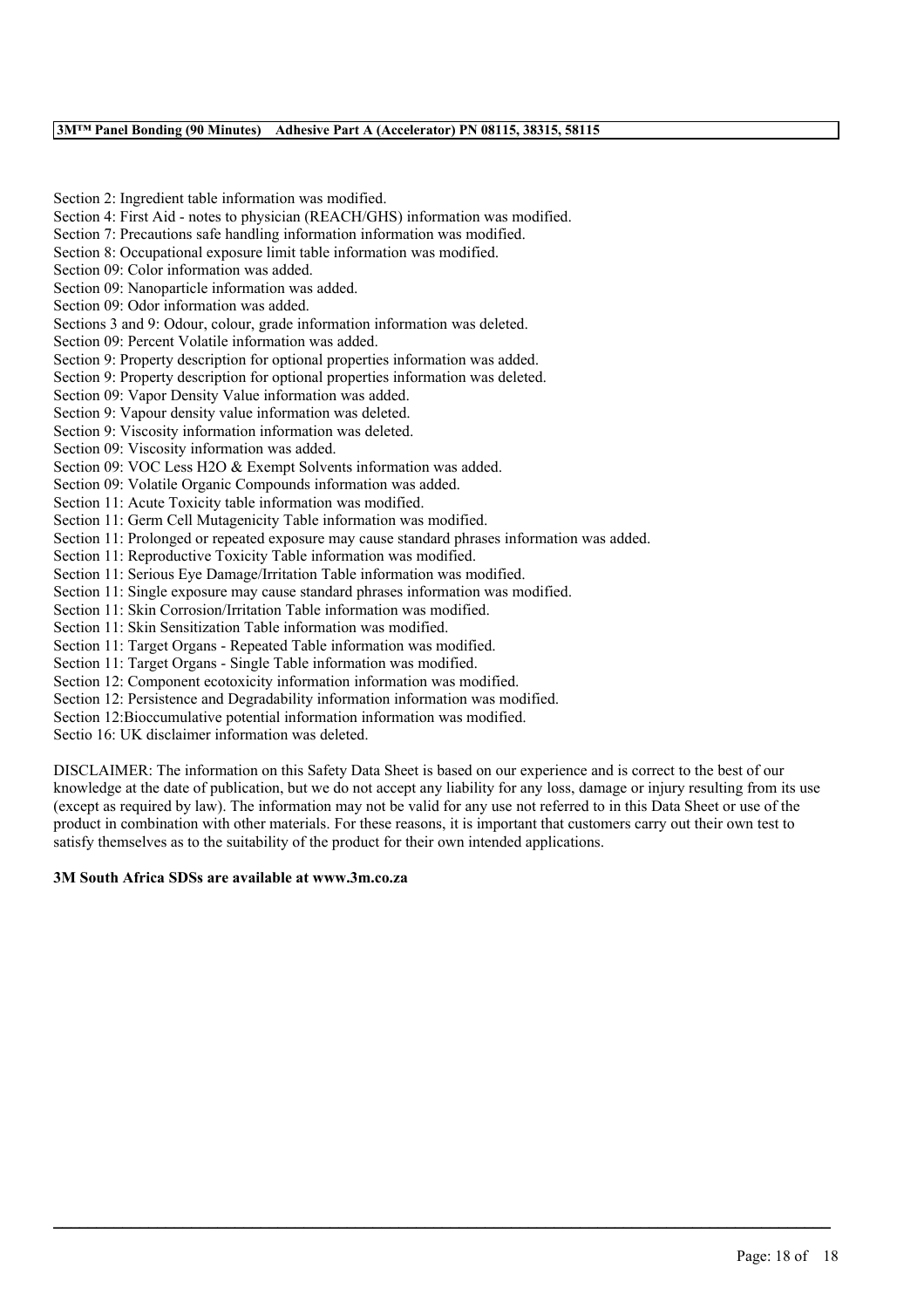

# **Safety Data Sheet**

### Copyright,2018,3M Company.

All rights reserved. Copying and/or downloading of this information for the purpose of properly utilizing 3M products is allowed provided that: (1) the information is copied in full with no changes unless prior written agreement is obtained from 3M, and (2) neither the copy nor the original is resold or otherwise distributed with the intention of earning a profit thereon.

| Document group:    | 32-4327-6  | <b>Version number:</b> | 2.02       |
|--------------------|------------|------------------------|------------|
| <b>Issue Date:</b> | 24/10/2018 | Supersedes date:       | 23/08/2017 |

This Safety Data Sheet has been prepared in accordance with the South African National Standard SANS 10234:2008.

 $\mathcal{L}_\mathcal{L} = \mathcal{L}_\mathcal{L} = \mathcal{L}_\mathcal{L} = \mathcal{L}_\mathcal{L} = \mathcal{L}_\mathcal{L} = \mathcal{L}_\mathcal{L} = \mathcal{L}_\mathcal{L} = \mathcal{L}_\mathcal{L} = \mathcal{L}_\mathcal{L} = \mathcal{L}_\mathcal{L} = \mathcal{L}_\mathcal{L} = \mathcal{L}_\mathcal{L} = \mathcal{L}_\mathcal{L} = \mathcal{L}_\mathcal{L} = \mathcal{L}_\mathcal{L} = \mathcal{L}_\mathcal{L} = \mathcal{L}_\mathcal{L}$ 

# **SECTION 1: Identification**

### **1.1. Product identifier**

3M™ Panel Bonding Adhesive Part B PNs 08115, 38315, 58115

#### **1.2. Recommended use and restrictions on use**

#### **Recommended use**

Automotive., Structural Panel Bonding Adhesive

#### **1.3. Supplier's details**

| <b>Address:</b> | 3M South Africa (Pty) Ltd, Private Bag X926, Rivonia 2128 |
|-----------------|-----------------------------------------------------------|
| Telephone:      | 011 806 2000                                              |
| E Mail:         | Not available.                                            |
| Website:        | www.3m.co.za                                              |

#### **1.4. Emergency telephone number**

011 806 2000

### **SECTION 2: Hazard identification**

#### **2.1. Classification of the substance or mixture**

Serious Eye Damage/Irritation: Category 2A Skin Corrosion/Irritation: Category 3. Skin Sensitizer: Category 1. Carcinogenicity: Category 2. Acute Aquatic Toxicity: Category 1. Chronic Aquatic Toxicity: Category 2.

#### **2.2. Label elements**

**Signal word** DANGER! WARNING!

**Symbols** Exclamation mark | Health Hazard |Environment |

**Pictograms**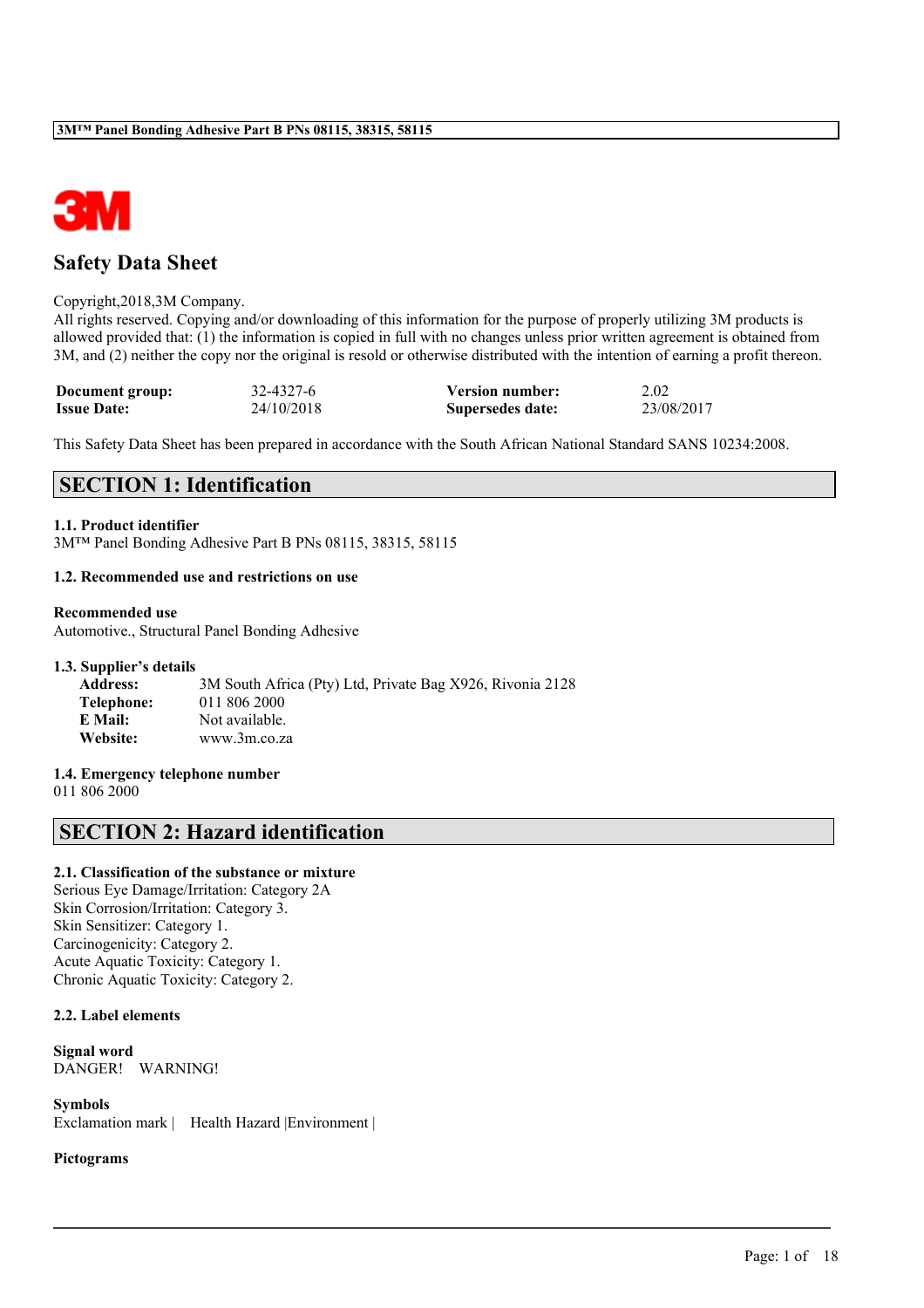

| <b>HAZARD STATEMENTS:</b> |                                                                             |
|---------------------------|-----------------------------------------------------------------------------|
| H319                      | Causes serious eye irritation.                                              |
| H316                      | Causes mild skin irritation.                                                |
| H317                      | May cause an allergic skin reaction.                                        |
| H351                      | Suspected of causing cancer.                                                |
| H400                      | Very toxic to aquatic life.                                                 |
| H411                      | Toxic to aquatic life with long lasting effects.                            |
| PRECAUTIONARY STATEMENTS  |                                                                             |
| General:                  |                                                                             |
| P <sub>102</sub>          | Keep out of reach of children.                                              |
| P <sub>10</sub> 1         | If medical advice is needed, have product container or label at hand.       |
| <b>Prevention:</b>        |                                                                             |
| <b>P280E</b>              | Wear protective gloves.                                                     |
| P <sub>273</sub>          | Avoid release to the environment.                                           |
| <b>Response:</b>          |                                                                             |
| $P305 + P351 + P338$      | IF IN EYES: Rinse cautiously with water for several minutes. Remove contact |
|                           | lenses, if present and easy to do. Continue rinsing.                        |
| $P333 + P313$             | If skin irritation or rash occurs: Get medical advice/attention.            |
| Disposal:                 |                                                                             |
| P <sub>501</sub>          | Dispose of contents/container in accordance with applicable                 |
|                           | local/regional/national/international regulations.                          |
|                           |                                                                             |

# **2.3. Other hazards**

None known.

# **SECTION 3: Composition/information on ingredients**

This material is a mixture.

| Ingredient                               | <b>CAS Nbr</b>      | $%$ by Wt    |
|------------------------------------------|---------------------|--------------|
| 4,4'-ISOPROPYLIDENEDIPHENOL-             | 25068-38-6          | $30 - 60$    |
| <b>EPICHLOROHYDRIN POLYMER (MW</b>       |                     |              |
| unknown or $\leq$ =700)                  |                     |              |
| Glass, oxide, chemicals                  | 65997-17-3          | $10 - 30$    |
| $1,4-Bis[(2,3-$                          | 14228-73-0          | $7 - 13$     |
| epoxypropoxy)methyl]cyclohexane          |                     |              |
| Silica, vitreous                         | 60676-86-0          | -13<br>$7 -$ |
| Acrylate Polymer                         | <b>Trade Secret</b> | -10<br>$5 -$ |
| Silicon dioxide                          | 7631-86-9           | $1 - 5$      |
| $[3-(2,3-Epoxypropoxy)propyl]$           | 2530-83-8           | $0.5 - 1.5$  |
| trimethoxysilane                         |                     |              |
| Siloxanes and Silicones, di-Me, reaction | 67762-90-7          | $0.5 - 1.5$  |
| products with silica                     |                     |              |
| Carbon black                             | 1333-86-4           | ${}_{0.5}$   |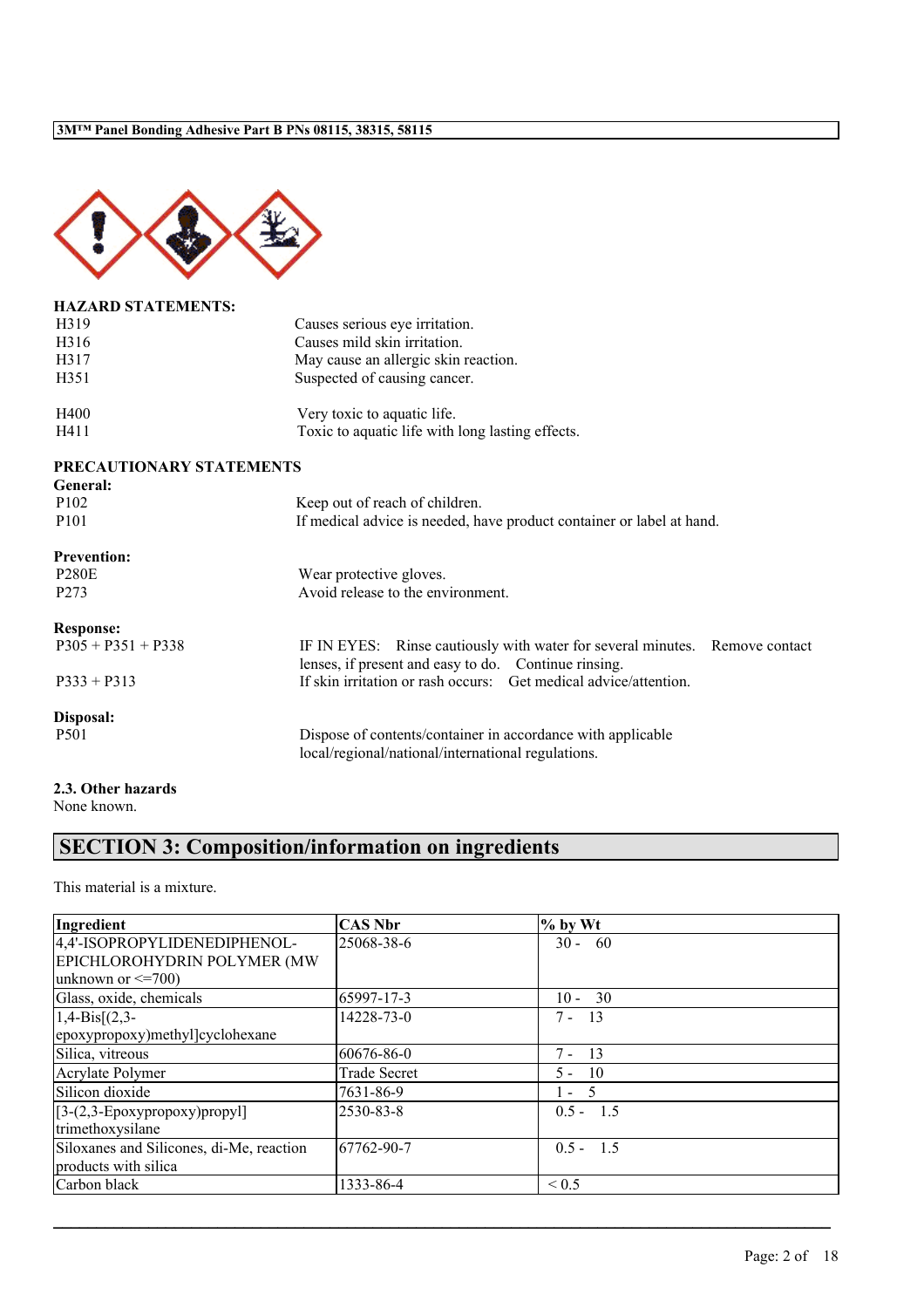| M | $\sim$ |
|---|--------|
|   |        |

### **SECTION 4: First aid measures**

#### **4.1. Description of first aid measures**

#### **Inhalation**

Remove person to fresh air. If you feel unwell, get medical attention.

#### **Skin contact**

Immediately wash with soap and water. Remove contaminated clothing and wash before reuse. If signs/symptoms develop, get medical attention.

#### **Eye contact**

Immediately flush with large amounts of water. Remove contact lenses if easy to do. Continue rinsing. Get medical attention.

#### **If swallowed**

Rinse mouth. If you feel unwell, get medical attention.

#### **4.2. Most important symptoms and effects, both acute and delayed**

See Section 11.1 Information on toxicological effects

#### **4.3. Indication of any immediate medical attention and special treatment required**

Not applicable

# **SECTION 5: Fire-fighting measures**

#### **5.1. Suitable extinguishing media**

In case of fire: Use a fire fighting agent suitable for ordinary combustible material such as water or foam to extinguish.

### **5.2. Special hazards arising from the substance or mixture**

None inherent in this product.

#### **5.3. Special protective actions for fire-fighters**

Wear full protective clothing, including helmet, self-contained, positive pressure or pressure demand breathing apparatus, bunker coat and pants, bands around arms, waist and legs, face mask, and protective covering for exposed areas of the head.

# **SECTION 6: Accidental release measures**

#### **6.1. Personal precautions, protective equipment and emergency procedures**

Evacuate area. Ventilate the area with fresh air. For large spill, or spills in confined spaces, provide mechanical ventilation to disperse or exhaust vapors, in accordance with good industrial hygiene practice. Refer to other sections of this SDS for information regarding physical and health hazards, respiratory protection, ventilation, and personal protective equipment.

#### **6.2. Environmental precautions**

Avoid release to the environment. For larger spills, cover drains and build dykes to prevent entry into sewer systems or bodies of water.

#### **6.3. Methods and material for containment and cleaning up**

Contain spill. Working from around the edges of the spill inward, cover with bentonite, vermiculite, or commercially available inorganic absorbent material. Mix in sufficient absorbent until it appears dry. Remember, adding an absorbent material does not remove a physical, health, or environmental hazard. Collect as much of the spilled material as possible. Place in a closed container approved for transportation by appropriate authorities. Clean up residue with an appropriate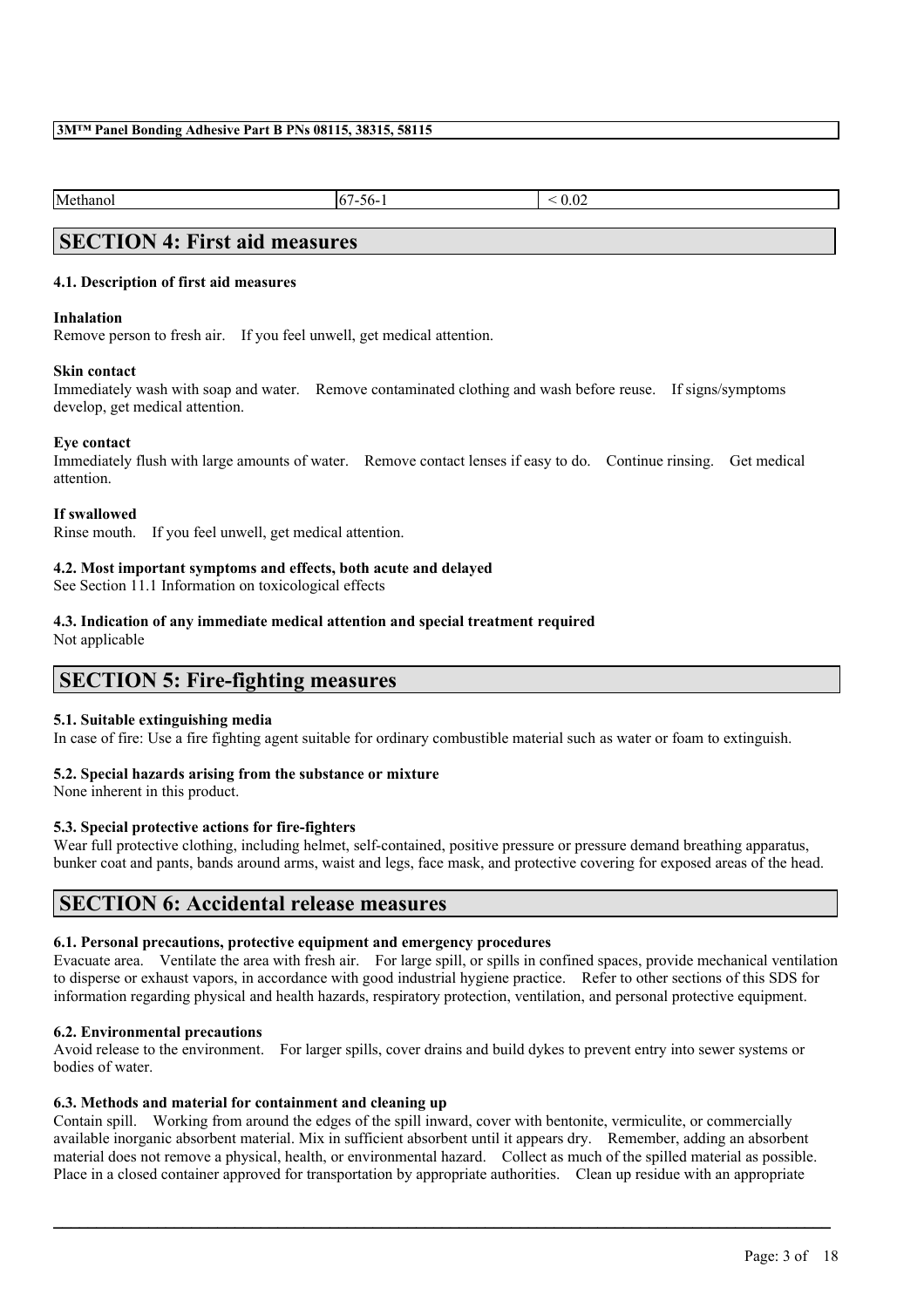solvent selected by a qualified and authorised person. Ventilate the area with fresh air. Read and follow safety precautions on the solvent label and Safety Data Sheet. Seal the container. Dispose of collected material as soon as possible in accordance with applicable local/regional/national/international regulations.

# **SECTION 7: Handling and storage**

#### **7.1. Precautions for safe handling**

Keep out of reach of children. Do not handle until all safety precautions have been read and understood. Avoid breathing dust/fume/gas/mist/vapours/spray. Do not get in eyes, on skin, or on clothing. Do not eat, drink or smoke when using this product. Wash thoroughly after handling. Contaminated work clothing should not be allowed out of the workplace. Avoid release to the environment. Wash contaminated clothing before reuse. Avoid contact with oxidising agents (eg. chlorine, chromic acid etc.) Use personal protective equipment (eg. gloves, respirators…) as required.

#### **7.2. Conditions for safe storage including any incompatibilities**

Store away from acids. Store away from strong bases. Store away from oxidising agents. Store away from amines.

### **SECTION 8: Exposure controls/personal protection**

#### **8.1 Control parameters**

#### **Occupational exposure limits**

If a component is disclosed in section 3 but does not appear in the table below, an occupational exposure limit is not available for the component.

| Ingredient                     | <b>CAS Nbr</b> | <b>Agency</b> | Limit type                                     | <b>Additional comments</b> |
|--------------------------------|----------------|---------------|------------------------------------------------|----------------------------|
| Carbon black                   | 1333-86-4      | <b>ACGIH</b>  | TWA(inhalable fraction):3                      | A3: Confirmed animal       |
|                                |                |               | mg/m3                                          | carcin.                    |
| Carbon black                   | 1333-86-4      | South Africa  | TWA $(8 \text{ hours})$ :3.5                   |                            |
|                                |                | <b>RELs</b>   | mg/m3;STEL(15 minutes):7                       |                            |
|                                |                |               | mg/m3                                          |                            |
| Silica, vitreous               | 60676-86-0     | South Africa  | TWA(as respirable dust)(8                      |                            |
|                                |                | <b>RELs</b>   | hours): $0.1$ mg/m $3$                         |                            |
| Silicon dioxide                | 60676-86-0     | South Africa  | TWA(Total inhalable dust)(8                    |                            |
|                                |                | <b>RELs</b>   | hours):6 mg/m3                                 |                            |
| <b>CERAMIC FIBERS</b>          | 65997-17-3     | <b>ACGIH</b>  | TWA(as fiber):0.2 fiber/cc                     | A2: Suspected human        |
|                                |                |               |                                                | carcin.                    |
| <b>CONTINUOUS FILAMENT</b>     | 65997-17-3     | <b>ACGIH</b>  | TWA(as fiber):1 fiber/cc                       | A4: Not class. as human    |
| <b>GLASS FIBERS</b>            |                |               |                                                | carcin                     |
| <b>CONTINUOUS FILAMENT</b>     | 65997-17-3     | <b>ACGIH</b>  | TWA(inhalable fraction):5                      | A4: Not class. as human    |
| <b>GLASS FIBERS, INHALABLE</b> |                |               | mg/m3                                          | carcin                     |
| <b>FRACTION</b>                |                |               |                                                |                            |
| <b>GLASS WOOL FIBERS</b>       | 65997-17-3     | <b>ACGIH</b>  | TWA(as fiber):1 fiber/cc                       | A3: Confirmed animal       |
|                                |                |               |                                                | carcin.                    |
| <b>ROCK WOOL FIBERS</b>        | 65997-17-3     | <b>ACGIH</b>  | TWA(as fiber):1 fiber/cc                       | A3: Confirmed animal       |
|                                |                |               |                                                | carcin.                    |
| <b>SLAG WOOL FIBERS</b>        | 65997-17-3     | <b>ACGIH</b>  | TWA(as fiber):1 fiber/cc                       | A3: Confirmed animal       |
|                                |                |               |                                                | carcin.                    |
| SPECIAL PURPOSE GLASS          | 65997-17-3     | <b>ACGIH</b>  | TWA(as fiber):1 fiber/cc                       | A3: Confirmed animal       |
| <b>FIBERS</b>                  |                |               |                                                | carcin.                    |
| Methanol                       | $67 - 56 - 1$  | <b>ACGIH</b>  | TWA:200 ppm; STEL:250 ppm                      | <b>SKIN</b>                |
| Methanol                       | $67 - 56 - 1$  | South Africa  | TWA(8 hours):260                               | <b>SKIN</b>                |
|                                |                | <b>RELS</b>   | mg/m3(200 ppm);STEL(15                         |                            |
|                                |                |               | minutes): $310 \text{ mg/m}3(250 \text{ ppm})$ |                            |
| Silicon dioxide                | 67762-90-7     | South Africa  | TWA(as respirable dust)(8                      |                            |
|                                |                | <b>RELs</b>   | hours):3 mg/m3;TWA(Total                       |                            |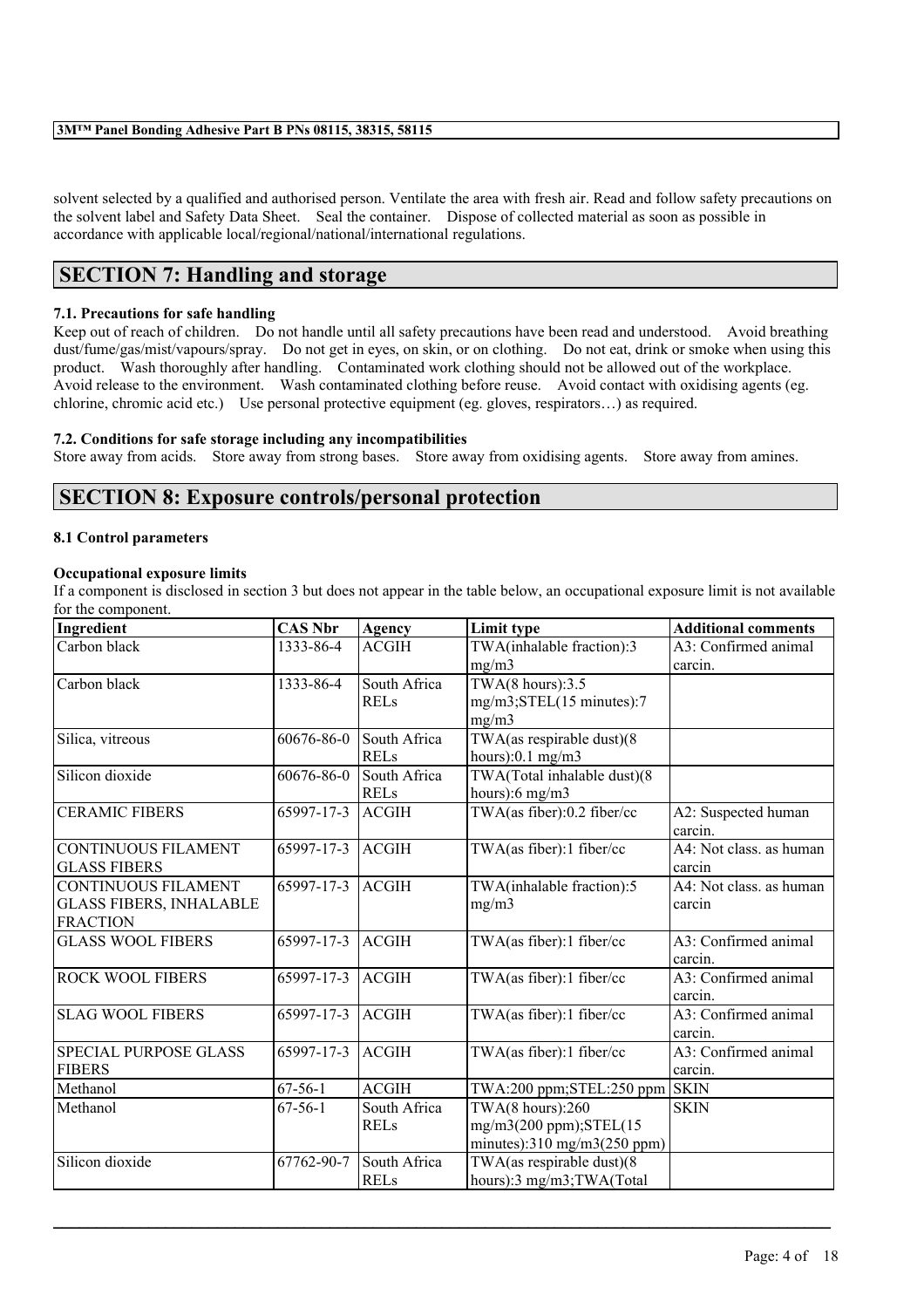|                 |           |                                    | $\vert$ inhalable dust)(8 hours):6<br>$\left \frac{mg}{m^2}\right $                                                                  |  |
|-----------------|-----------|------------------------------------|--------------------------------------------------------------------------------------------------------------------------------------|--|
| Silicon dioxide | 7631-86-9 | <b>South Africa</b><br><b>RELS</b> | $ TWA$ (as respirable dust)(8)<br>$ hours$ :3 mg/m3;TWA(Total<br>$\vert$ inhalable dust)(8 hours):6<br>$\text{Im} \Omega / \text{m}$ |  |

ACGIH : American Conference of Governmental Industrial Hygienists

AIHA : American Industrial Hygiene Association

CMRG : Chemical Manufacturer's Recommended Guidelines

South Africa CLs : South Africa. Control Limits. Regulations for Hazardous Chemical Substances, Table 1

South Africa RELs : South Africa. Recommended Exposure Limits (RELs) Regulations for Hazardous Chemical Substances, Table 2

TWA: Time-Weighted-Average

STEL: Short Term Exposure Limit

CEIL: Ceiling

#### **8.2. Exposure controls**

#### **8.2.1. Engineering controls**

Use general dilution ventilation and/or local exhaust ventilation to control airborne exposures to below relevant Exposure Limits and/or control dust/fume/gas/mist/vapours/spray. If ventilation is not adequate, use respiratory protection equipment.

#### **8.2.2. Personal protective equipment (PPE)**

#### **Eye/face protection**

Select and use eye/face protection to prevent contact based on the results of an exposure assessment. The following eye/face protection(s) are recommended:

Indirect vented goggles.

#### **Skin/hand protection**

Select and use gloves and/or protective clothing approved to relevant local standards to prevent skin contact based on the results of an exposure assessment. Selection should be based on use factors such as exposure levels, concentration of the substance or mixture, frequency and duration, physical challenges such as temperature extremes, and other use conditions. Consult with your glove and/or protective clothing manufacturer for selection of appropriate compatible gloves/protective clothing. Note: Nitrile gloves may be worn over polymer laminate gloves to improve dexterity. Gloves made from the following material(s) are recommended: Polymer laminate

If this product is used in a manner that presents a higher potential for exposure (eg. spraying, high splash potential etc.), then use of protective coveralls may be necessary. Select and use body protection to prevent contact based on the results of an exposure assessment. The following protective clothing material(s) are recommended: Apron - polymer laminate

#### **Respiratory protection**

An exposure assessment may be needed to decide if a respirator is required. If a respirator is needed, use respirators as part of a full respiratory protection program. Based on the results of the exposure assessment, select from the following respirator type(s) to reduce inhalation exposure:

 $\mathcal{L}_\mathcal{L} = \mathcal{L}_\mathcal{L} = \mathcal{L}_\mathcal{L} = \mathcal{L}_\mathcal{L} = \mathcal{L}_\mathcal{L} = \mathcal{L}_\mathcal{L} = \mathcal{L}_\mathcal{L} = \mathcal{L}_\mathcal{L} = \mathcal{L}_\mathcal{L} = \mathcal{L}_\mathcal{L} = \mathcal{L}_\mathcal{L} = \mathcal{L}_\mathcal{L} = \mathcal{L}_\mathcal{L} = \mathcal{L}_\mathcal{L} = \mathcal{L}_\mathcal{L} = \mathcal{L}_\mathcal{L} = \mathcal{L}_\mathcal{L}$ 

Half facepiece or full facepiece air-purifying respirator suitable for organic vapours and particulates

For questions about suitability for a specific application, consult with your respirator manufacturer.

# **SECTION 9: Physical and chemical properties**

#### **9.1. Information on basic physical and chemical properties**

**Physical state** Liquid. **Odour threshold** *No data available.* **pH** *No data available.*

**Appearance/Odour Black, Viscous Liquid.**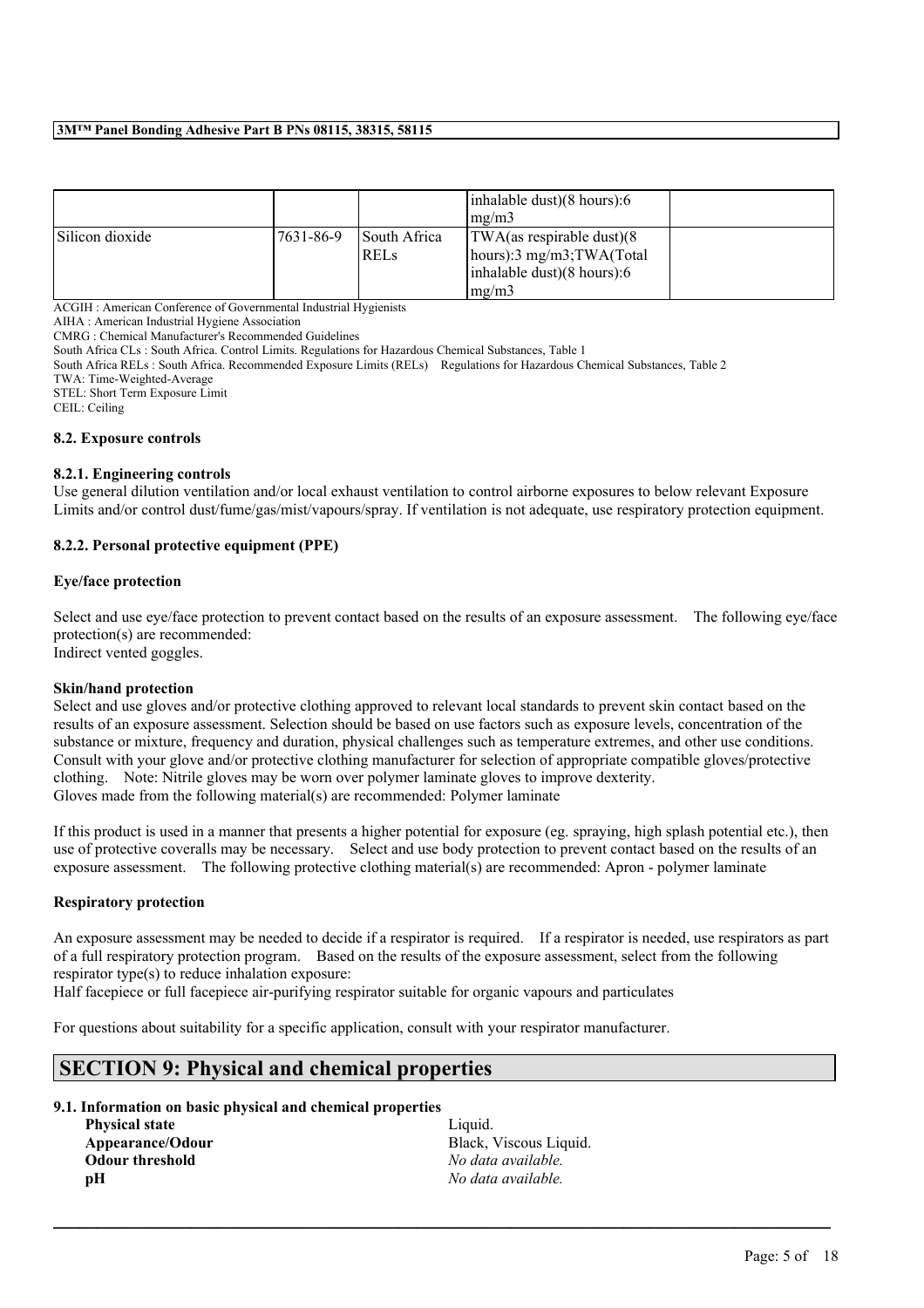| <b>Melting point/Freezing point</b>               | No data available.                                                       |
|---------------------------------------------------|--------------------------------------------------------------------------|
| Boiling point/Initial boiling point/Boiling range | $>= 35 °C$                                                               |
| <b>Flash point</b>                                | $>= 104.4 °C$ [Test Method: Closed Cup]                                  |
| <b>Evaporation rate</b>                           | $\leq$ 1 Units not available or not applicable.<br>[ $RefStd: BUOAC=1$ ] |
| Flammability (solid, gas)                         | Not applicable.                                                          |
| <b>Flammable Limits(LEL)</b>                      | No data available.                                                       |
| <b>Flammable Limits(UEL)</b>                      | No data available.                                                       |
| Vapour pressure                                   | $\leq$ 186 158,4 Pa                                                      |
| <b>Vapour density</b>                             | No data available.                                                       |
| <b>Density</b>                                    | $1,2 \text{ kg}/1$                                                       |
| <b>Relative density</b>                           | 1,2 $[RefStd:WATER=1]$                                                   |
| <b>Water solubility</b>                           | Negligible                                                               |
| Solubility- non-water                             | No data available.                                                       |
| <b>Partition coefficient: n-octanol/water</b>     | No data available.                                                       |
| <b>Autoignition temperature</b>                   | No data available.                                                       |
| <b>Decomposition temperature</b>                  | No data available.                                                       |
| <b>Viscosity</b>                                  | 100 000 mPa-s - 225 000 mPa-s [Test Method: Brookfield]                  |
| Molecular weight                                  | No data available.                                                       |
| Volatile organic compounds (VOC)                  | 15 g/l [ <i>Test Method:</i> calculated SCAQMD rule 443.1]               |
| Volatile organic compounds (VOC)                  | 1,6 % weight [Test Method: calculated per CARB title 2]                  |
| <b>Percent volatile</b>                           | $1.6\%$ weight                                                           |
| VOC less H2O & exempt solvents                    | 15 g/l [Test Method: calculated SCAQMD rule 443.1]                       |
|                                                   |                                                                          |

# **SECTION 10: Stability and reactivity**

#### **10.1 Reactivity**

This material may be reactive with certain agents under certain conditions - see the remaining headings in this section

#### **10.2 Chemical stability**

Stable.

#### **10.3 Possibility of hazardous reactions**

Hazardous polymerisation will not occur.

#### **10.4 Conditions to avoid**

Sparks and/or flames.

### **10.5 Incompatible materials** Amines. Strong acids.

Strong bases. Strong oxidising agents.

#### **10.6 Hazardous decomposition products**

**Substance Condition** Aldehydes. Not specified. Carbon monoxide. Not specified. Carbon dioxide. Not specified. Hydrogen Chloride Not specified.

# **SECTION 11: Toxicological information**

The information below may not be consistent with the material classification in Section 2 if specific ingredient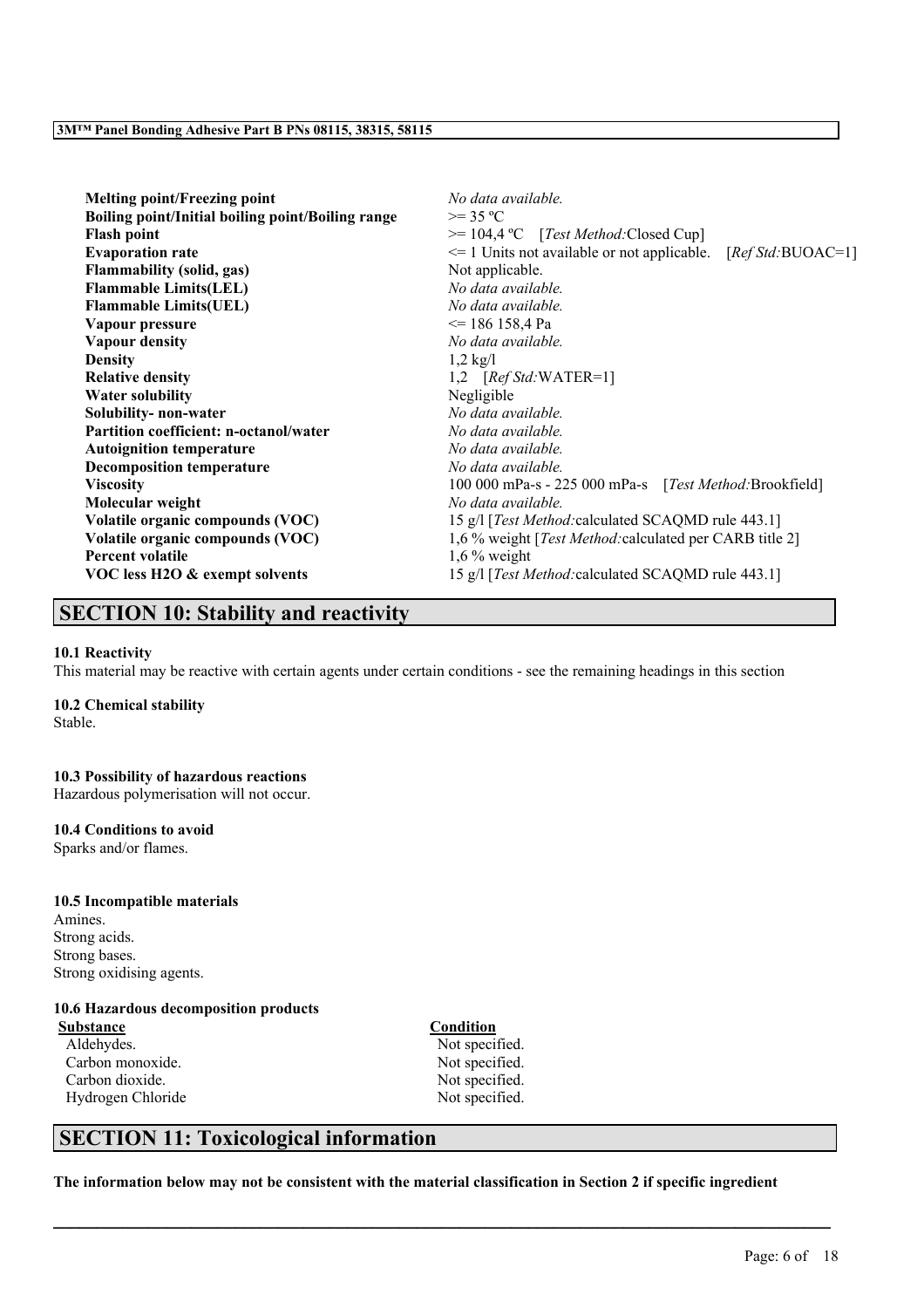**classifications are mandated by a competent authority. In addition, toxicological data on ingredients may not be** reflected in the material classification and/or the signs and symptoms of exposure, because an ingredient may be present below the threshold for labelling, an ingredient may not be available for exposure, or the data may not be **relevant to the material as a whole.**

**11.1 Information on Toxicological effects**

**Signs and Symptoms of Exposure**

Based on test data and/or information on the components, this material may produce the following health effects:

#### **Inhalation**

Respiratory tract irritation: Signs/symptoms may include cough, sneezing, nasal discharge, headache, hoarseness, and nose and throat pain. May cause additional health effects (see below).

#### **Skin contact**

Mild Skin Irritation: Signs/symptoms may include localized redness, swelling, itching, and dryness. Allergic skin reaction (non-photo induced): Signs/symptoms may include redness, swelling, blistering, and itching.

#### **Eye contact**

Severe eye irritation: Signs/symptoms may include significant redness, swelling, pain, tearing, cloudy appearance of the cornea, and impaired vision.

#### **Ingestion**

Gastrointestinal irritation: Signs/symptoms may include abdominal pain, stomach upset, nausea, vomiting and diarrhoea. May cause additional health effects (see below).

#### **Additional Health Effects:**

#### **Carcinogenicity:**

Contains a chemical or chemicals which can cause cancer.

#### **Toxicological Data**

If a component is disclosed in section 3 but does not appear in a table below, either no data are available for that endpoint or the data are not sufficient for classification.

#### **Acute Toxicity**

| Name                                                                               | Route                                 | <b>Species</b> | Value                                            |
|------------------------------------------------------------------------------------|---------------------------------------|----------------|--------------------------------------------------|
| Overall product                                                                    | Dermal                                |                | No data available; calculated $ATE > 5000$ mg/kg |
| Overall product                                                                    | Inhalation-<br>Dust/Mist(4<br>hr)     |                | No data available; calculated $ATE > 12.5$ mg/l  |
| Overall product                                                                    | Ingestion                             |                | No data available; calculated $ATE > 5000$ mg/kg |
| 4.4'-ISOPROPYLIDENEDIPHENOL-EPICHLOROHYDRIN<br>POLYMER (MW unknown or $\leq$ =700) | Dermal                                | Rat            | $LD50 > 1,600$ mg/kg                             |
| 4.4'-ISOPROPYLIDENEDIPHENOL-EPICHLOROHYDRIN<br>POLYMER (MW unknown or <= 700)      | Ingestion                             | Rat            | $LD50 > 1000$ mg/kg                              |
| Glass, oxide, chemicals                                                            | Dermal                                |                | LD50 estimated to be $> 5000$ mg/kg              |
| Glass, oxide, chemicals                                                            | Ingestion                             |                | LD50 estimated to be $2000 - 5000$ mg/kg         |
| 1,4-Bis[(2,3-epoxypropoxy)methyl]cyclohexane                                       | Dermal                                | Rabbit         | $LD50 > 2000$ mg/kg                              |
| Silica, vitreous                                                                   | Dermal                                | Rabbit         | $LD50 > 5000$ mg/kg                              |
| 1,4-Bis[(2,3-epoxypropoxy)methyl]cyclohexane                                       | Inhalation-<br>Dust/Mist<br>(4 hours) | Rat            | $LC50 > 5.19$ mg/l                               |
| $1,4-Bis[(2,3-epoxypropoxy)methyl]cyclohexane$                                     | Ingestion                             | Rat            | LD50<br>$1098$ mg/kg                             |
| Silica, vitreous                                                                   | Inhalation-<br>Dust/Mist<br>(4 hours) | Rat            | $LC50 > 0.691$ mg/l                              |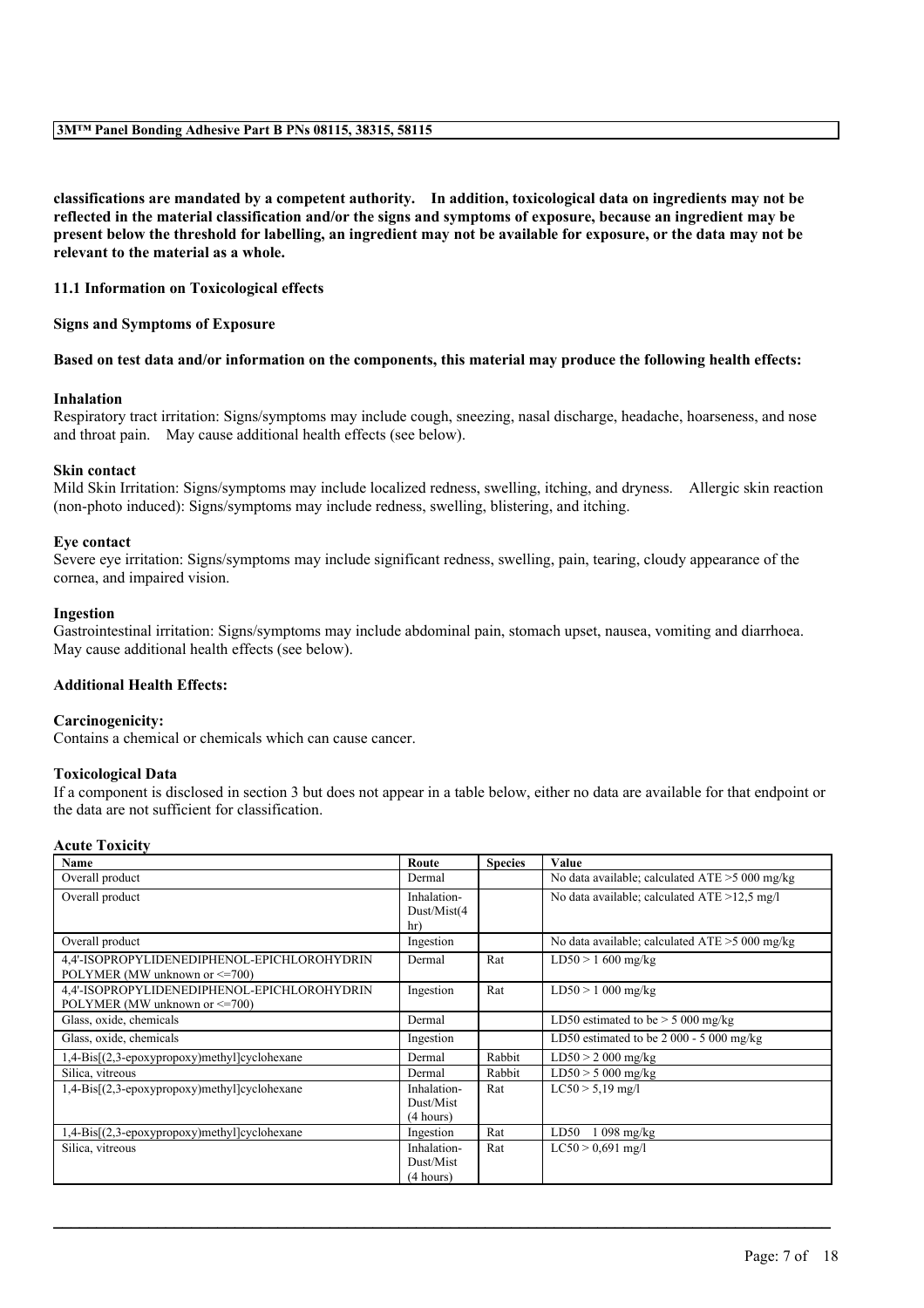| Silica, vitreous                                              | Ingestion   | Rat    | $LD50 > 5110$ mg/kg                      |
|---------------------------------------------------------------|-------------|--------|------------------------------------------|
| Acrylate Polymer                                              | Dermal      | Rabbit | $LD50 > 5000$ mg/kg                      |
| Acrylate Polymer                                              | Ingestion   | Rat    | $LD50 > 5000$ mg/kg                      |
| Silicon dioxide                                               | Dermal      | Rabbit | $LD50 > 5000$ mg/kg                      |
| Silicon dioxide                                               | Inhalation- | Rat    | $LC50 > 0.691$ mg/l                      |
|                                                               | Dust/Mist   |        |                                          |
|                                                               | (4 hours)   |        |                                          |
| Silicon dioxide                                               | Ingestion   | Rat    | $LD50 > 5110$ mg/kg                      |
| [3-(2,3-Epoxypropoxy)propyl] trimethoxysilane                 | Dermal      | Rabbit | $LD50$ 4 000 mg/kg                       |
| [3-(2,3-Epoxypropoxy)propyl] trimethoxysilane                 | Inhalation- | Rat    | $LC50 > 5.3$ mg/l                        |
|                                                               | Dust/Mist   |        |                                          |
|                                                               | (4 hours)   |        |                                          |
| [3-(2,3-Epoxypropoxy)propyl] trimethoxysilane                 | Ingestion   | Rat    | LD50 $7010$ mg/kg                        |
| Siloxanes and Silicones, di-Me, reaction products with silica | Dermal      | Rabbit | $LD50 > 5000$ mg/kg                      |
| Siloxanes and Silicones, di-Me, reaction products with silica | Inhalation- | Rat    | $LC50 > 0.691$ mg/l                      |
|                                                               | Dust/Mist   |        |                                          |
|                                                               | (4 hours)   |        |                                          |
| Siloxanes and Silicones, di-Me, reaction products with silica | Ingestion   | Rat    | $LD50 > 5110$ mg/kg                      |
| Carbon black                                                  | Dermal      | Rabbit | $LD50 > 3000$ mg/kg                      |
| Carbon black                                                  | Ingestion   | Rat    | $LD50 > 8000$ mg/kg                      |
| Methanol                                                      | Dermal      |        | LD50 estimated to be $1000 - 2000$ mg/kg |
| Methanol                                                      | Inhalation- |        | LC50 estimated to be $10 - 20$ mg/l      |
|                                                               | Vapor       |        |                                          |
| Methanol<br>the company's company's company's company's       | Ingestion   |        | LD50 estimated to be $50 - 300$ mg/kg    |

 $ATE =$  acute toxicity estimate

### **Skin Corrosion/Irritation**

| Name                                                                               | <b>Species</b>               | Value                     |
|------------------------------------------------------------------------------------|------------------------------|---------------------------|
| 4.4'-ISOPROPYLIDENEDIPHENOL-EPICHLOROHYDRIN POLYMER (MW<br>unknown or $\leq$ =700) | Rabbit                       | Mild irritant             |
| Glass, oxide, chemicals                                                            | Professio<br>nal<br>judgemen | No significant irritation |
| $1,4-Bis[(2,3-epoxypropoxy)methyl]cyclohexane$                                     | In vitro<br>data             | Irritant                  |
| Silica, vitreous                                                                   | Rabbit                       | No significant irritation |
| Acrylate Polymer                                                                   | Professio<br>nal<br>judgemen | Minimal irritation        |
| Silicon dioxide                                                                    | Rabbit                       | No significant irritation |
| [3-(2,3-Epoxypropoxy)propyl] trimethoxysilane                                      | Rabbit                       | Mild irritant             |
| Siloxanes and Silicones, di-Me, reaction products with silica                      | Rabbit                       | No significant irritation |
| Carbon black                                                                       | Rabbit                       | No significant irritation |
| Methanol                                                                           | Rabbit                       | Mild irritant             |

### **Serious Eye Damage/Irritation**

| Name                                                                               | <b>Species</b> | Value                     |
|------------------------------------------------------------------------------------|----------------|---------------------------|
|                                                                                    |                |                           |
| 4,4'-ISOPROPYLIDENEDIPHENOL-EPICHLOROHYDRIN POLYMER (MW<br>unknown or $\leq$ =700) | Rabbit         | Moderate irritant         |
|                                                                                    |                |                           |
| Glass, oxide, chemicals                                                            | Professio      | No significant irritation |
|                                                                                    | nal            |                           |
|                                                                                    | judgemen       |                           |
|                                                                                    |                |                           |
| 1,4-Bis[(2,3-epoxypropoxy)methyl]cyclohexane                                       | In vitro       | No significant irritation |
|                                                                                    | data           |                           |
| Silica, vitreous                                                                   | Rabbit         | No significant irritation |
| Acrylate Polymer                                                                   | Professio      | Mild irritant             |
|                                                                                    | nal            |                           |
|                                                                                    | judgemen       |                           |
|                                                                                    |                |                           |
| Silicon dioxide                                                                    | Rabbit         | No significant irritation |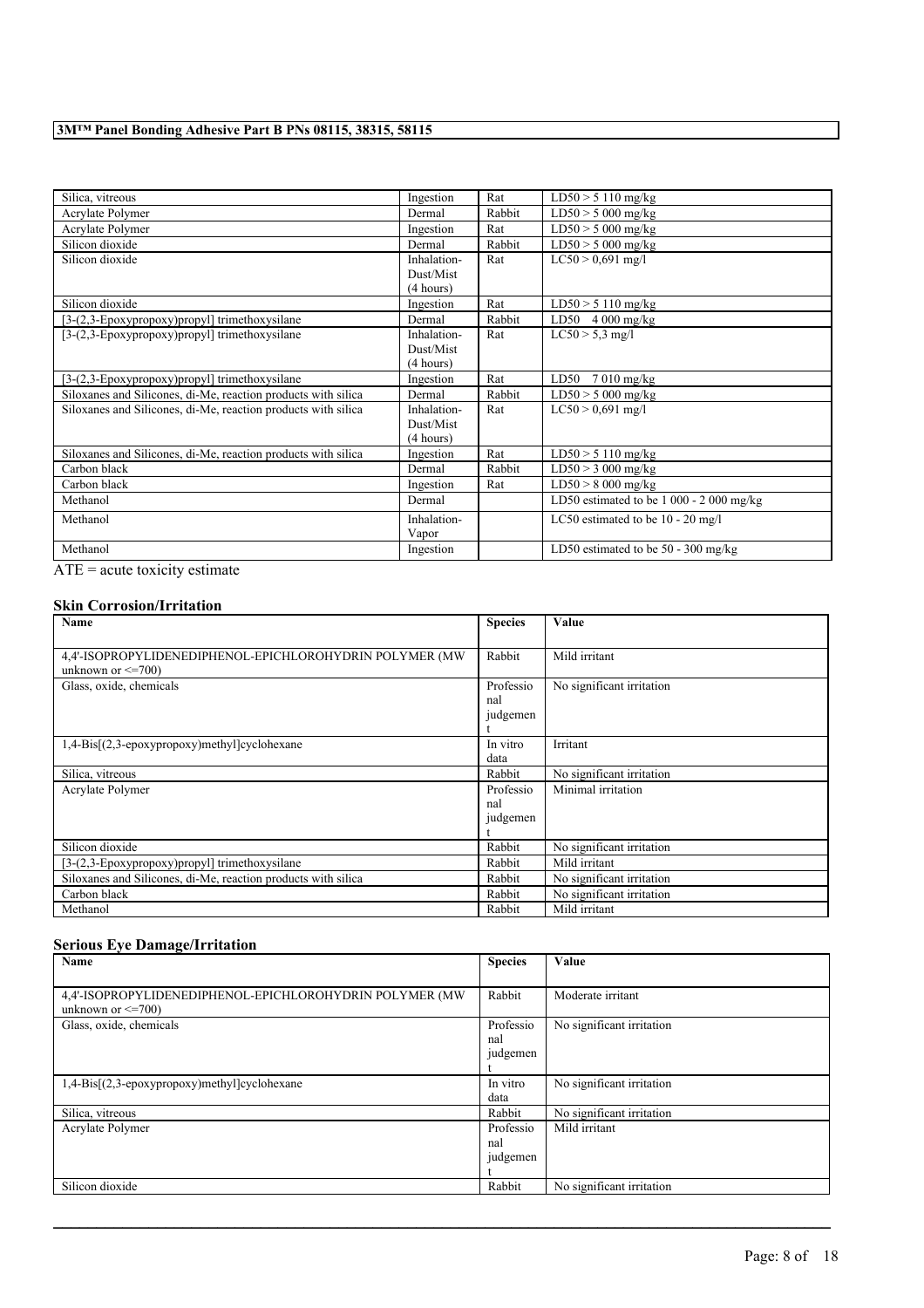| $[3-(2,3-Epoxyprop0xy)propyl]$ trimethoxysilane               | Rabbit | Corrosive                 |
|---------------------------------------------------------------|--------|---------------------------|
| Siloxanes and Silicones, di-Me, reaction products with silica | Rabbit | No significant irritation |
| Carbon black                                                  | Rabbit | No significant irritation |
| Methanol                                                      | Rabbit | Moderate irritant         |

### **Skin Sensitisation**

| Name                                                          | <b>Species</b> | Value          |
|---------------------------------------------------------------|----------------|----------------|
|                                                               |                |                |
| 4,4'-ISOPROPYLIDENEDIPHENOL-EPICHLOROHYDRIN POLYMER (MW       | Human          | Sensitising    |
| unknown or $\leq$ =700)                                       | and            |                |
|                                                               | animal         |                |
| $1,4-Bis[(2,3-epoxypropoxy)methyl]cyclohexane$                | Mouse          | Sensitising    |
| Silica, vitreous                                              | Human          | Not classified |
|                                                               | and            |                |
|                                                               | animal         |                |
| Silicon dioxide                                               | Human          | Not classified |
|                                                               | and            |                |
|                                                               | animal         |                |
| $[3-(2,3-Epoxypropoxy)propyl]$ trimethoxysilane               | Guinea         | Not classified |
|                                                               | pig            |                |
| Siloxanes and Silicones, di-Me, reaction products with silica | Human          | Not classified |
|                                                               | and            |                |
|                                                               | animal         |                |
| Methanol                                                      | Guinea         | Not classified |
|                                                               | pig            |                |

### **Respiratory Sensitisation**

| Name                                                     | <b>Species</b> | Value          |
|----------------------------------------------------------|----------------|----------------|
| 4.4'-ISOPROPYLIDENEDIPHENOL-EPICHLOROHYDRIN POLYMER (MW) | Human          | Not classified |
| unknown or $\leq$ =700)                                  |                |                |

### **Germ Cell Mutagenicity**

| Name                                                          | Route    | Value                                          |
|---------------------------------------------------------------|----------|------------------------------------------------|
|                                                               |          |                                                |
| 4,4'-ISOPROPYLIDENEDIPHENOL-EPICHLOROHYDRIN POLYMER (MW       | In vivo  | Not mutagenic                                  |
| unknown or $\leq$ =700)                                       |          |                                                |
| 4.4'-ISOPROPYLIDENEDIPHENOL-EPICHLOROHYDRIN POLYMER (MW       | In Vitro | Some positive data exist, but the data are not |
| unknown or $\leq$ =700)                                       |          | sufficient for classification                  |
| Glass, oxide, chemicals                                       | In Vitro | Some positive data exist, but the data are not |
|                                                               |          | sufficient for classification                  |
| 1,4-Bis[(2,3-epoxypropoxy)methyl]cyclohexane                  | In vivo  | Not mutagenic                                  |
| $1,4-Bis[(2,3-epoxypropoxy)methyl]cyclohexane$                | In Vitro | Some positive data exist, but the data are not |
|                                                               |          | sufficient for classification                  |
| Silica, vitreous                                              | In Vitro | Not mutagenic                                  |
| Silicon dioxide                                               | In Vitro | Not mutagenic                                  |
| [3-(2,3-Epoxypropoxy)propyl] trimethoxysilane                 | In vivo  | Not mutagenic                                  |
| [3-(2,3-Epoxypropoxy)propyl] trimethoxysilane                 | In Vitro | Some positive data exist, but the data are not |
|                                                               |          | sufficient for classification                  |
| Siloxanes and Silicones, di-Me, reaction products with silica | In Vitro | Not mutagenic                                  |
| Carbon black                                                  | In Vitro | Not mutagenic                                  |
| Carbon black                                                  | In vivo  | Some positive data exist, but the data are not |
|                                                               |          | sufficient for classification                  |
| Methanol                                                      | In Vitro | Some positive data exist, but the data are not |
|                                                               |          | sufficient for classification                  |
| Methanol                                                      | In vivo  | Some positive data exist, but the data are not |
|                                                               |          | sufficient for classification                  |

### **Carcinogenicity**

| Name                                        | Route      | <b>Species</b> | Value                                          |
|---------------------------------------------|------------|----------------|------------------------------------------------|
| 4.4'-ISOPROPYLIDENEDIPHENOL-EPICHLOROHYDRIN | Dermal     | Mouse          | Some positive data exist, but the data are not |
| POLYMER (MW unknown or $\leq$ =700)         |            |                | sufficient for classification                  |
| Glass, oxide, chemicals                     | Inhalation | Multiple       | Some positive data exist, but the data are not |
|                                             |            | animal         | sufficient for classification                  |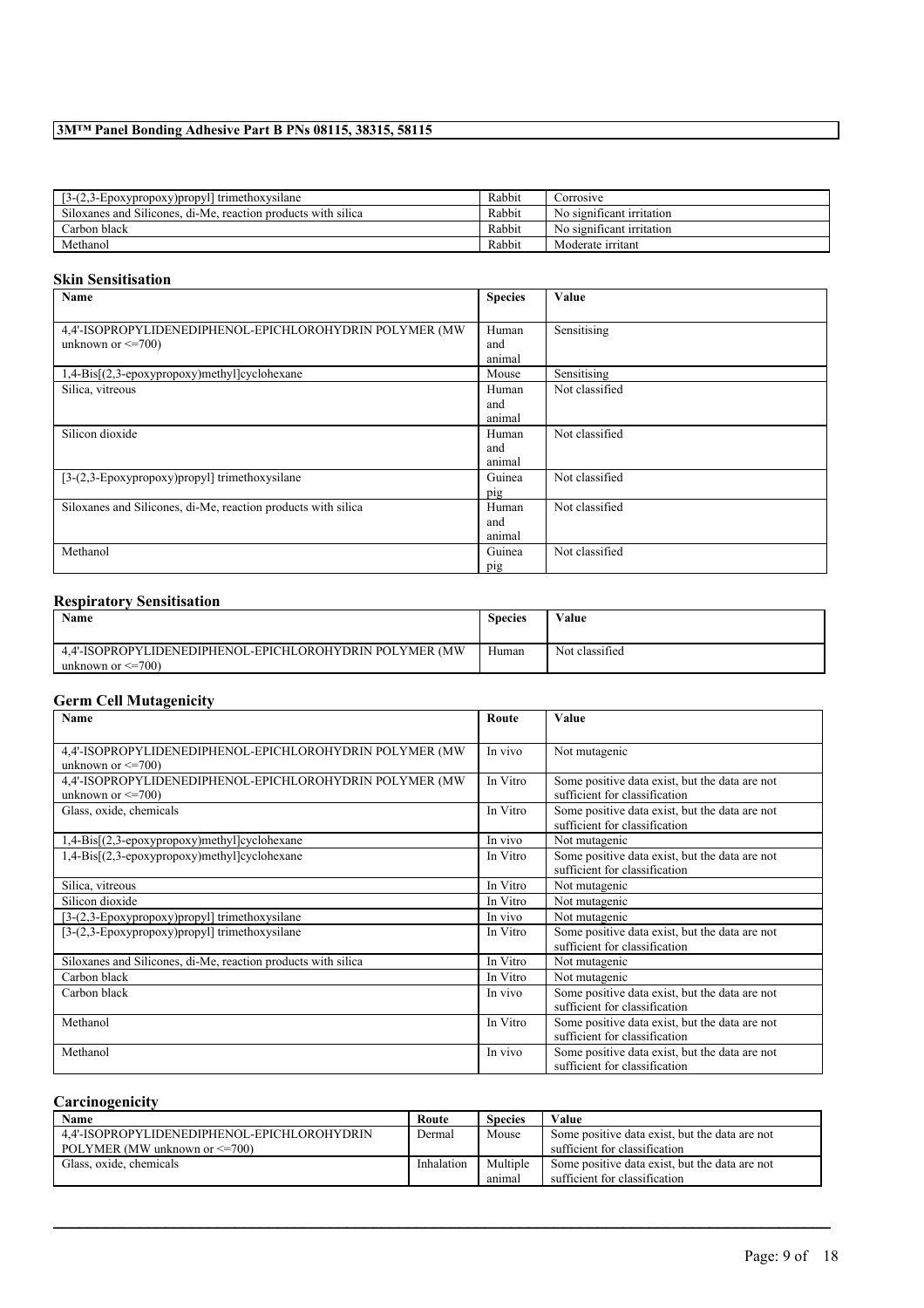|                                                               |                          | species  |                                                                                 |
|---------------------------------------------------------------|--------------------------|----------|---------------------------------------------------------------------------------|
| Silica, vitreous                                              | Not.<br>specified.       | Mouse    | Some positive data exist, but the data are not<br>sufficient for classification |
| Silicon dioxide                                               | <b>Not</b><br>specified. | Mouse    | Some positive data exist, but the data are not<br>sufficient for classification |
| [3-(2,3-Epoxypropoxy)propyl] trimethoxysilane                 | Dermal                   | Mouse    | Not carcinogenic                                                                |
| Siloxanes and Silicones, di-Me, reaction products with silica | Not<br>specified.        | Mouse    | Some positive data exist, but the data are not<br>sufficient for classification |
| Carbon black                                                  | Dermal                   | Mouse    | Not carcinogenic                                                                |
| Carbon black                                                  | Ingestion                | Mouse    | Not carcinogenic                                                                |
| Carbon black                                                  | Inhalation               | Rat      | Carcinogenic.                                                                   |
| Methanol                                                      | Inhalation               | Multiple | Not carcinogenic                                                                |
|                                                               |                          | animal   |                                                                                 |
|                                                               |                          | species  |                                                                                 |

### **Reproductive Toxicity**

### **Reproductive and/or Developmental Effects**

| Name                                                                                   | Route      | Value                                  | <b>Species</b> | <b>Test result</b>                   | <b>Exposure</b><br><b>Duration</b> |
|----------------------------------------------------------------------------------------|------------|----------------------------------------|----------------|--------------------------------------|------------------------------------|
| 4,4'-ISOPROPYLIDENEDIPHENOL-<br>EPICHLOROHYDRIN POLYMER (MW<br>unknown or $\leq$ =700) | Ingestion  | Not classified for female reproduction | Rat            | <b>NOAEL 750</b><br>mg/kg/day        | 2 generation                       |
| 4,4'-ISOPROPYLIDENEDIPHENOL-<br>EPICHLOROHYDRIN POLYMER (MW<br>unknown or $\leq$ =700) | Ingestion  | Not classified for male reproduction   | Rat            | <b>NOAEL 750</b><br>mg/kg/day        | 2 generation                       |
| 4,4'-ISOPROPYLIDENEDIPHENOL-<br>EPICHLOROHYDRIN POLYMER (MW<br>unknown or $\leq$ =700) | Dermal     | Not classified for development         | Rabbit         | <b>NOAEL 300</b><br>mg/kg/day        | during<br>organogenesis            |
| 4,4'-ISOPROPYLIDENEDIPHENOL-<br>EPICHLOROHYDRIN POLYMER (MW<br>unknown or $\leq$ =700) | Ingestion  | Not classified for development         | Rat            | <b>NOAEL 750</b><br>mg/kg/day        | 2 generation                       |
| $1,4-Bis[(2,3-$<br>epoxypropoxy)methyl]cyclohexane                                     | Ingestion  | Not classified for female reproduction | Rat            | <b>NOAEL 300</b><br>mg/kg/day        | premating<br>into lactation        |
| $1,4-Bis[(2,3-$<br>epoxypropoxy)methyl]cyclohexane                                     | Ingestion  | Not classified for male reproduction   | Rat            | <b>NOAEL 300</b><br>mg/kg/day        | 33 days                            |
| $1,4-\text{Bis}$ $(2,3-\$<br>epoxypropoxy)methyl]cyclohexane                           | Ingestion  | Not classified for development         | Rat            | <b>NOAEL 300</b><br>mg/kg/day        | premating<br>into lactation        |
| Silica, vitreous                                                                       | Ingestion  | Not classified for female reproduction | Rat            | <b>NOAEL 509</b><br>mg/kg/day        | 1 generation                       |
| Silica, vitreous                                                                       | Inhalation | Not classified for male reproduction   | Rat            | NOAEL 497<br>mg/kg/day               | 1 generation                       |
| Silica, vitreous                                                                       | Ingestion  | Not classified for development         | Rat            | <b>NOAEL</b><br>1 3 5 0<br>mg/kg/day | during<br>organogenesis            |
| Silicon dioxide                                                                        | Ingestion  | Not classified for female reproduction | Rat            | <b>NOAEL 509</b><br>mg/kg/day        | 1 generation                       |
| Silicon dioxide                                                                        | Ingestion  | Not classified for male reproduction   | Rat            | NOAEL 497<br>mg/kg/day               | 1 generation                       |
| Silicon dioxide                                                                        | Ingestion  | Not classified for development         | Rat            | <b>NOAEL</b><br>1 3 5 0<br>mg/kg/day | during<br>organogenesis            |
| $[3-(2,3-Epoxypropoxy)propyl]$<br>trimethoxysilane                                     | Ingestion  | Not classified for female reproduction | Rat            | <b>NOAEL</b><br>1 000<br>mg/kg/day   | 1 generation                       |
| $[3-(2,3-Epoxypropoxy)propyl]$<br>trimethoxysilane                                     | Ingestion  | Not classified for male reproduction   | Rat            | <b>NOAEL</b><br>1 000<br>mg/kg/day   | 1 generation                       |
| $[3-(2,3-Epoxypropoxy)propyl]$<br>trimethoxysilane                                     | Ingestion  | Not classified for development         | Rat            | <b>NOAEL</b><br>3 000<br>mg/kg/day   | during<br>organogenesis            |
| Siloxanes and Silicones, di-Me, reaction<br>products with silica                       | Ingestion  | Not classified for female reproduction | Rat            | <b>NOAEL 509</b><br>mg/kg/day        | 1 generation                       |
| Siloxanes and Silicones, di-Me, reaction<br>products with silica                       | Ingestion  | Not classified for male reproduction   | Rat            | <b>NOAEL 497</b><br>mg/kg/day        | 1 generation                       |
| Siloxanes and Silicones, di-Me, reaction                                               | Ingestion  | Not classified for development         | Rat            | <b>NOAEL</b>                         | during                             |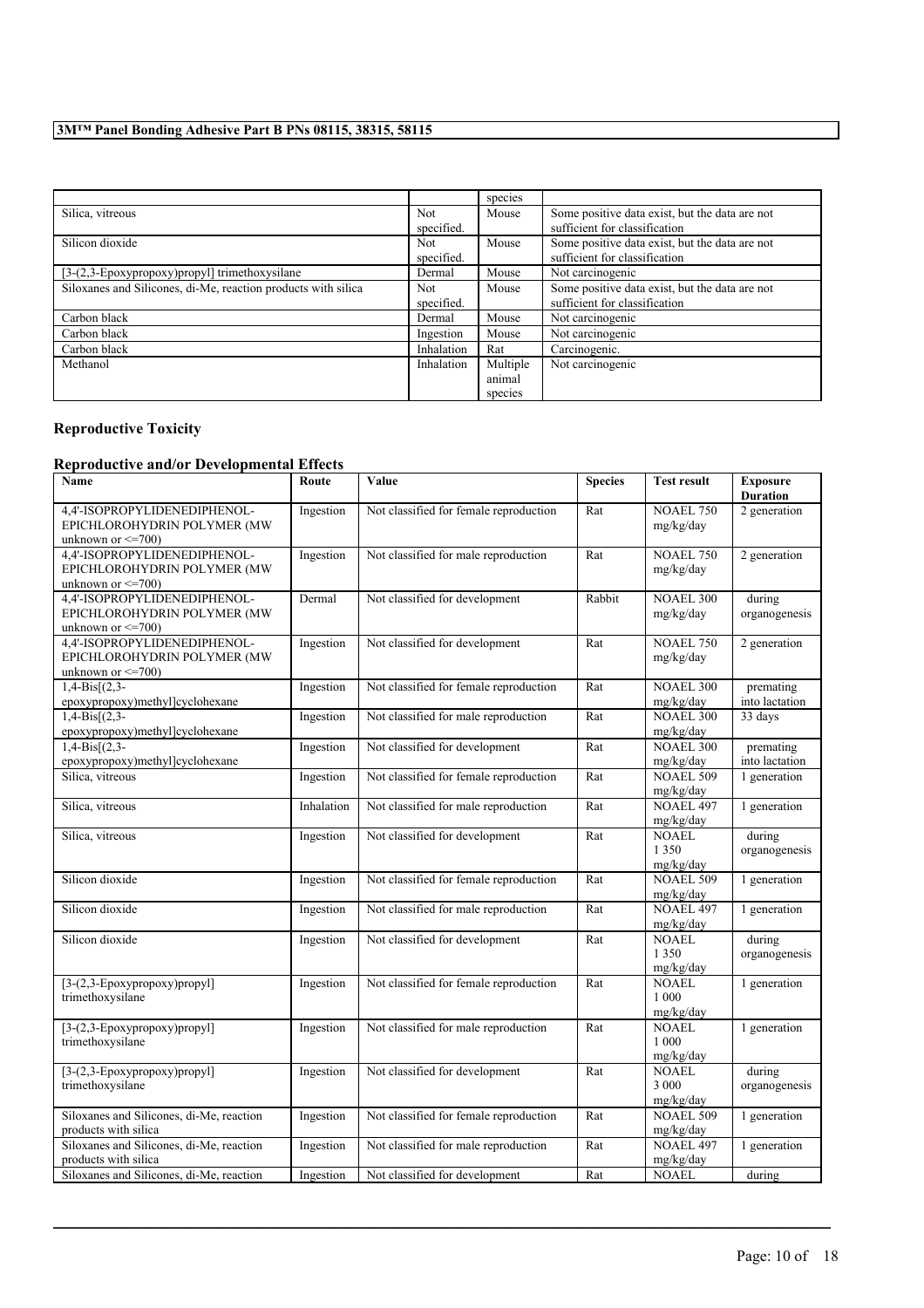| products with silica |            |                                      |       | 1 350        | organogenesis |
|----------------------|------------|--------------------------------------|-------|--------------|---------------|
|                      |            |                                      |       | mg/kg/day    |               |
| Methanol             | Ingestion  | Not classified for male reproduction | Rat   | <b>NOAEL</b> | 21 days       |
|                      |            |                                      |       | 1 600        |               |
|                      |            |                                      |       | mg/kg/day    |               |
| Methanol             | Ingestion  | Toxic to development                 | Mouse | <b>LOAEL</b> | during        |
|                      |            |                                      |       | 4 0 0 0      | organogenesis |
|                      |            |                                      |       | mg/kg/day    |               |
| Methanol             | Inhalation | Toxic to development                 | Mouse | NOAEL 1.3    | during        |
|                      |            |                                      |       | mg/l         | organogenesis |

### **Target Organ(s)**

### **Specific Target Organ Toxicity - single exposure**

| Name                                                   | Route      | Target Organ(s)                      | Value                                                                              | <b>Species</b>               | <b>Test result</b>            | <b>Exposure</b><br><b>Duration</b> |
|--------------------------------------------------------|------------|--------------------------------------|------------------------------------------------------------------------------------|------------------------------|-------------------------------|------------------------------------|
| $1,4-Bis[(2,3-$<br>epoxypropoxy)methyl]cycl<br>ohexane | Inhalation | respiratory irritation               | Some positive data exist, but the<br>data are not sufficient for<br>classification | similar<br>health<br>hazards | <b>NOAEL Not</b><br>available |                                    |
| Methanol                                               | Inhalation | blindness                            | Causes damage to organs                                                            | Human                        | <b>NOAEL Not</b><br>available | occupational<br>exposure           |
| Methanol                                               | Inhalation | central nervous<br>system depression | May cause drowsiness or<br>dizziness                                               | Human                        | <b>NOAEL Not</b><br>available | not available                      |
| Methanol                                               | Inhalation | respiratory irritation               | Some positive data exist, but the<br>data are not sufficient for<br>classification | Rat                          | <b>NOAEL Not</b><br>available | 6 hours                            |
| Methanol                                               | Ingestion  | blindness                            | Causes damage to organs                                                            | Human                        | <b>NOAEL Not</b><br>available | poisoning<br>and/or abuse          |
| Methanol                                               | Ingestion  | central nervous<br>system depression | May cause drowsiness or<br>dizziness                                               | Human                        | <b>NOAEL Not</b><br>available | poisoning<br>and/or abuse          |

# **Specific Target Organ Toxicity - repeated exposure**

| Name                                                                                                                    | Route      | <b>Target Organ(s)</b>                                                                                                                                       | Value          | <b>Species</b> | <b>Test result</b>                 | <b>Exposure</b><br><b>Duration</b> |
|-------------------------------------------------------------------------------------------------------------------------|------------|--------------------------------------------------------------------------------------------------------------------------------------------------------------|----------------|----------------|------------------------------------|------------------------------------|
| 4.4'<br><b>ISOPROPYLIDENEDIPH</b><br>$ENOL-$<br><b>EPICHLOROHYDRIN</b><br><b>POLYMER (MW</b><br>unknown or $\leq$ =700) | Dermal     | liver                                                                                                                                                        | Not classified | Rat            | <b>NOAEL</b><br>1 000<br>mg/kg/day | 2 years                            |
| 4.4'<br><b>ISOPROPYLIDENEDIPH</b><br>$ENOL-$<br><b>EPICHLOROHYDRIN</b><br><b>POLYMER (MW</b><br>unknown or $\leq$ =700) | Dermal     | nervous system                                                                                                                                               | Not classified | Rat            | NOAEL<br>1 000<br>mg/kg/day        | 13 weeks                           |
| 4.4'<br><b>ISOPROPYLIDENEDIPH</b><br>ENOL-<br><b>EPICHLOROHYDRIN</b><br>POLYMER (MW<br>unknown or $\leq$ =700)          | Ingestion  | auditory system  <br>heart   endocrine<br>system  <br>hematopoietic<br>system   liver   eyes  <br>kidney and/or<br>bladder                                   | Not classified | Rat            | <b>NOAEL</b><br>1 000<br>mg/kg/day | 28 days                            |
| Glass, oxide, chemicals                                                                                                 | Inhalation | respiratory system                                                                                                                                           | Not classified | Human          | <b>NOAEL</b> not<br>available      | occupational<br>exposure           |
| $1,4-Bis[(2,3-$<br>epoxypropoxy)methyl]cycl<br>ohexane                                                                  | Ingestion  | endocrine system  <br>gastrointestinal tract<br>liver   heart  <br>hematopoietic<br>system   immune<br>system   nervous<br>system   kidney<br>and/or bladder | Not classified | Rat            | <b>NOAEL 300</b><br>mg/kg/day      | 33 days                            |
| Silica, vitreous                                                                                                        | Inhalation | respiratory system<br>silicosis                                                                                                                              | Not classified | Human          | NOAEL Not<br>available             | occupational<br>exposure           |
| Silicon dioxide                                                                                                         | Inhalation | respiratory system<br>silicosis                                                                                                                              | Not classified | Human          | <b>NOAEL Not</b><br>available      | occupational<br>exposure           |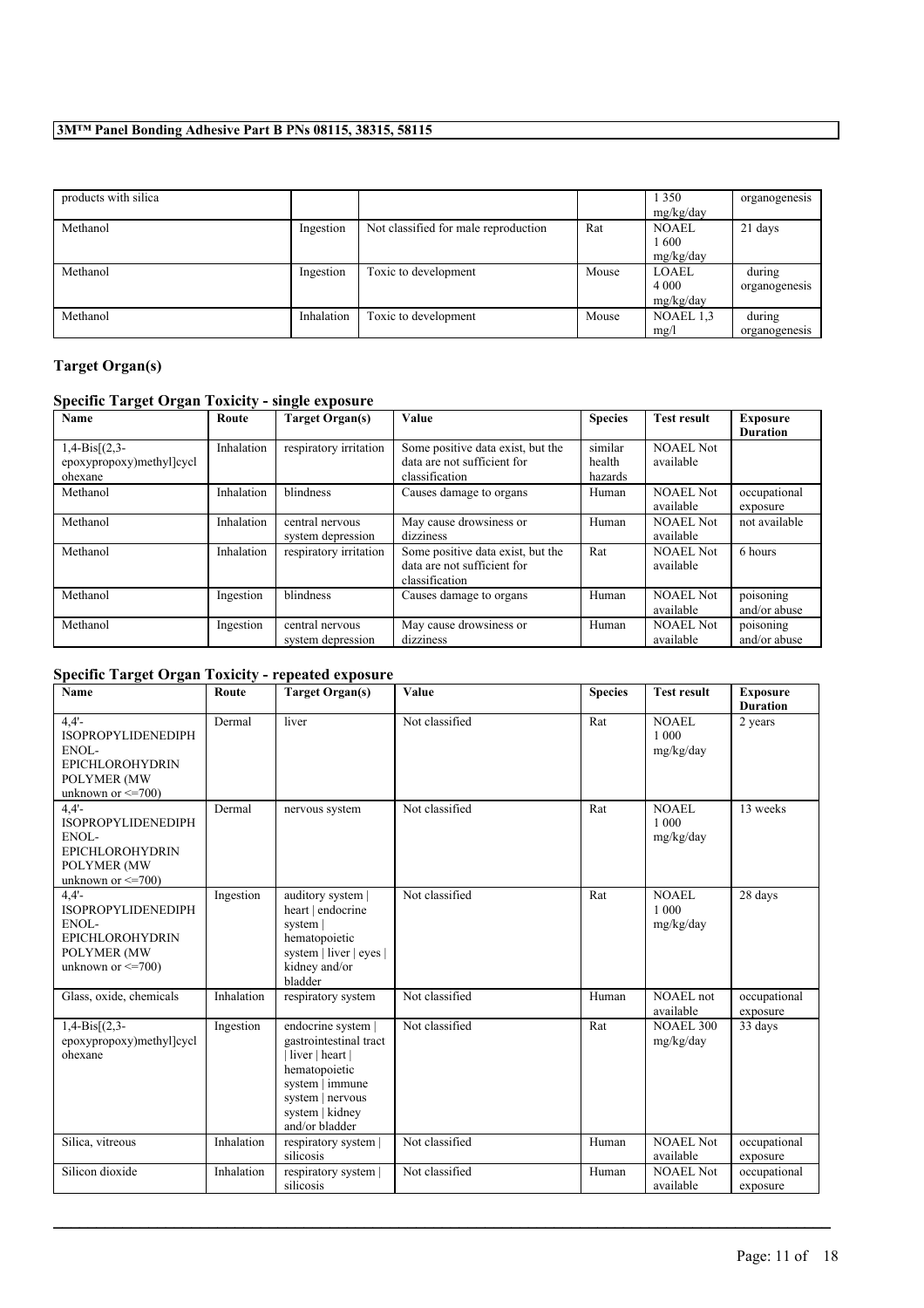| $[3-(2,3-$<br>Epoxypropoxy)propyl]<br>trimethoxysilane              | Ingestion  | heart   endocrine<br>system   bone, teeth,<br>nails, and/or hair<br>hematopoietic<br>system   liver<br>immune system  <br>nervous system<br>kidney and/or<br>bladder   respiratory<br>system | Not classified | Rat   | <b>NOAEL</b><br>1 000<br>mg/kg/day | 28 days                  |
|---------------------------------------------------------------------|------------|----------------------------------------------------------------------------------------------------------------------------------------------------------------------------------------------|----------------|-------|------------------------------------|--------------------------|
| Siloxanes and Silicones.<br>di-Me, reaction products<br>with silica | Inhalation | respiratory system<br>silicosis                                                                                                                                                              | Not classified | Human | <b>NOAEL Not</b><br>available      | occupational<br>exposure |
| Carbon black                                                        | Inhalation | pneumoconiosis                                                                                                                                                                               | Not classified | Human | <b>NOAEL Not</b><br>available      | occupational<br>exposure |
| Methanol                                                            | Inhalation | liver                                                                                                                                                                                        | Not classified | Rat   | <b>NOAEL 6.55</b><br>mg/l          | 4 weeks                  |
| Methanol                                                            | Inhalation | respiratory system                                                                                                                                                                           | Not classified | Rat   | <b>NOAEL 13.1</b><br>mg/l          | 6 weeks                  |
| Methanol                                                            | Ingestion  | $liver$   nervous<br>system                                                                                                                                                                  | Not classified | Rat   | <b>NOAEL</b><br>2 500<br>mg/kg/day | 90 days                  |

#### **Aspiration Hazard**

For the component/components, either no data are currently available or the data are not sufficient for classification.

Please contact the address or phone number listed on the first page of the SDS for additional toxicological information **on this material and/or its components.**

# **SECTION 12: Ecological information**

The information below may not be consistent with the material classification in Section 2 if specific ingredient **classifications are mandated by a competent authority. Additional information leading to material classification in** Section 2 is available upon request. In addition, environmental fate and effects data on ingredients may not be reflected in this section because an ingredient is present below the threshold for labelling, an ingredient is not expected to be available for exposure, or the data is considered not relevant to the material as a whole.

#### **12.1. Toxicity**

#### **Acute aquatic hazard:**

GHS Acute 1: Very toxic to aquatic life.

#### **Chronic aquatic hazard:**

GHS Chronic 2: Toxic to aquatic life with long lasting effects.

No product test data available.

| <b>Material</b>   | $ CAS$ Nbr | <b>Organism</b> | <b>Type</b>  | <b>Exposure</b> | <b>Test endpoint Test result</b> |                     |
|-------------------|------------|-----------------|--------------|-----------------|----------------------------------|---------------------|
| $4,4'$ -          | 25068-38-6 | Water flea      | Estimated    | 148 hours       | LC50                             | $0,95 \text{ mg}/1$ |
| <b>ISOPROPYLI</b> |            |                 |              |                 |                                  |                     |
| <b>DENEDIPHEN</b> |            |                 |              |                 |                                  |                     |
| OL-               |            |                 |              |                 |                                  |                     |
| <b>EPICHLOROH</b> |            |                 |              |                 |                                  |                     |
| <b>YDRIN</b>      |            |                 |              |                 |                                  |                     |
| <b>POLYMER</b>    |            |                 |              |                 |                                  |                     |
| (MW unknown)      |            |                 |              |                 |                                  |                     |
| or $\leq$ 700)    |            |                 |              |                 |                                  |                     |
| 4,4'              | 25068-38-6 | Green Algae     | Experimental | 172 hours       | EC50                             | $>11$ mg/l          |
| <b>ISOPROPYLI</b> |            |                 |              |                 |                                  |                     |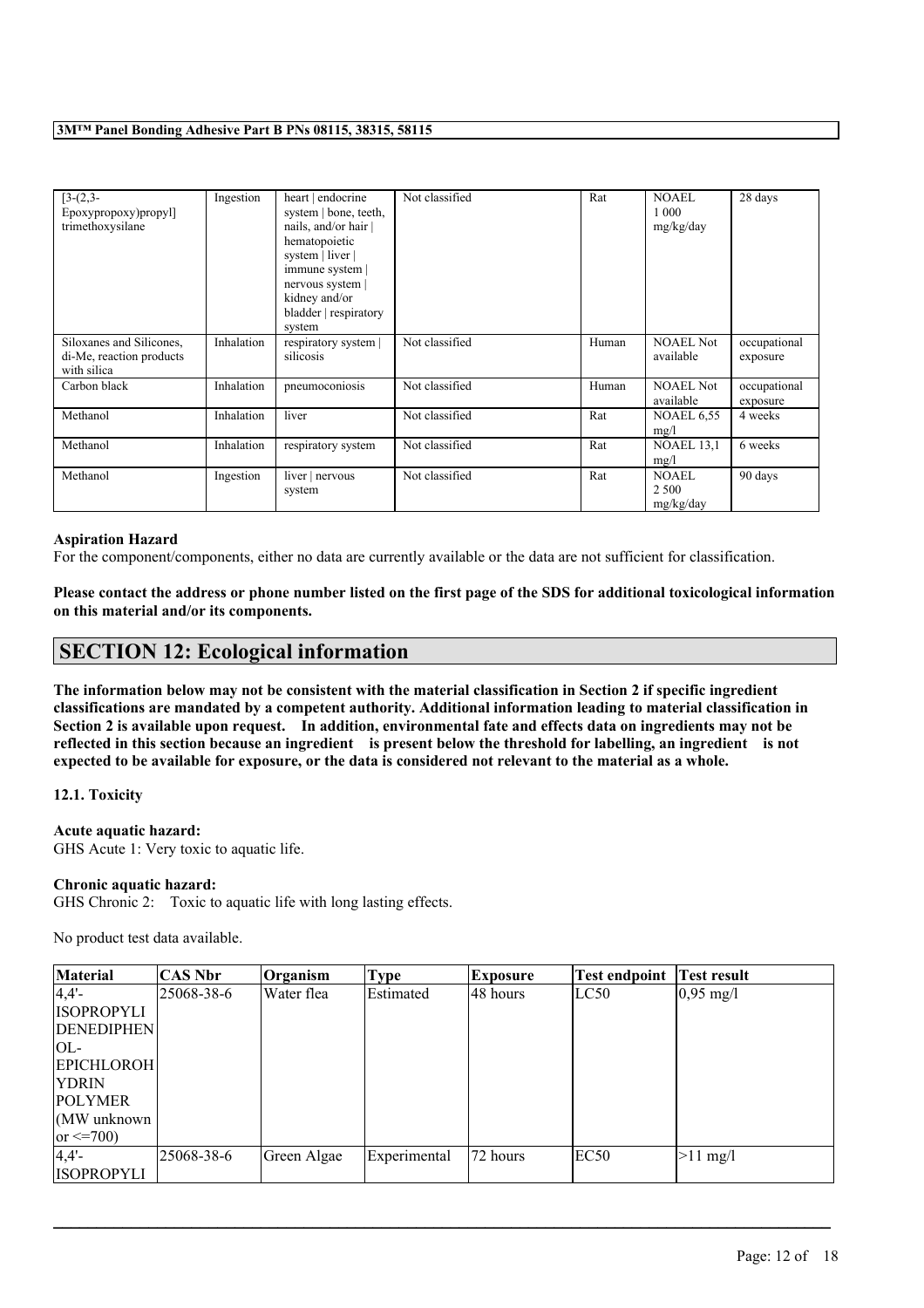| <b>DENEDIPHEN</b>        |                  |               |              |          |                  |                     |
|--------------------------|------------------|---------------|--------------|----------|------------------|---------------------|
| OL-                      |                  |               |              |          |                  |                     |
| <b>EPICHLOROH</b>        |                  |               |              |          |                  |                     |
| <b>YDRIN</b>             |                  |               |              |          |                  |                     |
| <b>POLYMER</b>           |                  |               |              |          |                  |                     |
| (MW unknown              |                  |               |              |          |                  |                     |
| or $\leq$ 700)           |                  |               |              |          |                  |                     |
| $4,4'$ -                 | 25068-38-6       | Rainbow trout | Experimental | 96 hours | LC50             | $1,2$ mg/l          |
| <b>ISOPROPYLI</b>        |                  |               |              |          |                  |                     |
| <b>DENEDIPHEN</b>        |                  |               |              |          |                  |                     |
| OL-                      |                  |               |              |          |                  |                     |
| <b>EPICHLOROH</b>        |                  |               |              |          |                  |                     |
| <b>YDRIN</b>             |                  |               |              |          |                  |                     |
| <b>POLYMER</b>           |                  |               |              |          |                  |                     |
| (MW unknown              |                  |               |              |          |                  |                     |
| or $\leq$ 700)           |                  |               |              |          |                  |                     |
| $4,4'$ -                 | 25068-38-6       |               |              | 72 hours | <b>NOEC</b>      |                     |
|                          |                  | Green Algae   | Experimental |          |                  | $4,2$ mg/l          |
| <b>ISOPROPYLI</b>        |                  |               |              |          |                  |                     |
| <b>DENEDIPHEN</b><br>OL- |                  |               |              |          |                  |                     |
| <b>EPICHLOROH</b>        |                  |               |              |          |                  |                     |
| <b>YDRIN</b>             |                  |               |              |          |                  |                     |
|                          |                  |               |              |          |                  |                     |
| <b>POLYMER</b>           |                  |               |              |          |                  |                     |
| (MW unknown              |                  |               |              |          |                  |                     |
| or $\leq$ 700)           |                  |               |              |          |                  |                     |
| $4,4'$ -                 | 25068-38-6       | Water flea    | Experimental | 21 days  | <b>NOEC</b>      | $0,3$ mg/l          |
| <b>ISOPROPYLI</b>        |                  |               |              |          |                  |                     |
| <b>DENEDIPHEN</b>        |                  |               |              |          |                  |                     |
| OL-                      |                  |               |              |          |                  |                     |
| <b>EPICHLOROH</b>        |                  |               |              |          |                  |                     |
| <b>YDRIN</b>             |                  |               |              |          |                  |                     |
| <b>POLYMER</b>           |                  |               |              |          |                  |                     |
| (MW unknown              |                  |               |              |          |                  |                     |
| or $\leq$ 700)           |                  |               |              |          |                  |                     |
| Glass, oxide,            | 65997-17-3       | Green algae   | Experimental | 72 hours | <b>EC50</b>      | $>1000$ mg/l        |
| chemicals                |                  |               |              |          |                  |                     |
| Glass, oxide,            | 65997-17-3       | Water flea    | Experimental | 72 hours | <b>EC50</b>      | $>1000$ mg/l        |
| chemicals                |                  |               |              |          |                  |                     |
| Glass, oxide,            | 65997-17-3       | Zebra Fish    | Experimental | 96 hours | LC50             | $>1000$ mg/l        |
| chemicals                |                  |               |              |          |                  |                     |
| Glass, oxide,            | 65997-17-3       | Green algae   | Experimental | 72 hours | <b>NOEC</b>      | $>=1000$ mg/l       |
| chemicals                |                  |               |              |          |                  |                     |
| $1,4-Bis[(2,3-$          | 14228-73-0       | Green algae   | Estimated    | 72 hours | <b>EC50</b>      | $26,7 \text{ mg}/1$ |
| epoxypropoxy)            |                  |               |              |          |                  |                     |
| methyl]cyclohe           |                  |               |              |          |                  |                     |
| xane                     |                  |               |              |          |                  |                     |
| $1,4-Bis[(2,3-$          | 14228-73-0       | Rainbow trout | Estimated    | 96 hours | LC50             | $10,1 \text{ mg}/1$ |
| epoxypropoxy)            |                  |               |              |          |                  |                     |
| methyl]cyclohe           |                  |               |              |          |                  |                     |
| xane                     |                  |               |              |          |                  |                     |
| $1,4-Bis[(2,3-$          | $14228 - 73 - 0$ | Water flea    | Estimated    | 48 hours | EC <sub>50</sub> | $16,3$ mg/l         |
| epoxypropoxy)            |                  |               |              |          |                  |                     |
| methyl]cyclohe           |                  |               |              |          |                  |                     |
| xane                     |                  |               |              |          |                  |                     |
| $1,4-Bis[(2,3-$          | 14228-73-0       | Green algae   | Estimated    | 72 hours | Effect           | $21,4 \text{ mg}/1$ |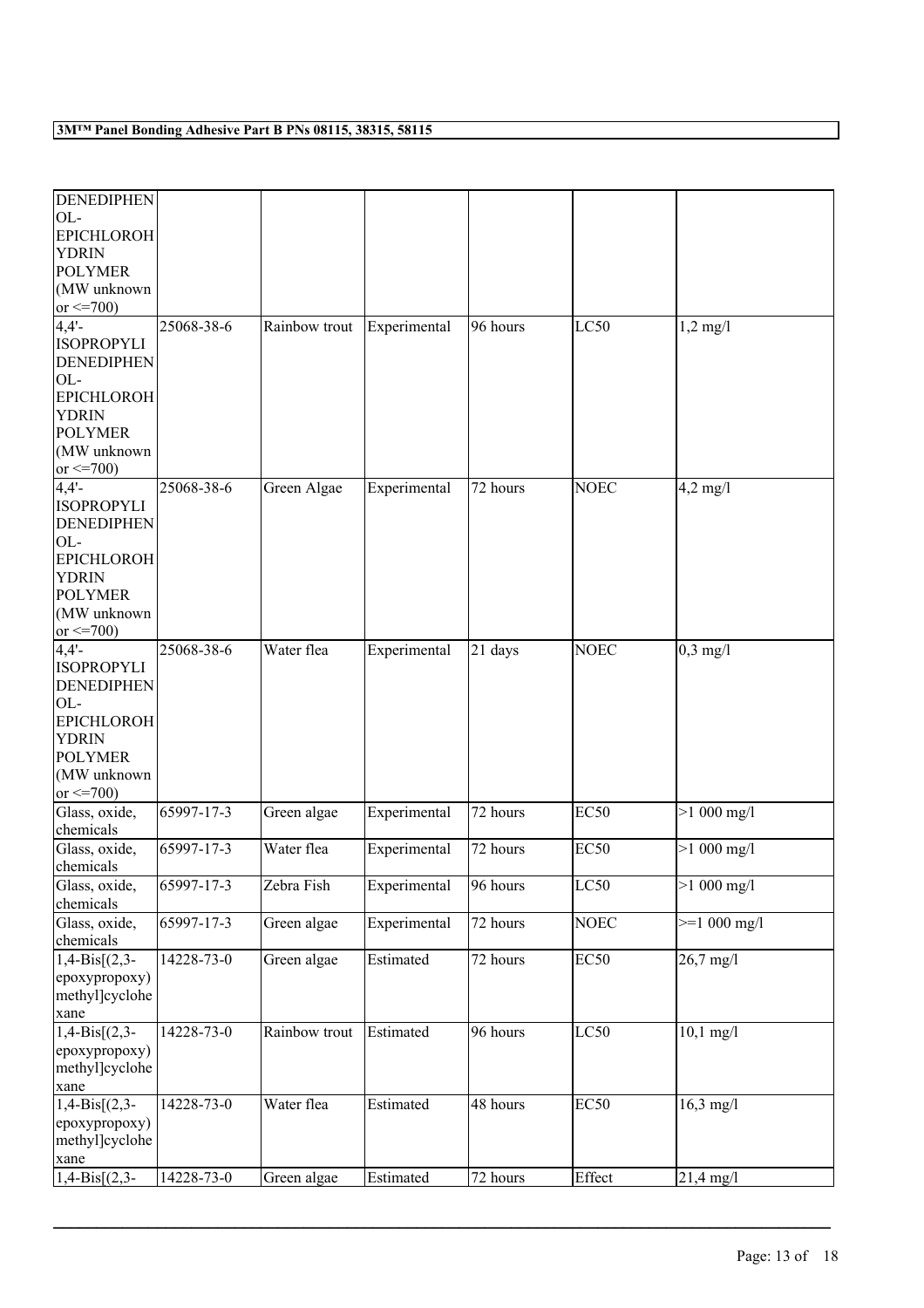| epoxypropoxy)<br>methyl]cyclohe<br>xane                                    |                     |                                  |                                                                |          | Concentration<br>10% |                     |
|----------------------------------------------------------------------------|---------------------|----------------------------------|----------------------------------------------------------------|----------|----------------------|---------------------|
| $1,4-Bis[(2,3-$<br>epoxypropoxy)<br>methyl]cyclohe<br>xane                 | 14228-73-0          | Water flea                       | Estimated                                                      | 21 days  | <b>NOEC</b>          | $11,7 \text{ mg}/1$ |
| Silica, vitreous                                                           | $60676 - 86 - 0$    | Common Carp                      | Experimental                                                   | 72 hours | LC50                 | $>10000$ mg/l       |
| Acrylate<br>Polymer                                                        | <b>Trade Secret</b> |                                  | Data not<br>available or<br>insufficient for<br>classification |          |                      |                     |
| Silicon dioxide                                                            | 7631-86-9           |                                  | Data not<br>available or<br>insufficient for<br>classification |          |                      |                     |
| $[3-(2,3-$<br>Epoxypropoxy)<br>propyl]<br>trimethoxysilan<br>e             | 2530-83-8           | Common Carp                      | Experimental                                                   | 96 hours | LC50                 | 55 mg/l             |
| $[3-(2,3-$<br>Epoxypropoxy)<br>propyl]<br>trimethoxysilan<br>e             | 2530-83-8           | Crustacea other Experimental     |                                                                | 48 hours | LC50                 | 324 mg/l            |
| $[3-(2,3-$<br>Epoxypropoxy)<br>propyl]<br>trimethoxysilan<br>e             | 2530-83-8           | Green algae                      | Experimental                                                   | 96 hours | <b>EC50</b>          | 350 mg/l            |
| $\sqrt{3-(2,3-1)}$<br>Epoxypropoxy)<br>propyl]<br>trimethoxysilan<br>e     | 2530-83-8           | Green Algae                      | Experimental                                                   | 96 hours | <b>NOEC</b>          | 130 mg/l            |
| $[3-(2,3-$<br>Epoxypropoxy)<br>propyl]<br>trimethoxysilan<br>e             | 2530-83-8           | Water flea                       | Experimental                                                   | 21 days  | <b>NOEC</b>          | $>=100$ mg/l        |
| Siloxanes and<br>Silicones, di-<br>Me, reaction<br>products with<br>silica | 67762-90-7          |                                  | Data not<br>available or<br>insufficient for<br>classification |          |                      |                     |
| Carbon black                                                               | 1333-86-4           |                                  | Data not<br>available or<br>insufficient for<br>classification |          |                      |                     |
| Methanol                                                                   | $67 - 56 - 1$       | Algae or other<br>aquatic plants | Experimental                                                   | 96 hours | <b>EC50</b>          | $16.9$ mg/l         |
| Methanol                                                                   | $67 - 56 - 1$       | Bluegill                         | Experimental                                                   | 96 hours | LC50                 | 15 400 mg/l         |
| Methanol                                                                   | $67 - 56 - 1$       | Green Algae                      | Experimental                                                   | 96 hours | EC <sub>50</sub>     | 22 000 mg/l         |
| Methanol                                                                   | $67 - 56 - 1$       | Water flea                       | Experimental                                                   | 24 hours | EC50                 | 20 803 mg/l         |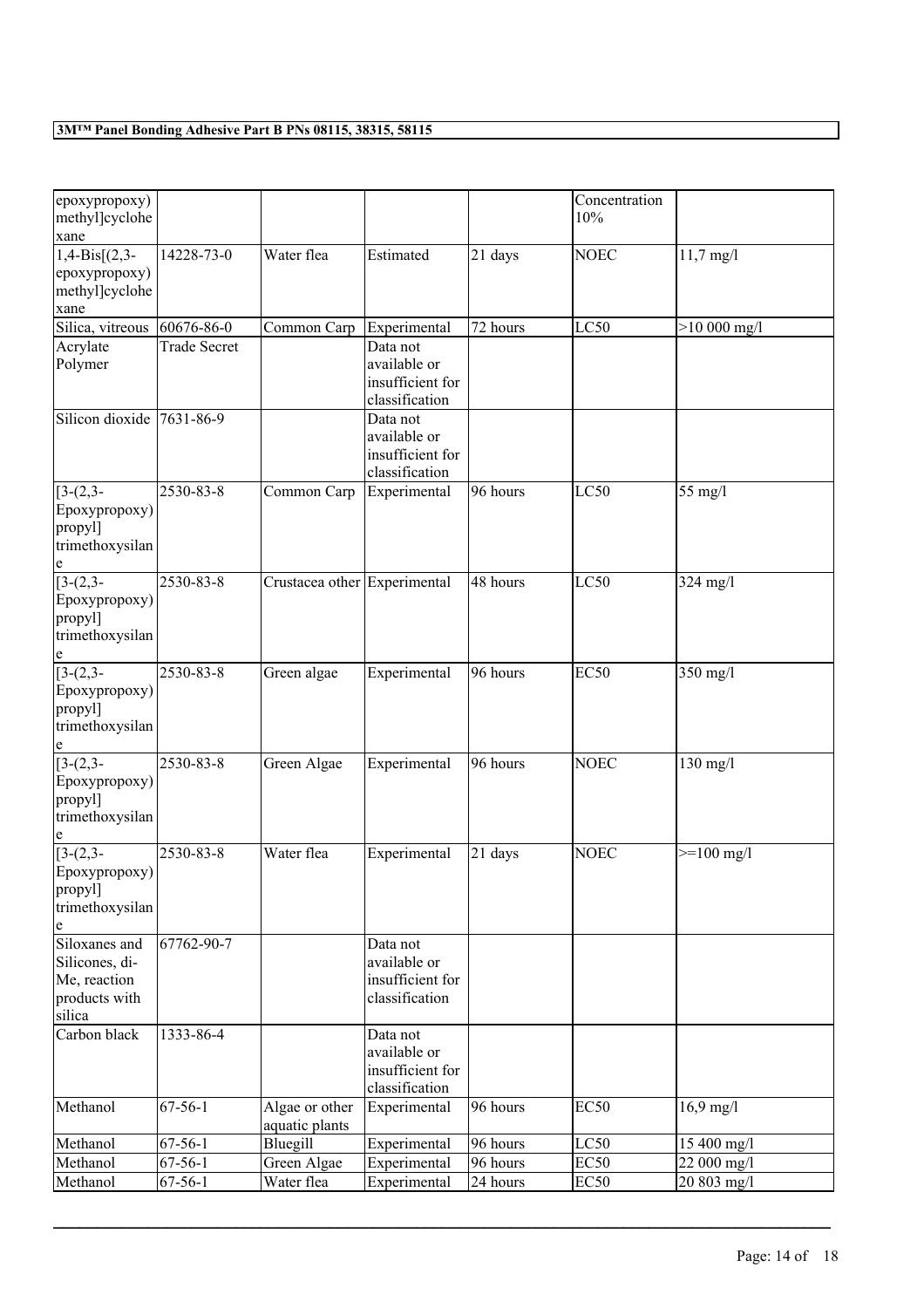| Methanol | $167 - 56 - 1$ | Algae or other | Experimental        | 196 hours  | INOEC | $9.96 \,\mathrm{mg}/1$ |
|----------|----------------|----------------|---------------------|------------|-------|------------------------|
|          |                | aquatic plants |                     |            |       |                        |
| Methanol | $167 - 56 - 1$ | Water flea     | <b>Experimental</b> | 21<br>davs | NOEC  | 122 mg/l               |

### **12.2. Persistence and degradability**

| <b>Material</b>                                                                                                                                   | <b>CAS Nbr</b>      | <b>Test type</b>                     | <b>Duration</b> | <b>Study Type</b>                    | <b>Test result</b>        | Protocol                                         |
|---------------------------------------------------------------------------------------------------------------------------------------------------|---------------------|--------------------------------------|-----------------|--------------------------------------|---------------------------|--------------------------------------------------|
| $4,4'$ -<br><b>ISOPROPYLI</b><br><b>DENEDIPHEN</b><br>OL-<br><b>EPICHLOROH</b><br><b>YDRIN</b><br><b>POLYMER</b><br>(MW unknown<br>or $\leq$ 700) | 25068-38-6          | Estimated<br>Hydrolysis              |                 | Hydrolytic<br>half-life              | $<$ 2 days (t 1/2)        | Other methods                                    |
| $4,4'$ -<br><b>ISOPROPYLI</b><br><b>DENEDIPHEN</b><br>OL-<br><b>EPICHLOROH</b><br><b>YDRIN</b><br><b>POLYMER</b><br>(MW unknown<br>or $\leq$ 700) | 25068-38-6          | Experimental<br>Biodegradation       | 28 days         | <b>BOD</b>                           | $0\%$<br><b>BOD/ThBOD</b> | OECD 301C - MITI<br>test $(I)$                   |
| Glass, oxide,<br>chemicals                                                                                                                        | 65997-17-3          | Data not<br>availbl-<br>insufficient |                 |                                      | N/A                       |                                                  |
| $1,4-Bis[(2,3-$<br>epoxypropoxy)<br>methyl]cyclohe<br>xane                                                                                        | 14228-73-0          | Estimated<br>Biodegradation          | 28 days         | Dissolv.<br>Organic<br>Carbon Deplet | 16.6 % removal<br>of DOC  | <b>OECD 301F -</b><br>Manometric<br>respirometry |
| Silica, vitreous                                                                                                                                  | $ 60676 - 86 - 0 $  | Data not<br>availbl-<br>insufficient |                 |                                      | N/A                       |                                                  |
| Acrylate<br>Polymer                                                                                                                               | <b>Trade Secret</b> | Data not<br>availbl-<br>insufficient |                 |                                      | N/A                       |                                                  |
| Silicon dioxide                                                                                                                                   | 7631-86-9           | Data not<br>availbl-<br>insufficient |                 |                                      | N/A                       |                                                  |
| $[3-(2,3-$<br>Epoxypropoxy)<br>propyl]<br>trimethoxysilan<br>e                                                                                    | 2530-83-8           | Experimental<br>Hydrolysis           |                 | Hydrolytic<br>half-life              | $6.5$ hours (t<br>1/2)    | Other methods                                    |
| $\sqrt{3-(2,3-1)}$<br>Epoxypropoxy)<br>propyl]<br>trimethoxysilan<br>e                                                                            | 2530-83-8           | Experimental<br>Biodegradation       | 28 days         | Dissolv.<br>Organic<br>Carbon Deplet | 37 % weight               | Other methods                                    |
| Siloxanes and<br>Silicones, di-<br>Me, reaction<br>products with                                                                                  | 67762-90-7          | Data not<br>availbl-<br>insufficient |                 |                                      | N/A                       |                                                  |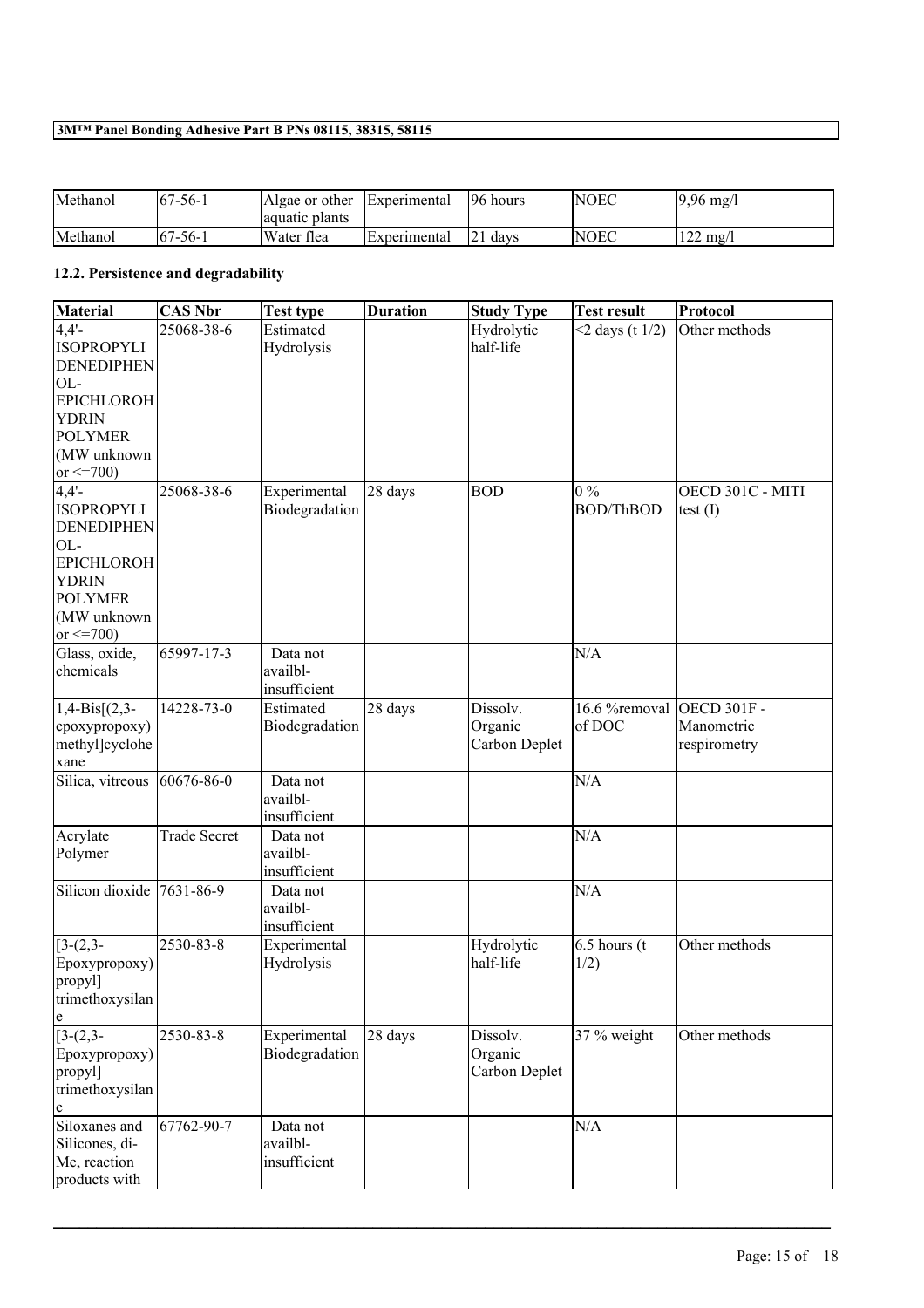| silica       |                |                |           |            |                  |                         |
|--------------|----------------|----------------|-----------|------------|------------------|-------------------------|
| Carbon black | 1333-86-4      | Data not       |           |            | IN/A             |                         |
|              |                | lavailbl-      |           |            |                  |                         |
|              |                | linsufficient  |           |            |                  |                         |
| Methanol     | $167 - 56 - 1$ | Experimental   | $14$ days | <b>BOD</b> | $192\%$          | <b>OECD 301C - MITI</b> |
|              |                | Biodegradation |           |            | <b>BOD/ThBOD</b> | test(I)                 |

### **12.3 : Bioaccumulative potential**

| <b>Material</b>                                                                                                                                   | <b>CAS Nbr</b>      | <b>Test type</b>                                               | <b>Duration</b> | <b>Study Type</b>                       | <b>Test result</b> | Protocol                                                         |
|---------------------------------------------------------------------------------------------------------------------------------------------------|---------------------|----------------------------------------------------------------|-----------------|-----------------------------------------|--------------------|------------------------------------------------------------------|
| $4,4'$ -<br><b>ISOPROPYLI</b><br><b>DENEDIPHEN</b><br>OL-<br><b>EPICHLOROH</b><br><b>YDRIN</b><br><b>POLYMER</b><br>(MW unknown<br>or $\leq$ 700) | 25068-38-6          | Experimental<br><b>BCF-Carp</b>                                | 28 days         | Bioaccumulatio<br>n factor              | $\leq=42$          | <b>OECD 305E -</b><br>Bioaccumulation flow-<br>through fish test |
| Glass, oxide,<br>chemicals                                                                                                                        | 65997-17-3          | Data not<br>available or<br>insufficient for<br>classification | N/A             | N/A                                     | N/A                | N/A                                                              |
| $1,4-Bis[(2,3-$<br>epoxypropoxy)<br>methyl]cyclohe<br>xane                                                                                        | 14228-73-0          | Estimated<br>Bioconcentrati<br>on                              |                 | Bioaccumulatio <sup>3</sup><br>n factor |                    | Estimated:<br><b>Bioconcentration factor</b>                     |
| Silica, vitreous                                                                                                                                  | 60676-86-0          | Data not<br>available or<br>insufficient for<br>classification | N/A             | N/A                                     | N/A                | N/A                                                              |
| Acrylate<br>Polymer                                                                                                                               | <b>Trade Secret</b> | Data not<br>available or<br>insufficient for<br>classification | N/A             | N/A                                     | N/A                | N/A                                                              |
| Silicon dioxide                                                                                                                                   | 7631-86-9           | Data not<br>available or<br>insufficient for<br>classification | N/A             | N/A                                     | N/A                | N/A                                                              |
| $[3-(2,3-$<br>Epoxypropoxy)<br>propyl]<br>trimethoxysilan<br>e                                                                                    | 2530-83-8           | Data not<br>available or<br>insufficient for<br>classification | N/A             | N/A                                     | N/A                | N/A                                                              |
| Siloxanes and<br>Silicones, di-<br>Me, reaction<br>products with<br>silica                                                                        | 67762-90-7          | Data not<br>available or<br>insufficient for<br>classification | N/A             | N/A                                     | N/A                | N/A                                                              |
| Carbon black                                                                                                                                      | 1333-86-4           | Data not<br>available or<br>insufficient for<br>classification | N/A             | N/A                                     | N/A                | N/A                                                              |
| Methanol                                                                                                                                          | $67 - 56 - 1$       | Experimental<br>Bioconcentrati                                 |                 | Log Kow                                 | $-0.77$            | Other methods                                                    |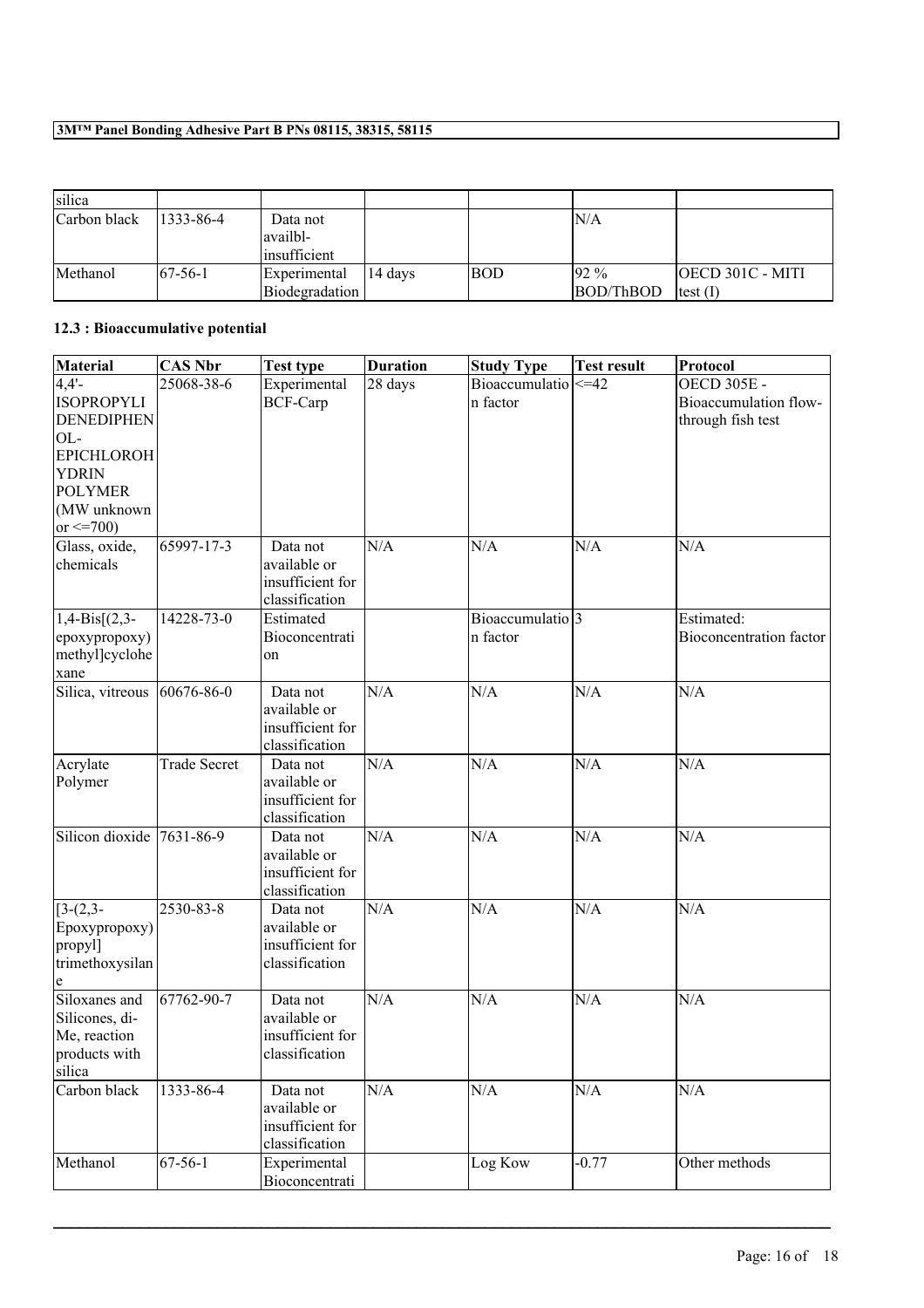|  | - |  |  |
|--|---|--|--|
|  |   |  |  |
|  |   |  |  |
|  |   |  |  |

#### **12.4. Mobility in soil**

Please contact manufacturer for more details

#### **12.5 Other adverse effects**

No information available.

# **SECTION 13: Disposal considerations**

#### **13.1. Disposal methods**

Product must only be disposed of by an authorized/permitted waste disposal contractor or incinerated in an industrial or commercial facility in the presence of a combustible material.

# **SECTION 14: Transport Information**

Compliance is required to South African Transport Information Road Traffic Act & Regulations and Railroad regulations, IATA Standards for airfreight and Maritime standards for ocean freight.

# **SECTION 15: Regulatory information**

#### **15.1. Safety, health and environmental regulations/legislation specific for the substance or mixture**

#### **Global inventory status**

Contact 3M for more information. The components of this material are in compliance with the provisions of the Korea Chemical Control Act. Certain restrictions may apply. Contact the selling division for additional information. The components of this material are in compliance with the provisions of Australia National Industrial Chemical Notification and Assessment Scheme (NICNAS). Certain restrictions may apply. Contact the selling division for additional information. The components of this material are in compliance with the provisions of Japan Chemical Substance Control Law. Certain restrictions may apply. Contact the selling division for additional information. The components of this material are in compliance with the provisions of Japan Industrial Safety and Health Law. Certain restrictions may apply. Contact the selling division for additional information. The components of this material are in compliance with the provisions of Philippines RA 6969 requirements. Certain restrictions may apply. Contact the selling division for additional information. The components of this product are in compliance with the new substance notification requirements of CEPA. This product complies with Measures on Environmental Management of New Chemical Substances. All ingredients are listed on or exempt from on China IECSC inventory. The components of this product are in compliance with the chemical notification requirements of TSCA. All required components of this product are listed on the active portion of the TSCA Inventory.

 $\mathcal{L}_\mathcal{L} = \mathcal{L}_\mathcal{L} = \mathcal{L}_\mathcal{L} = \mathcal{L}_\mathcal{L} = \mathcal{L}_\mathcal{L} = \mathcal{L}_\mathcal{L} = \mathcal{L}_\mathcal{L} = \mathcal{L}_\mathcal{L} = \mathcal{L}_\mathcal{L} = \mathcal{L}_\mathcal{L} = \mathcal{L}_\mathcal{L} = \mathcal{L}_\mathcal{L} = \mathcal{L}_\mathcal{L} = \mathcal{L}_\mathcal{L} = \mathcal{L}_\mathcal{L} = \mathcal{L}_\mathcal{L} = \mathcal{L}_\mathcal{L}$ 

# **SECTION 16: Other information**

#### **Revision information:**

- Section 2: Ingredient table information was modified.
- Section 5: Fire Advice for fire fighters information information was modified.
- Section 8: Occupational exposure limit table information was modified.
- Section 10: Hazardous decomposition or by-products table information was modified.
- Section 11: Acute Toxicity table information was modified.
- Section 11: Carcinogenicity Table information was modified.
- Section 11: Germ Cell Mutagenicity Table information was modified.
- Section 11: Reproductive Toxicity Table information was modified.
- Section 11: Respiratory Sensitization Table information was modified.
- Section 11: Serious Eye Damage/Irritation Table information was modified.
- Section 11: Skin Corrosion/Irritation Table information was modified
- Section 11: Skin Sensitization Table information was modified.
- Section 11: Target Organs Repeated Table information was modified.